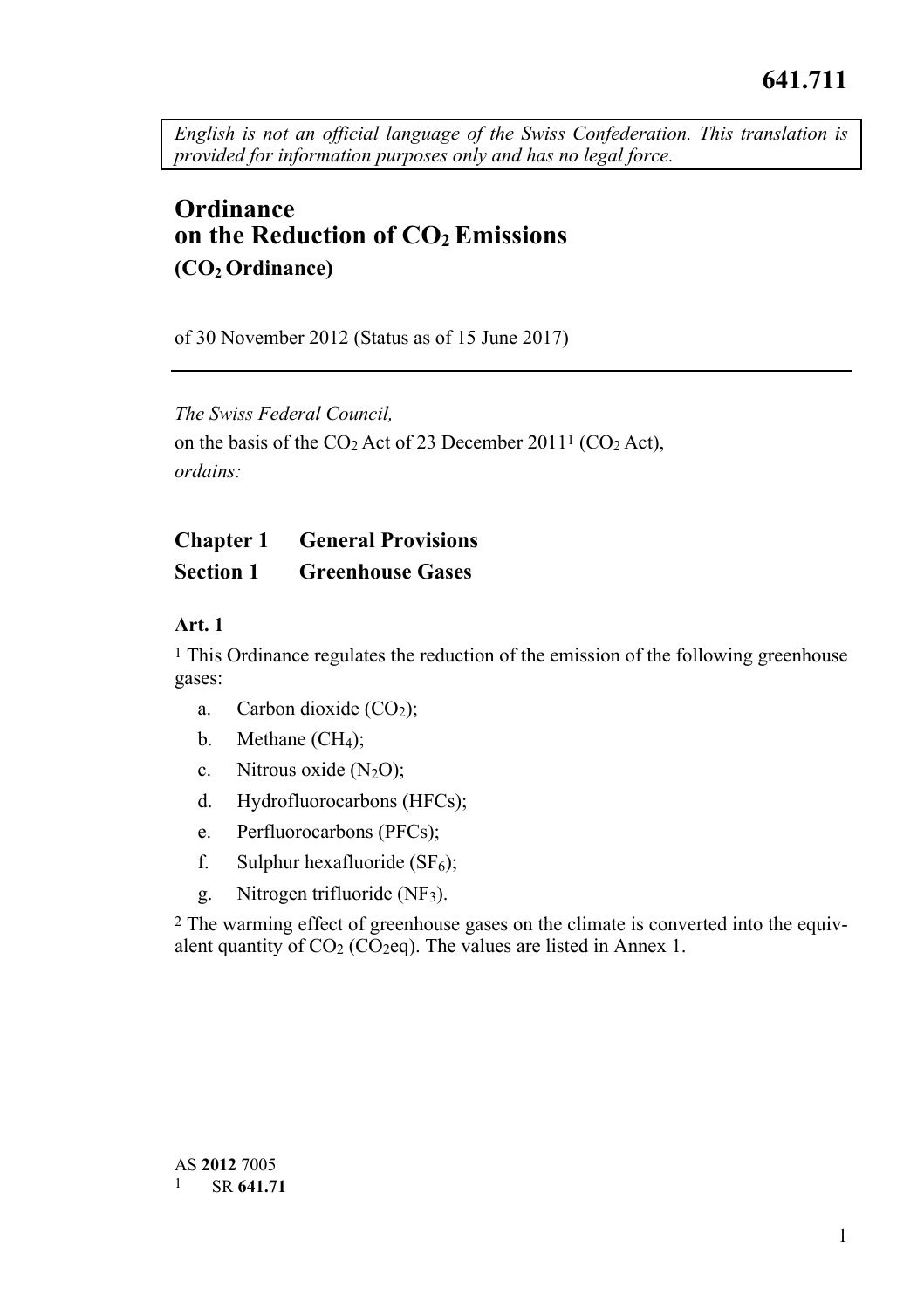# **Section 2 Definitions**

## **Art. 2**

In this Ordinance:

- a. *Passenger cars* means passenger cars in accordance with Article 11 paragraph 2 letter a of the Ordinance of 19 June 19952 on Technical Requirements for Road Vehicles (VTS), for which the status on the definite date of authorisation for circulation is decisive; the following are not deemed passenger cars:
	- 1. armoured vehicles in accordance with Appendix 2 to Annex XI of Directive 2007/46/EG3, and
	- 2. vehicles with approved places for wheelchairs for disabled persons;
- b. *Companies* means operators of fixed installations at a site;
- c. *Rated thermal input* means the maximum possible supply of heating energy per unit of time for a fixed installation;
- d. *Total rated thermal input* means the sum of the rated thermal inputs of a company's fixed installations that are taken into account in the emissions trading scheme;
- e. *Total output* means the sum of the delivered electrical and thermal nominal output of a fossil-thermal power plant;
- f. *Overall efficiency* means the ratio of total output to the rated thermal input of a fossil-thermal power plant in accordance with the manufacturer's specifications.

# **Section 3 Sectoral Interim Targets**

# **Art. 3**

1 The interim targets for 2015 are:

- a. for the building sector: no more than 78 percent of 1990 emissions;
- b. for the traffic sector: no more than 100 percent of 1990 emissions;
- c. for the industry sector: no more than 93 percent of 1990 emissions.

2 If a sector-specific interim target listed in paragraph 1 is not achieved, then the Federal Department of the Environment, Transport, Energy and Communications

 $\mathfrak{D}$ 

<sup>2</sup> SR **741.41** 3 Directive 2007/46/EC of the European Parliament and of the Council of 5 September 2007 establishing a framework for the approval of motor vehicles and their trailers, and of systems, components and separate technical units intended for such vehicles (Framework Directive), OJ. L 263 of 9.10.2007, p. 1; last amended by Ordinance (EU) No 678/2011, OJ. L 185 of 15.7.2011, p. 30.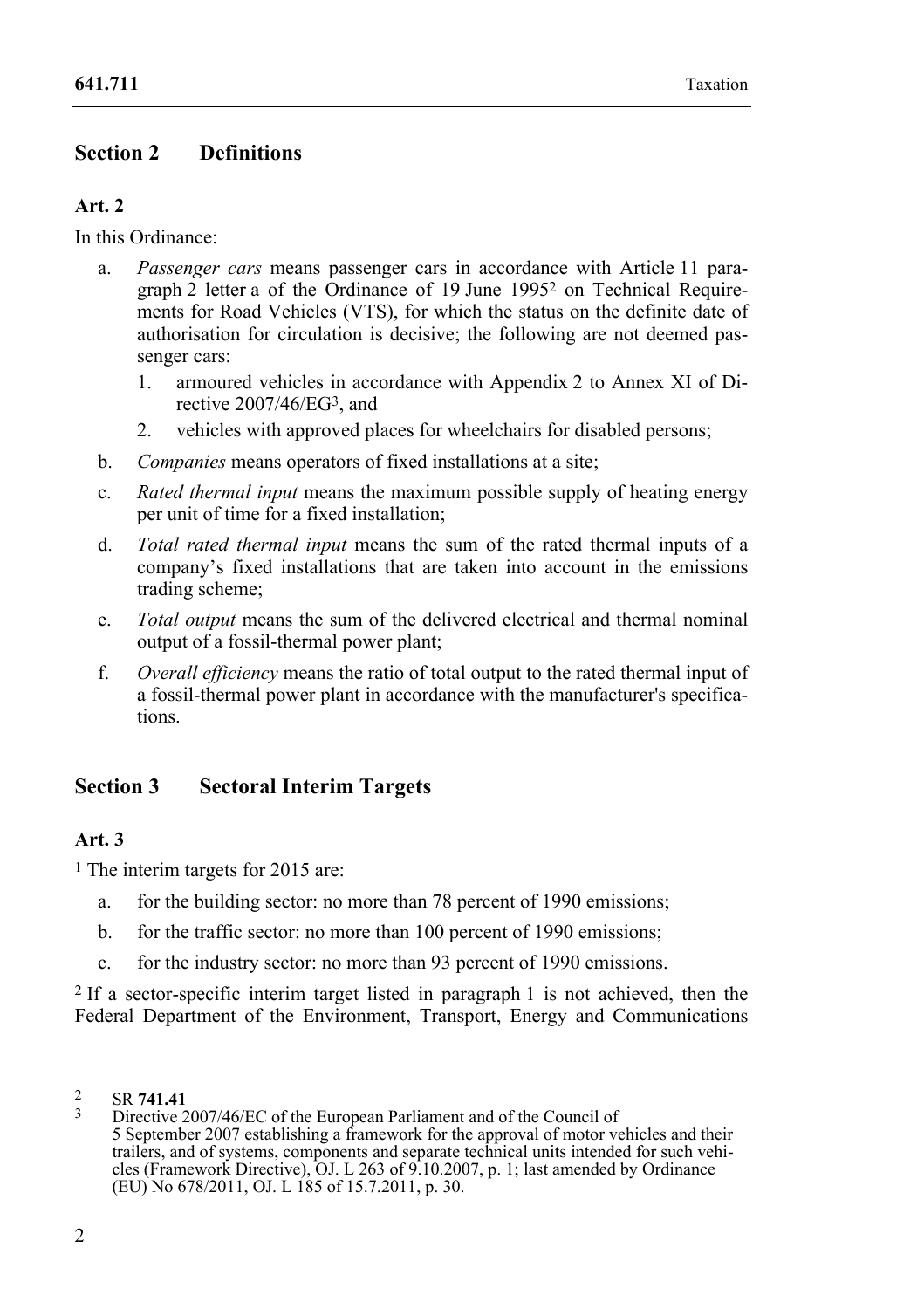(DETEC), after hearing the cantons and affected parties, shall request the Federal Council for additional measures.

# **Section 4 Counting Emission Reductions achieved Abroad**<sup>4</sup>

Art. 4 **Eligible emission reductions achieved for projects abroad<sup>5</sup>** 

1 Emission reductions achieved abroad may only be counted by companies and persons authorised by this Ordinance.

2 Emission reductions achieved abroad may be counted if:

- a. they are attested to by an emission-reduction certificate of the United Nations Framework Convention on Climate Change (UNFCCC) of 9 May 19926; and
- b. Annex 2 does not preclude their being counted.

## **Art. 4***a*7 Letters of approval for projects

1 Companies or persons wishing to obtain emission-reduction certificates for an emission-reduction project abroad can apply to the Federal Office for the Environment (FOEN) for the necessary letter of approval in accordance with the rules of Article 6 paragraph 3 or Article 12 paragraph 5 of the Kyoto Protocol of 11 December 19978 to the United Nations Framework Convention on Climate Change (Kyoto Protocol).

2 The FOEN issues a letter of approval if the requirements of Article 4 paragraph 2 letter b are met.

# **Section 5**<sup>9</sup> **Attestations for Domestic Emission-reduction Projects and Programmes**

## Art. 5 Requirements

<sup>1</sup> Attestations for emission reductions from domestic projects and programmes are issued if:

 $\overline{4}$ Amended by No I of the Ordinance of 8 Oct. 2014, in force since 1 Dec. 2014 (AS 2014 3293).

<sup>&</sup>lt;sup>5</sup><br>Inserted by No I of the Ordinance of 8 Oct. 2014, in force since 1 Dec. 2014<br>(AS **2014** 3293).

<sup>&</sup>lt;sup>6</sup> SR **0.814.01**<br><sup>7</sup> Inserted by No I of the Ordinance of 8 Oct. 2014, in force since 1 Dec. 2014<br>(AS **2014** 3293).

<sup>&</sup>lt;sup>8</sup> SR **0.814.011**<br><sup>9</sup> Amended by No I of the Ordinance of 8 Oct. 2014, in force since 1 Dec. 2014  $(AS 2014 3293).$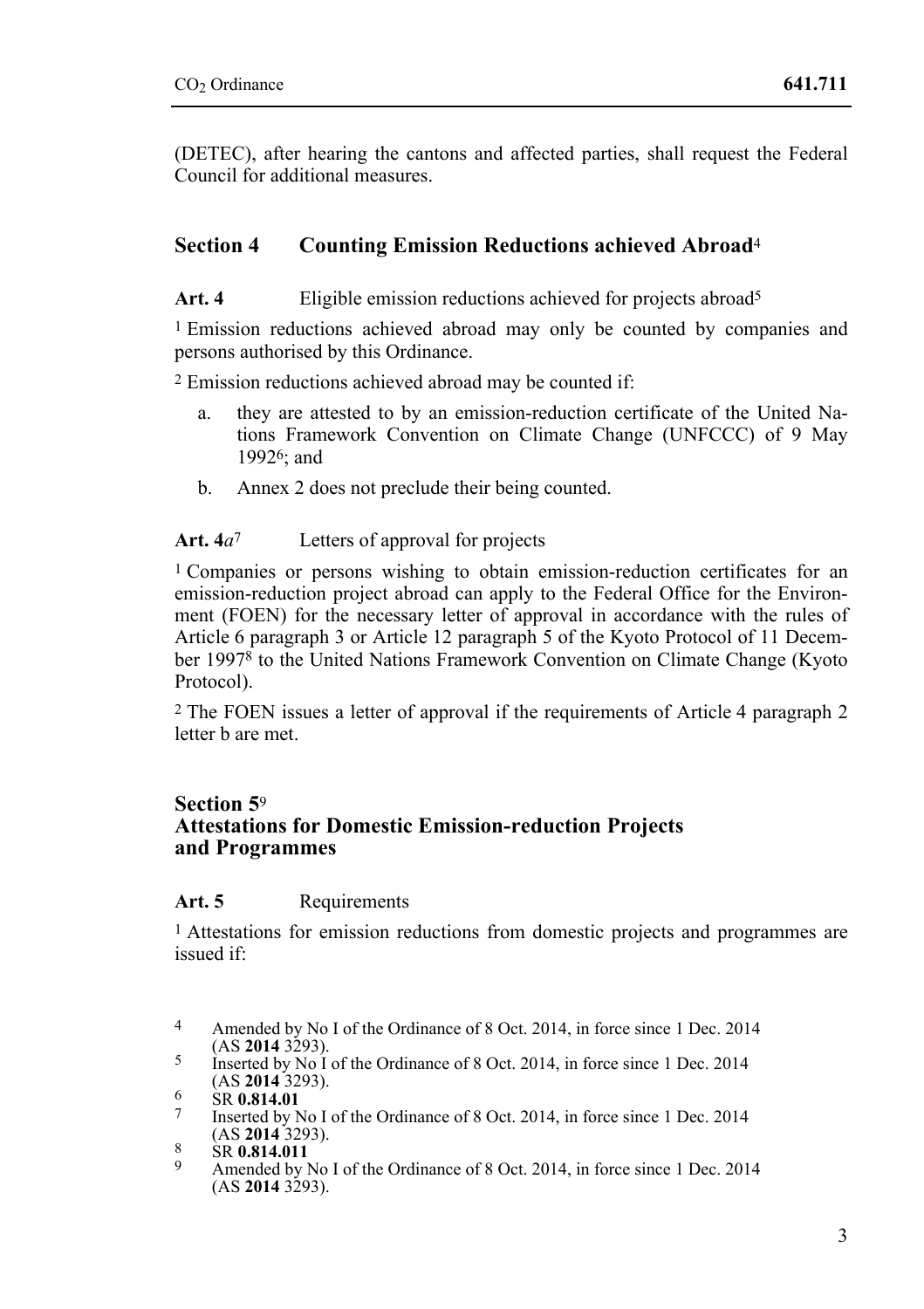- a. Annex 3 does not preclude them;
- b. the project or programme's planned component activities:
	- 1. would not be economically feasible without revenues from the sale of the attestations,
	- 2. meet(s) at least the current state of the art, and
	- 3. provide(s) for measures that lead to an increase in emission reductions as measured against the reference scenario defined in Article 6 paragraph 2 letter d;
- c. the emission reductions:
	- 1. are verifiable and quantifiable,
	- 2. were not achieved by a company participating in the Emissions Trading Scheme (ETS), and
	- 3. were not achieved by a company with a reduction commitment; attestations in accordance with this Section however can be issued for emission reductions that are achieved by a company with an emissions target under Article 67, but are not included in the emissions target; and
- d. the beginning of the implementation of the project or programme does not predate the submission of an application in accordance with Article 7 by more than three months.

2 The time when the applicant makes a significant financial commitment to a third party or itself takes organisational measures relevant to the project or programme is deemed the beginning of implementation.

# **Art. 5***a* Programmes

1 Planned component activities can be grouped together into one programme if:

- a. they have a common purpose in addition to reducing emissions;
- b. they apply one of the specified technologies in the programme description;
- c. they fulfil the inclusion criteria specified in the programme description, which guarantee that the planned component activities meet the requirements of Article 5; and
- d. implementation has not yet begun.

2 Planned component activities can be included in existing programmes if they meet the conditions of paragraph 1 and had already been demonstrably registered in the programme before the inclusion.

## **Art. 6** Validation of projects and programmes

1 Companies or persons wishing to apply for attestations for an emission-reduction project or programme must have it validated at their own expense by a validator approved by the FOEN.

2 A description of the project or programme is to be submitted to the validator. This must include information about: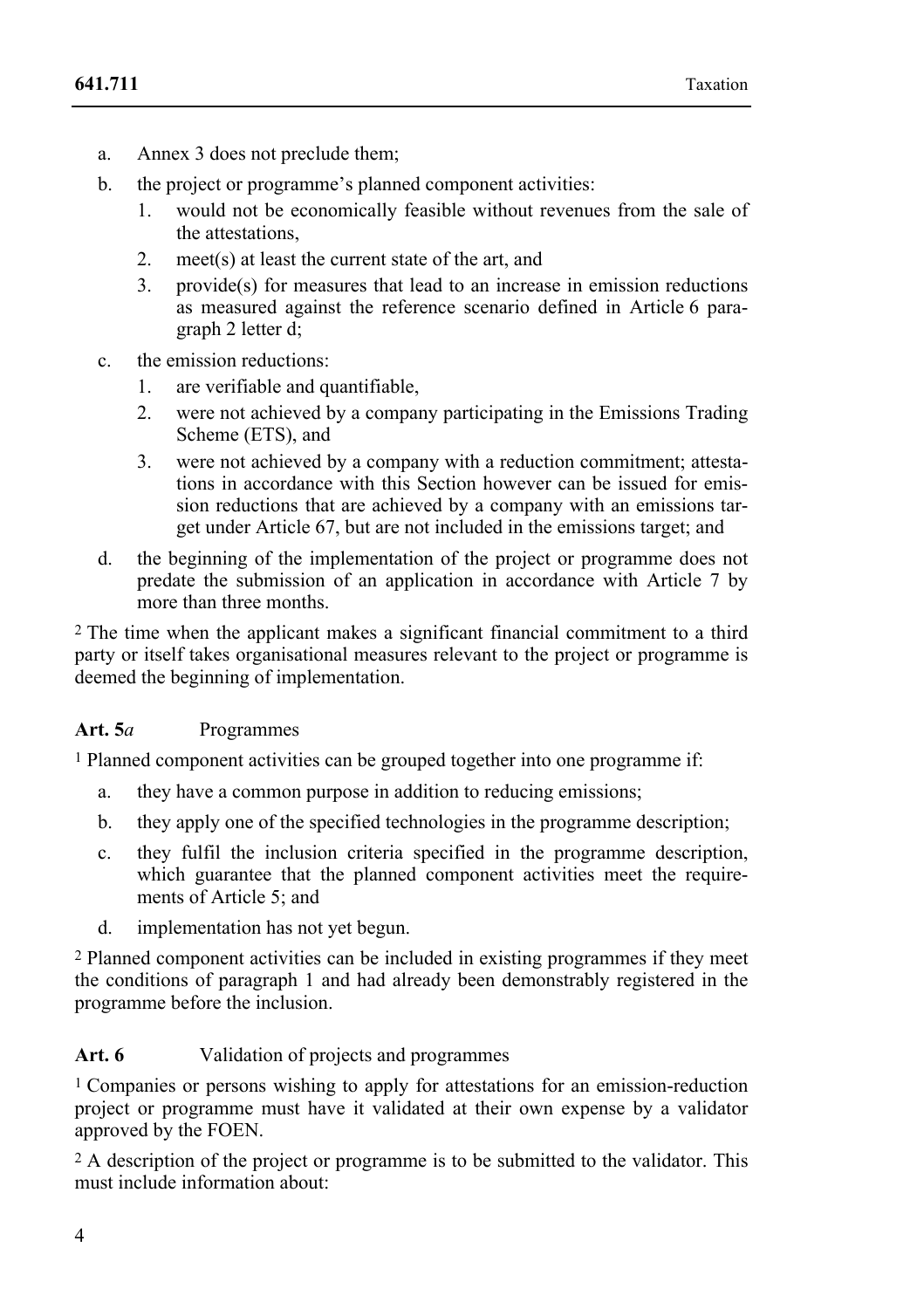- a. the measures for reducing emissions;
- b. the technologies applied;
- c. the delimitation from other climate and energy policy instruments;
- d. the hypothetical progression of greenhouse gas emissions if the emissionreducing measures of the project or programme were not implemented (reference scenario);
- e. total expected annual emission reductions and the underlying calculation method;
- f. the organisation of the project or programme;
- g. the anticipated investment and operating costs and expected revenues;
- h. the financing;
- i. the monitoring plan, in which the start date of the monitoring is defined and the methods for accounting for emission reductions are described;
- j. the duration of the project or programme;
- k. for programmes, in addition: the purpose, the criteria for the inclusion of planned component activities in the programme, the administration of the planned component activities as well as an example of a planned component activity per specified technology.

3 For the validation the validator examines the information specified in paragraph 2 and whether the project meets the requirements of Article 5 or the programme meets the requirements of Articles 5 and 5*a* respectively.

4 It summarizes the results of the examination in a validation report.

#### Art. 7 Application for the issuance of attestations

<sup>1</sup> An application for the issuance of attestations must be submitted to the FOEN. It must include the project or programme description and the validation report.

2 The FOEN may request additional information from the applicant if required for evaluating the application.

#### Art. 8 Decisions about the qualification of a project or programme

1 The FOEN decides whether a project or programme qualifies for issuance of attestations on the basis of the application.

2 The decision is valid for seven years from the start of the implementation of the project or programme (crediting period).

3 No attestations are issued for planned component activities of programmes if:

- a. a change in applicable legal provisions results in emission-reduction measures that must be implemented during the crediting period;
- b. the issuance of attestations is for claimed emission reductions attributable to the implementation of measures described in letter a; and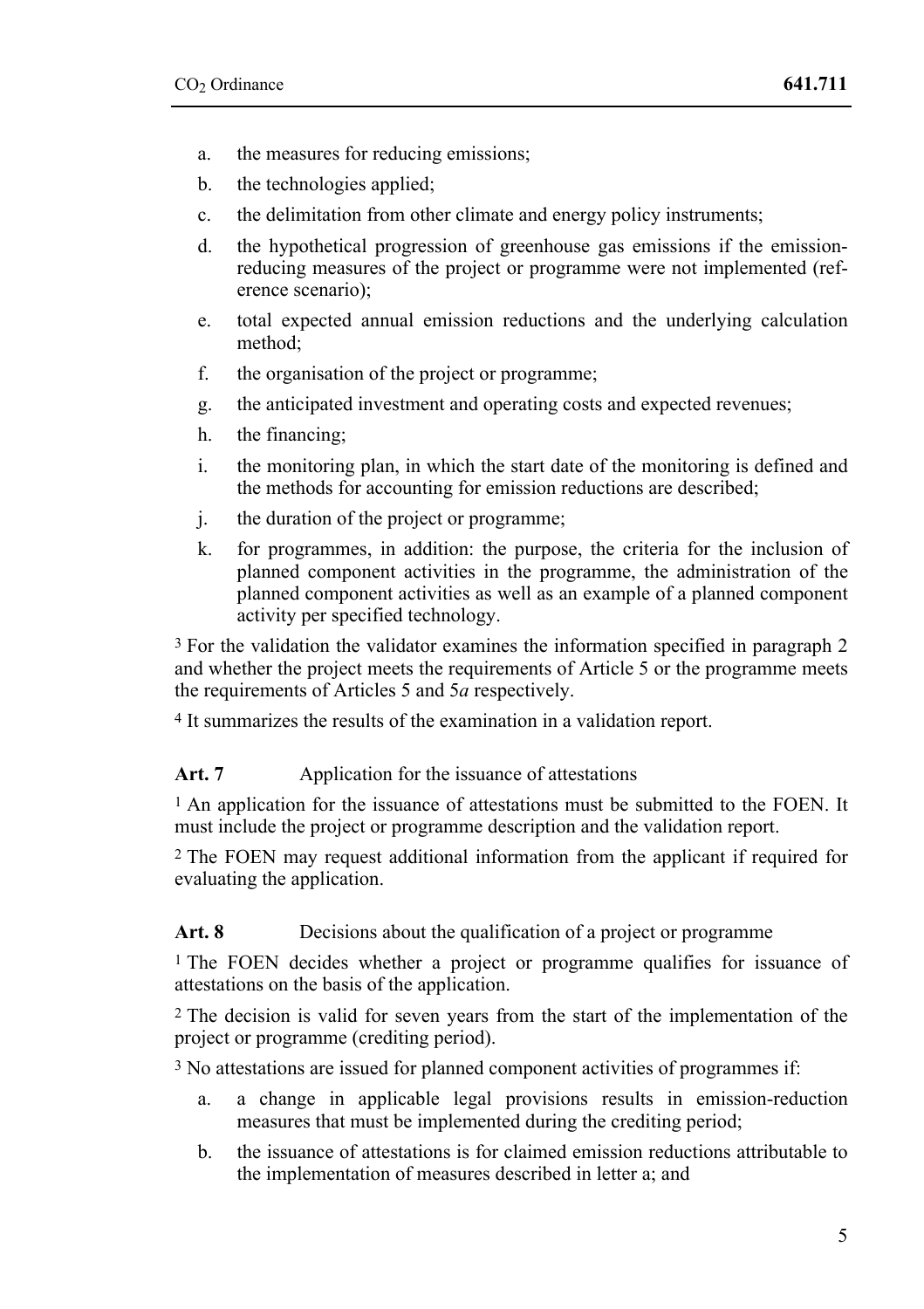c. implementation of the planned component activities had started after the coming into force of the change in legal provisions.

# Art. 8*a* Extension of the crediting period

1 The crediting period is extended for successive three-year periods if the applicant has the project or programme revalidated and submits an application for extension to the FOEN no later than six months before the end of the crediting period.

2 The FOEN approves the extension if the requirements referred to in Articles 5 and 5*a* are still met.

# Art. 9 Monitoring report and verification of the monitoring report

<sup>1</sup> The applicant collects all the required data in accordance with the monitoring plan and records them in a monitoring report.

<sup>2</sup> The applicant has the monitoring report verified at its own expense by a FOENapproved verifier. The verification may not be done by the same entity that has validated the project or programme.

<sup>3</sup> The verifier examines whether the accounted-for emission reductions meet the requirements of Article 5. For programmes it also examines whether the planned component activities meet the inclusion criteria of Article 5*a* paragraph 1 letter c. It may limit the verification to a single representative planned component activity.

4 The verifier records the results of the verification in a verification report.

5 The first monitoring report and the accompanying verification report must be submitted to the FOEN at the latest within six months of the end of the year following the beginning of monitoring. Subsequent monitoring and verification reports must be submitted at least every three years. The emission reductions must be disclosed per calendar year.10

# **Art. 10** Issuance of attestations

<sup>1</sup> The FOEN decides whether to issue attestations on the basis of the monitoring report and the corresponding verification report.

2 Attestations for projects are issued for the extent to which emission reductions have demonstrably been achieved up to the end of the crediting period.

<sup>3</sup> Attestations for programmes are issued for the extent to which emission reductions have demonstrably been achieved for no longer than ten years after the end of the programme's crediting period, if the relevant planned component activity has been started during the crediting period.

4 Emission reductions that are attributable to non-refundable payments from the Confederation, cantons or communes for promoting renewable energies, energy efficiency or climate protection are only attested to the applicant if it proves that the

<sup>10</sup> Amended by No I of the Ordinance of 22 June 2016, in force since 1 Aug. 2016 (AS **2016** 2473).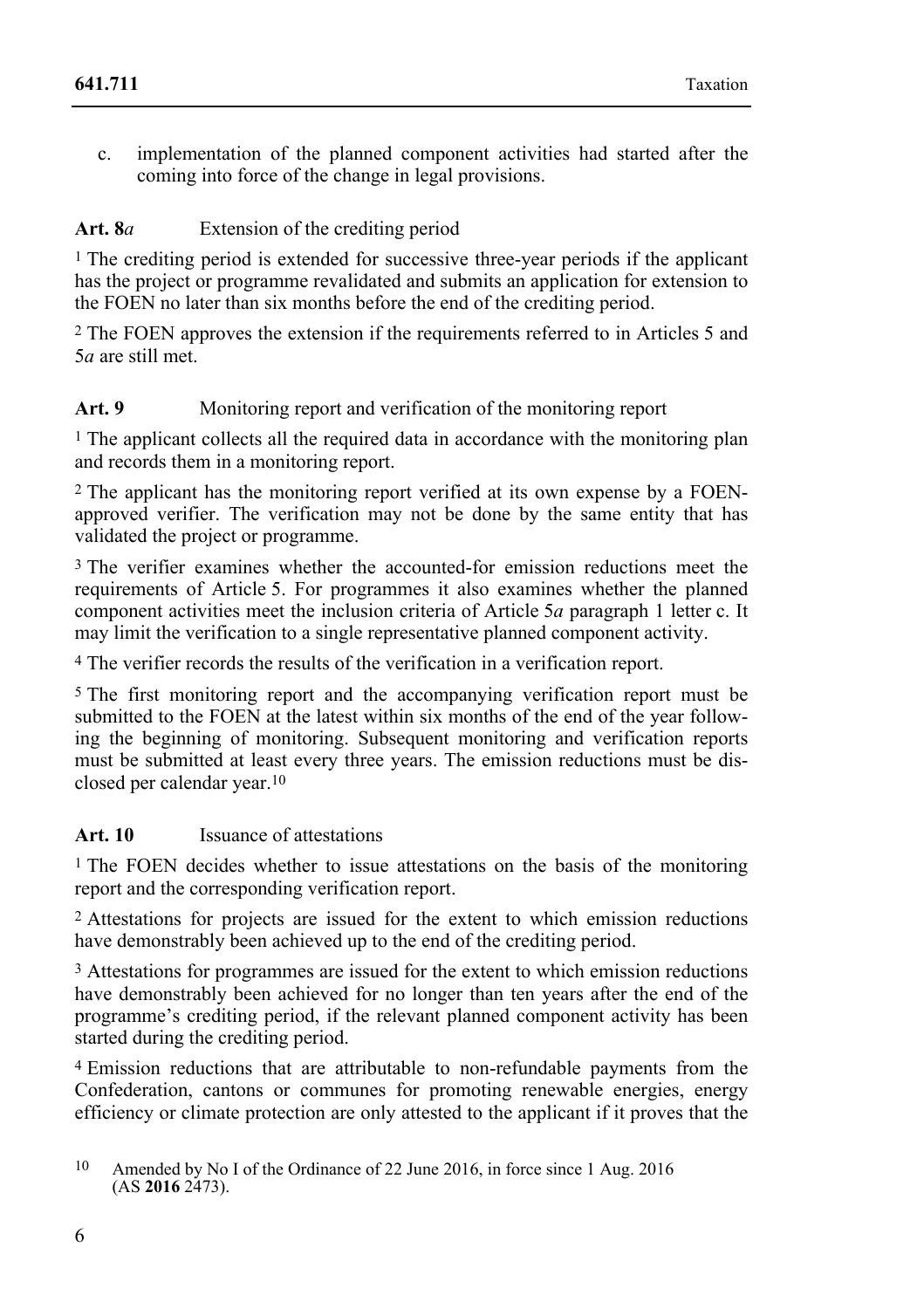responsible public bodies have not otherwise claimed the emission reductions. Emission reductions that are attributable to surcharges obtained in accordance with Article 15*b* of the Energy Act of 26 June 1998<sup>11</sup> are not attested.

<sup>5</sup> The added ecological value of emission reductions is compensated with the issuance of attestations. If the added ecological value has already been compensated, no attestations are issued.

## Art. 11 Substantial modifications to the project or programme

1 Substantial modifications of the project or programme carried out after the decision has been made regarding qualification or the extension of the crediting period must be reported to the FOEN.

2 A modification to the project or programme is in particular deemed substantial if:

- a. actual emission reductions deviate from the expected annual emission reductions specified in the project or programme description by more than 20 percent;
- b. actual investment or operating costs deviate from the values specified in the project or programme description by more than 20 percent.

3 If necessary, the FOEN orders a revalidation. Emission reductions achieved after a substantial modification are only attested in accordance with a new decision on qualification in accordance with Article 8.

4 As of the decision regarding the qualification of the project or programme after a revalidation, the crediting period lasts for:

- a. seven years if the crediting period has not yet been extended;
- b. three years if the crediting period has already been extended.

# **Section 5***a*

# **Attestations for Companies with Reduction Obligations and Companies with Emissions Targets for the Progression of Energy Consumption**<sup>12</sup>

## Art. 12<sup>13</sup> Attestations for companies with reduction obligations

1 Companies with reduction obligations under Article 66 paragraph 1 to which an emission target under Article 67 applies are issued attestations for domestic emission reductions upon application if:

a. the company can credibly report that its emissions target will be reached without counting emission-reduction certificates;

- 11 SR **730.0**<br><sup>12</sup> Inserted by No I of the Ordinance of 8 Oct. 2014, in force since 1 Dec. 2014<br>(AS **2014** 3293).
- <sup>13</sup> Amended by No I of the Ordinance of 8 Oct. 2014, in force since 1 Dec. 2014  $(AS 2014 3293).$

 $11$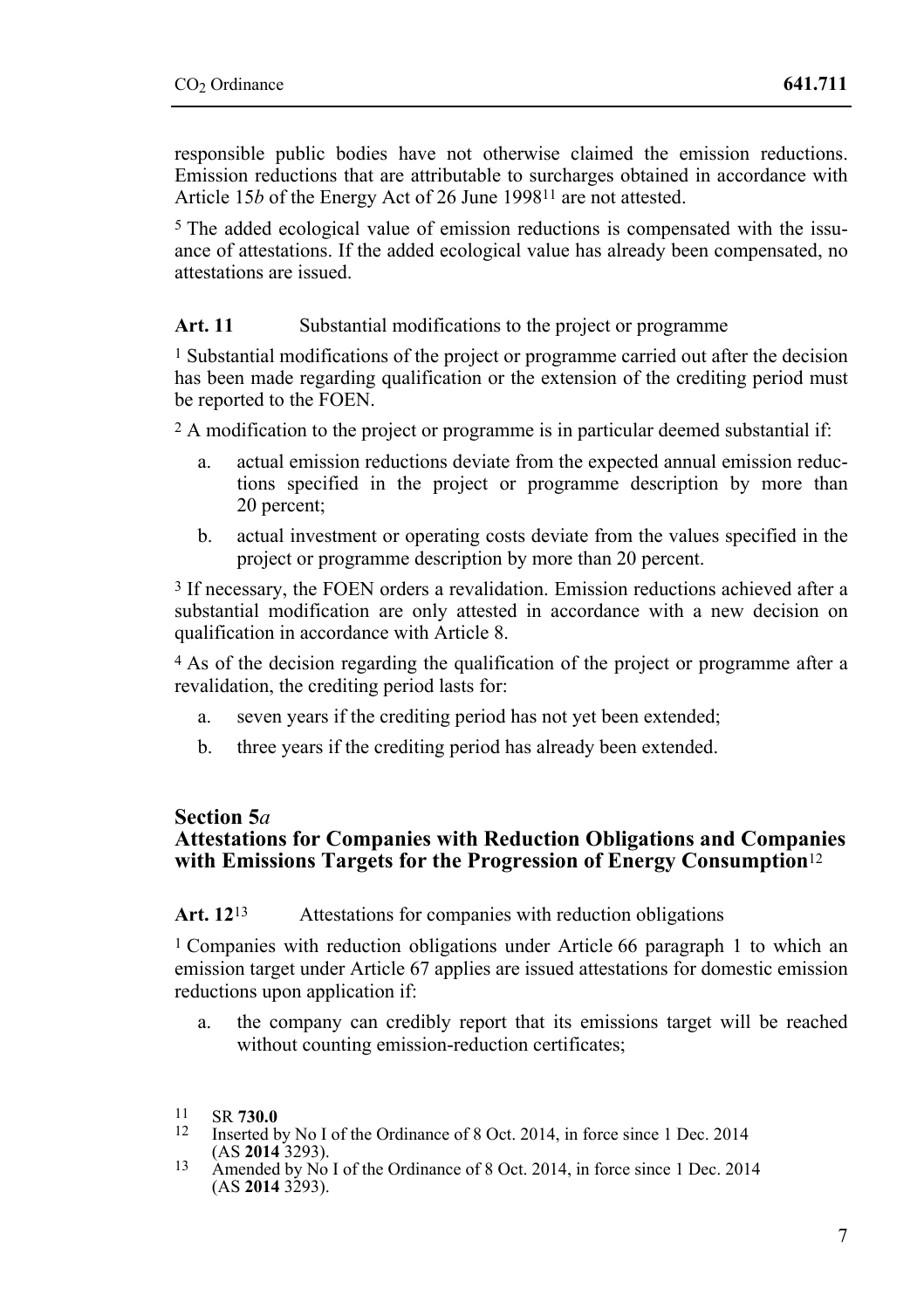- b. the company's greenhouse gas emissions in the relevant year have been reduced by more than 5 percent as compared with the reduction course determined in accordance with Article 67; and
- c. for emission-reduction measures, the company has received no nonrefundable payments from the Confederation, cantons or communes for promoting renewable energies, energy efficiency or climate protection or from surcharges obtained in accordance with Article 15*b* of the Energy Act of 26 June 199814 for geothermal power, biomass and waste from biomass; excepted from this are companies that had already registered for the receipt of such funds before the coming into force of the amendment of 8 October 2014.

2 Attestations are issued for emission reductions to the extent of the difference between the reduction course minus 5 percent and the greenhouse gas emissions in the relevant year, for the last time in 2020.

<sup>3</sup> Emission reductions for which attestations have been issued in accordance with paragraph 2 count as the company's greenhouse gas emissions and apply towards meeting the company's greenhouse gas emissions target.

#### Art. 12*a*<sup>15</sup> Attestations for companies with a target agreement regarding the progression of energy consumption

<sup>1</sup> Companies that have agreed with the Confederation upon targets for the progression of energy consumption and also have commitments to reduce  $CO<sub>2</sub>$  emissions (target agreement with an emissions target), without being exempt from the  $CO<sub>2</sub>$ levy for this purpose, are issued attestations for domestic emission reductions upon application if:

- a. the target agreement with an emissions target meets the requirements of Article 67 Paragraphs 1–3, is validated at the company's own expense by a FOEN-approved validator and has been assessed by the FOEN as qualified;
- b. the company submits a monitoring report annually no later than 31 May in accordance with Article 72;
- c. the company's  $CO<sub>2</sub>$  emissions during the preceding three years have in each year fallen short of the agreed reduction course in the target agreement with emissions target by more than 5 percent; and
- d. for emission-reduction measures, the company has received no nonrefundable payments from the Confederation, cantons or communes for promoting renewable energies, energy efficiency or climate protection or from surcharges obtained in accordance with Article 15*b* of the Energy Act of 26 June 199816 for geothermal power, biomass and waste from biomass; excepted from this are companies that had already registered for the receipt

 $14$ 

<sup>&</sup>lt;sup>14</sup> SR **730.0**<br><sup>15</sup> Inserted by No I of the Ordinance of 8 Oct. 2014, in force since 1 Dec. 2014 (AS **2014** 3293). The revision of 9 Dec. 2014 relates only to the French text (AS **2014** 4437). 16 SR **730.0**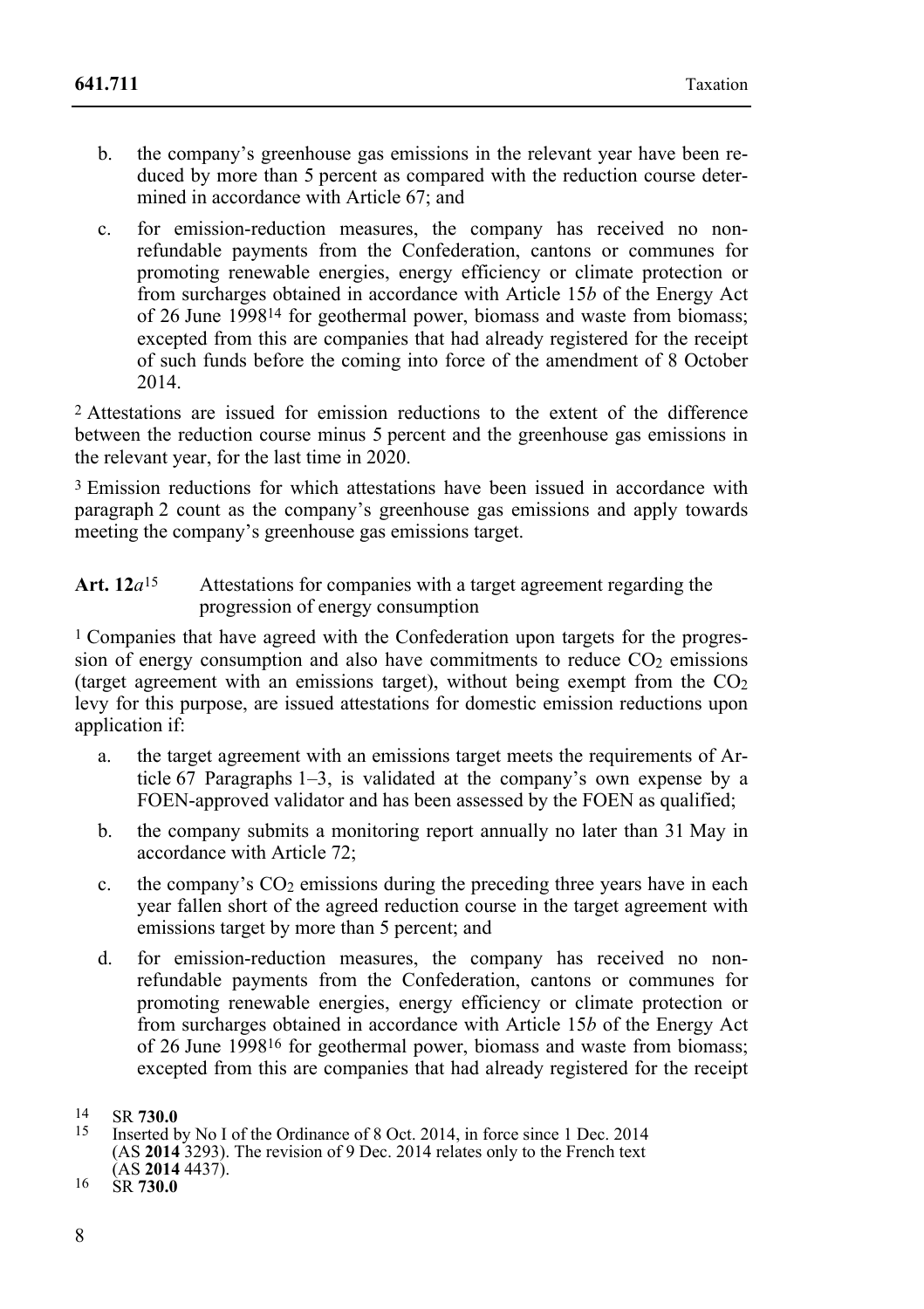of such funds before the coming into force of the amendment of 8 October 2014.

2 The validated target agreement with emissions target must be submitted to the FOEN no later than 31 May of the year in which attestations are being applied for.

3 Substantial and permanent changes under Article 73 as well as changes under Article 78 must be reported to the FOEN. If necessary, the FOEN orders a revalidation.

4 Attestations are issued for emission reductions to the extent of the difference between the reduction course minus 5 percent and the greenhouse gas emissions in the relevant year, for the last time in 2020.

# **Section 5***b* **Administration of Attestations and Data Protection**<sup>17</sup>

#### Art. 13<sup>18</sup> Administration of attestations and data

1 Companies and persons that have applied for the issuance of attestations must at the same time provide the FOEN the operator or personal account to which the attestations should be issued. Attestations are issued and administered in the Emissions Trading Registry in accordance with Articles 57–65.

2 The following data and documents are managed in a FOEN-administered database:

- a. first names, surnames and contact information of the applicant, the validator and the verifier;
- b. the number of attestations issued;
- c. the core data for the project or programme; and
- d. the project and programme description, the validation reports, the monitoring reports and the verification reports.

<sup>3</sup> On request, the holder of an attestation is granted access to the data described in paragraph 2 letters a and b in connection with the attestation. Access to the data and documents described in paragraph 2 letters c and d may be granted subject to the preservation of manufacturing and trade secrecy.

#### Art. 14<sup>19</sup> Publication of information on projects and programmes

The FOEN may, subject to preservation of manufacturing and trade secrecy, publish:

- a. descriptions of domestic emission-reduction projects and programmes;
- b. validation reports in accordance with Article 6 paragraph 4;

 $17$ Inserted by No I of the Ordinance of 8 Oct. 2014, in force since 1 Dec. 2014 (AS 2014 3293).

<sup>&</sup>lt;sup>18</sup> Amended by No I of the Ordinance of 8 Oct. 2014, in force since 1 Dec. 2014 (AS **2014** 3293).

<sup>&</sup>lt;sup>19</sup> Amended by No I of the Ordinance of 8 Oct. 2014, in force since 1 Dec. 2014  $(AS 2014 3293).$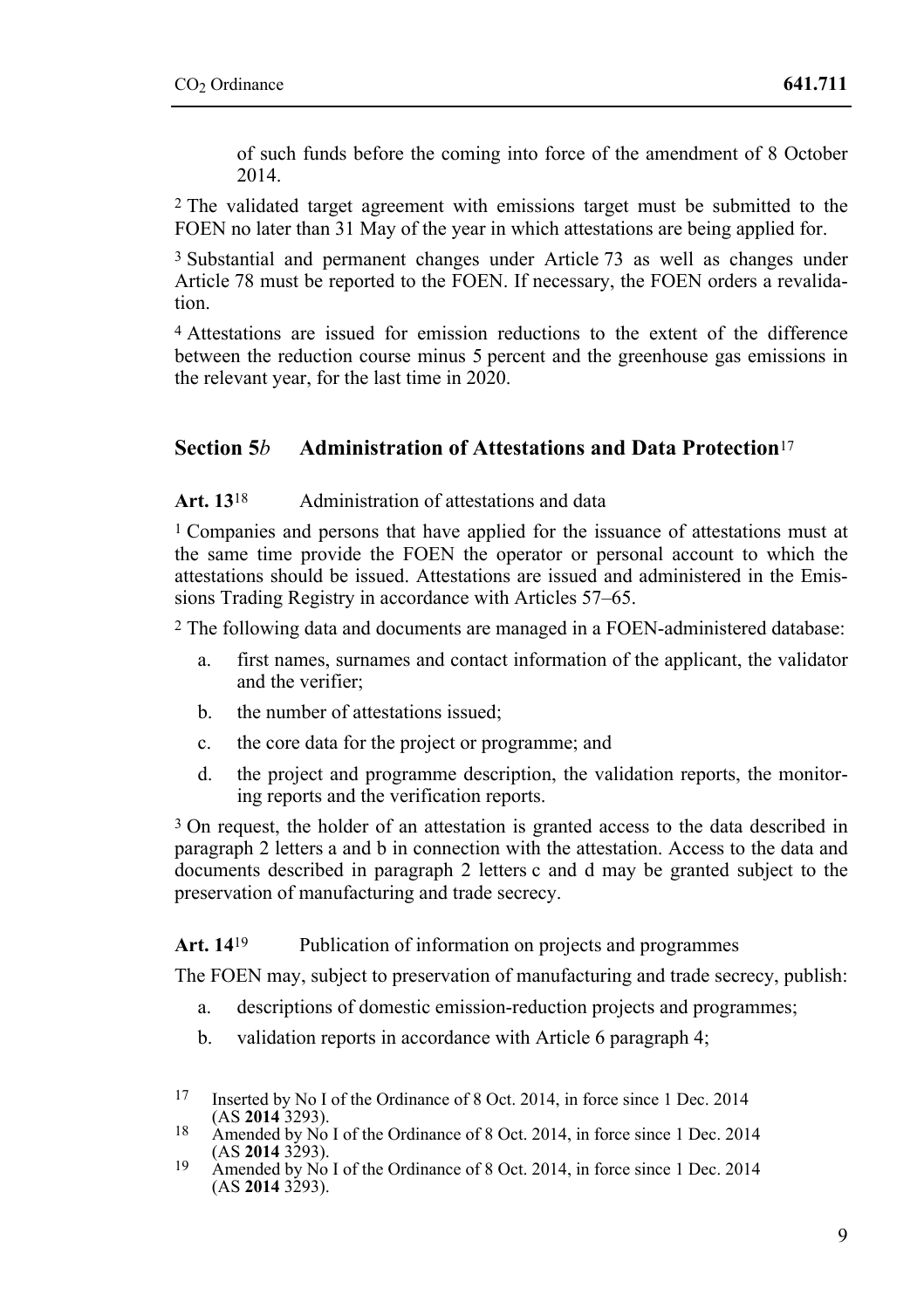- c. monitoring reports in accordance with Article 9 paragraph 1;
- d. verification reports in accordance with Article 9 paragraph 4.

# **Section 6 Coordination of Adaptation Measures**

#### **Art. 15**

1 The FOEN coordinates the measures specified in Article 8 paragraph 1 of the  $CO<sub>2</sub>$  Act.

2 It thereby takes account of the cantons' measures.

<sup>3</sup> The cantons regularly inform the FOEN about their measures.

# **Chapter 2 Technical Measures for Reducing CO2 Emissions from Buildings**

## **Art. 16**

1 The cantons regularly report to the FOEN on technical measures for reducing CO2 emissions from buildings.

2 The report must contain information regarding:

- a. the CO2 measures taken and planned and their effectiveness; and
- b. the progression of  $CO<sub>2</sub>$  emissions from buildings within the canton.

3 On request, the cantons make available to the FOEN all necessary documents that form the basis of the report.

# **Chapter 3**  Technical measures for reducing CO<sub>2</sub> Emissions from Passenger Cars **Section 1 First-time Registration**

#### **Art. 17**

1 Passenger cars registered for the first time in Switzerland are deemed registered for the first time; excluded are passenger cars that have been registered abroad for more than six months before a customs declaration in Switzerland.

2 Registration in a customs enclave in accordance with Article 3 paragraph 3 of the Customs Act of 18 March 200520 and in Liechtenstein is deemed registration in Switzerland. Registration in a customs enclave in accordance with Article 3 paragraph 2 of the Customs Act of 18 March 2005, with the exception of Liechtenstein, is deemed registration abroad.

20 20 SR **631.0**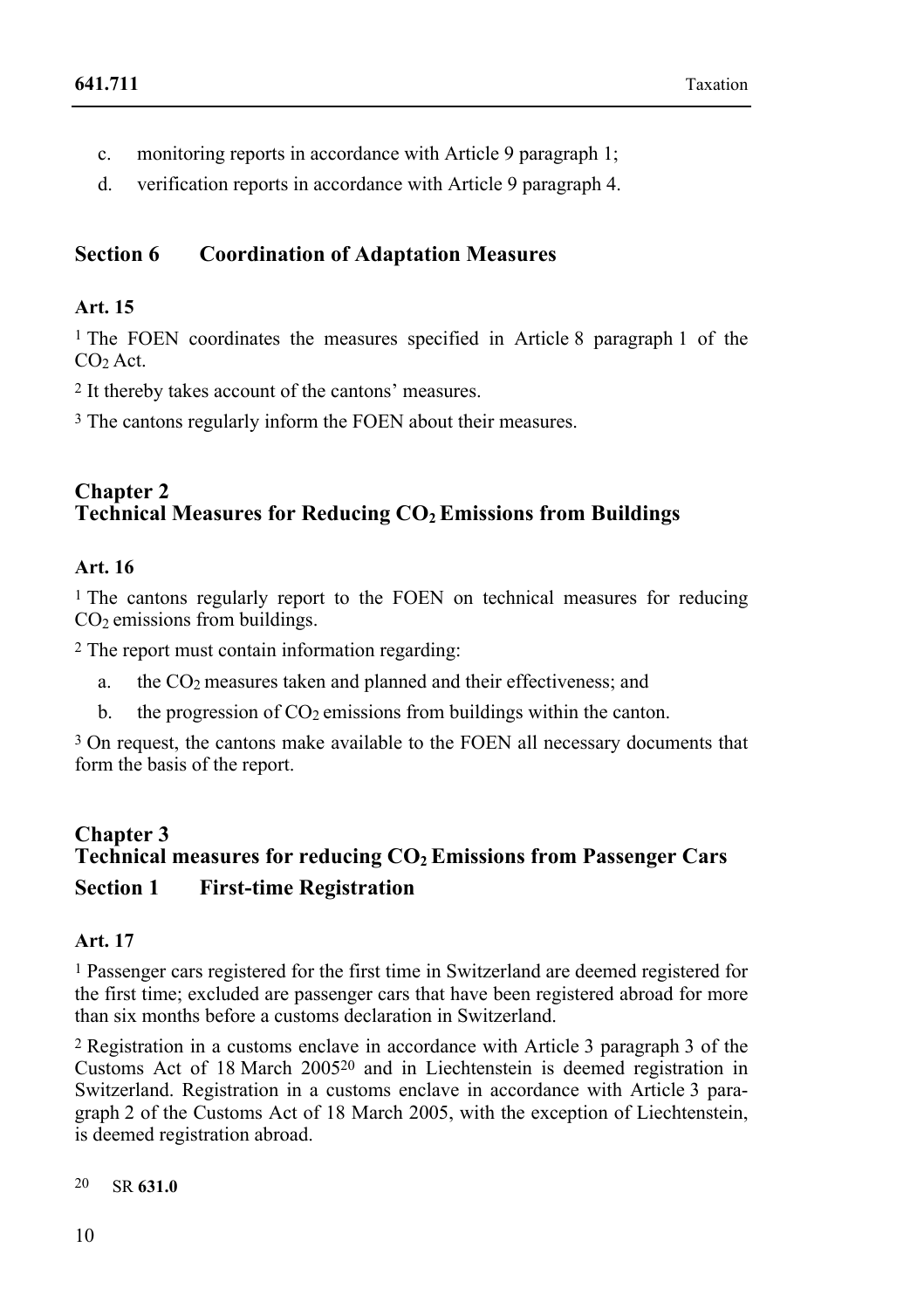3 Passenger cars may be registered for the first time only if the importer or manufacturer has met the obligations specified in Articles 29 or 30.

4 Should the deadline specified in paragraph 1 lead to the significant unequal treatment of importers of passenger cars that have already been registered abroad before a customs declaration in Switzerland and importers of passenger cars that have not been registered abroad before a customs declaration in Switzerland, or should misuses occur, then DETEC may in particular:

- a. shorten or extend the deadline by no more than one year;
- b. define a required minimum number of kilometres covered.

# **Section 2 Importer and Manufacturer**

#### **Art. 18** Principle

The provisions for reducing  $CO<sub>2</sub>$  emissions from passenger cars apply to any importer or manufacturer of passenger cars that are registered for the first time in Switzerland.

#### **Art. 19** Reference year

The calendar year in which compliance with the target is reviewed is deemed the reference year.

#### **Art. 20** Large-scale importer

An importer that has, in the year preceding the reference year, registered at least 50 passenger cars for the first time is deemed a large-scale importer in the reference year.

#### Art. 21 Provisional assignment as a large-scale importer

<sup>1</sup> An importer that, in the year before the reference year, has registered fewer than 50 passenger cars for the first time may apply to the Swiss Federal Office of Energy (SFOE) to be provisionally treated as a large-scale importer in the reference year.

2 The application must be submitted before a passenger car is registered for the first time.

3 If fewer than 50 passenger cars have been registered for the first time at the end of a reference year, the importer must individually account for each passenger car as a small-scale importer.

#### **Art. 22** Small-scale importers

An importer that has registered fewer than 50 passenger cars for the first time in the year before the reference year, and is not provisionally treated as a large-scale importer in the reference year, is deemed a small-scale importer in the reference year.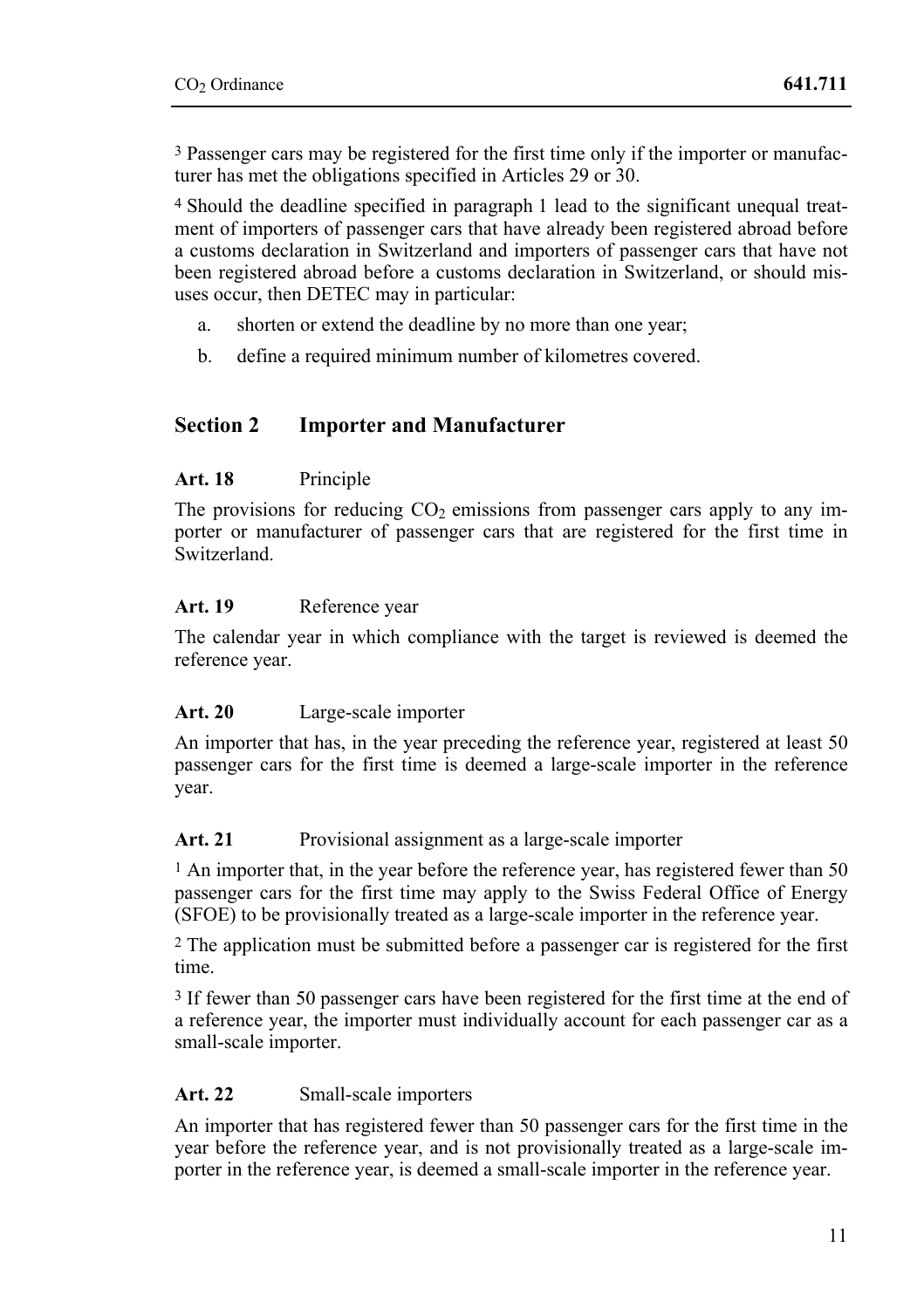# **Art. 23** Emission pools

1 Importers and manufacturers may apply to the SFOE by 30 November of the year preceding the reference year to be treated as an emission pool for a maximum duration of five years.

2 An emission pool has the rights and obligations of an individual large-scale importer.

3 It has a designated representative.

4 Members of an emission pool that are not associated through uniform control in a group, whether by majority vote or otherwise, may exchange among themselves only the following information:

- a. the average decisive  $CO<sub>2</sub>$  emissions;
- b. the target for the decisive  $CO<sub>2</sub>$  emissions;
- c. the total number of passenger cars registered for the first time;
- d. the average unladen weight of passenger cars registered for the first time.

# **Section 3 Bases for Assessments**

#### Art. 24 Decisive CO<sub>2</sub> emissions

1 Importers of type-approved passenger cars may by 31 January of the year after the reference year submit to the Federal Roads Office (FEDRO) the data required for calculation of the decisive  $CO<sub>2</sub>$  emissions, including the following for each individual passenger car:

- a. the vehicle identification number (VIN);
- b. the  $CO<sub>2</sub>$  emissions;
- c. the unladen weight;
- d. possible ecological innovations; and
- e the holder's code of type approval.

2 If this data is not submitted, then the information in the type approval in accordance with Article 97 VTS21 and the Ordinance of 19 June 199522 on the Type Approval of Road Vehicles (RVTAO) applies.

3 FEDRO may at any time, for data control purposes in accordance with paragraph 1, request importers to submit an appropriate number of certificates of conformity in accordance with Article 18 of Directive 2007/46/EC23 (*Certificate of Conformity*, COC).

- 21
- 

<sup>21</sup> SR **741.41** 22 SR **741.511** 23 See footnote to Art. 2 letter a no. 1.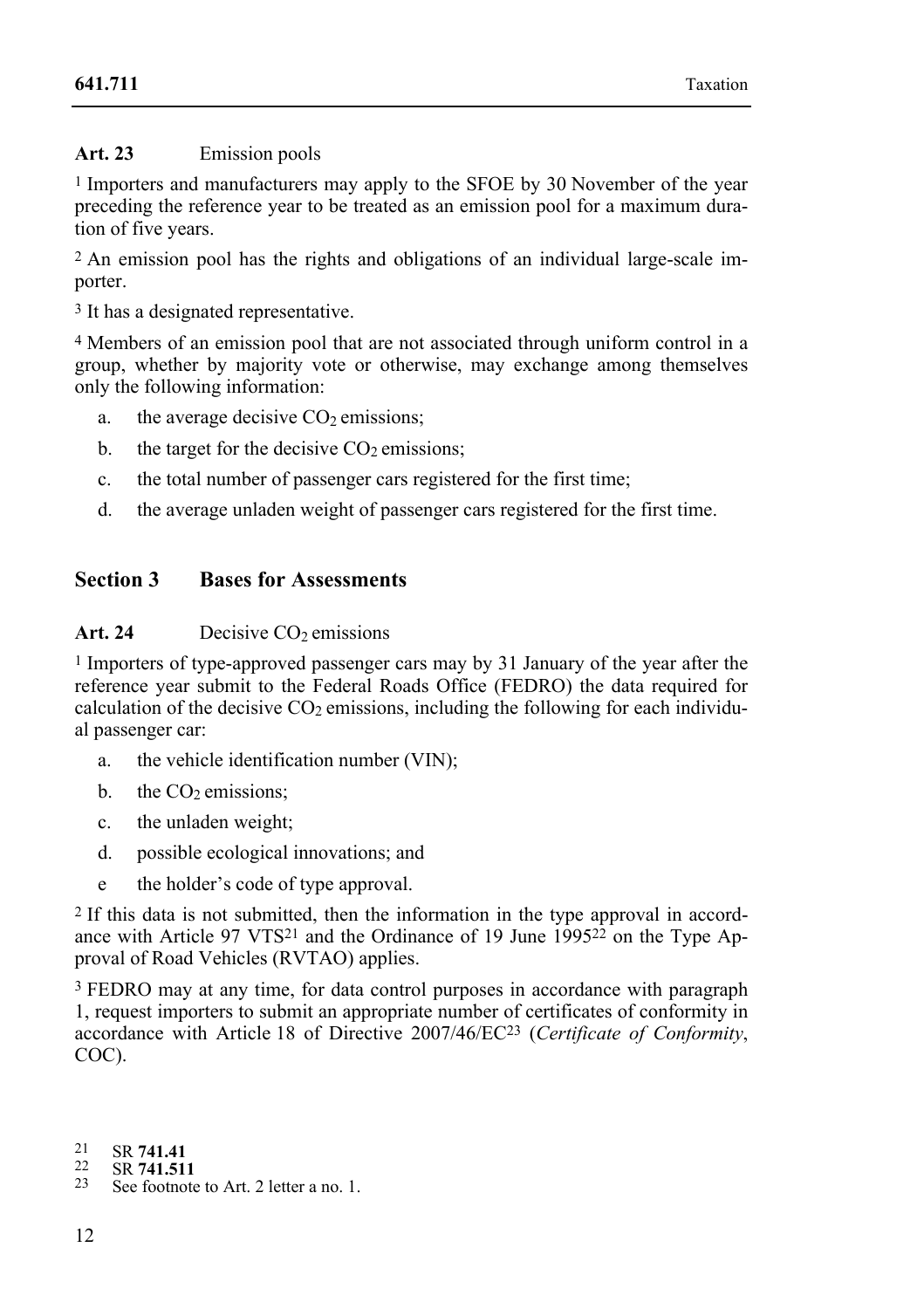## Art. 25 Other determinations of decisive CO<sub>2</sub> emissions

1 For a passenger car that is exempt from type approval (Art. 4 RVTAO24), the following evidence of  $CO<sub>2</sub>$  emissions is also recognised:

- a. the COC;
- b. conformity assessment and conformity verifications in accordance with Article 2 letters m and n RVTAO;
- c. approvals issued by foreign countries in accordance with national or international law as shown in Annex 2 VTS 25 or at least the equivalent of Swiss regulations; or
- d. test reports issued by testing bodies that are listed for these tests in Annex 2 RVTAO or are recognised by the FEDRO under Article 17 paragraph 2 RVTAO.26

1bis For a passenger car that has a type approval but which has been retrofitted for a different motor fuel before the initial approval for operation and has been marked with the type approval number in the inspection report (Art. 75 of the Road Traffic Licensing Ordinance of 27 October 197627), the evidence specified in paragraph 1 letters b–d is recognised.28

2 For a passenger car for which no evidence under paragraph 1 or 1bis is available, the decisive  $CO<sub>2</sub>$  emissions will be calculated in accordance with Annex  $4.29$ 

 $3$  If the CO<sub>2</sub> emissions of a passenger car cannot be calculated in accordance with the formulas in Annex 4, 300 g  $CO<sub>2</sub>/km$  is assumed.

## Art. 26 Passenger cars driven with natural gas

For passenger cars that are wholly or partially driven by natural gas, the SFOE reduces the decisive  $CO<sub>2</sub>$  emissions by the percentage of the eligible biogenic component of the gas mixture.

# Art. 27 Ecological innovations

<sup>1</sup> The SFOE takes account of reductions of  $CO<sub>2</sub>$  emissions that have been achieved through innovative technologies insofar as they are accepted under Article 12 of Regulation (EC) No. 443/200930.

- 
- 
- 24 SR **741.511**<br>
25 SR **741.41**<br>
26 Amended by No I of the Ordinance of 8 Oct. 2014, in force since 1 Dec. 2014<br>
(AS **2014** 3293).
- 
- 27 SR **741.51**<br><sup>28</sup> Inserted by No I of the Ordinance of 8 Oct. 2014, in force since 1 Dec. 2014<br>(AS **2014** 3293).
- 29 Amended by No I of the Ordinance of 8 Oct. 2014, in force since 1 Dec. 2014 (AS 2014 3293).
- <sup>30</sup> Regulation (EC) No 443/2009 of the European Parliament and of the Council of 23 April 2009 setting emission performance standards for new passenger cars as part of the Community's integrated approach to reduce  $CO<sub>2</sub>$  emissions from light-duty vehicles. version according to  $\tilde{O}$ . L 140 of 5.6.2009, p. 1.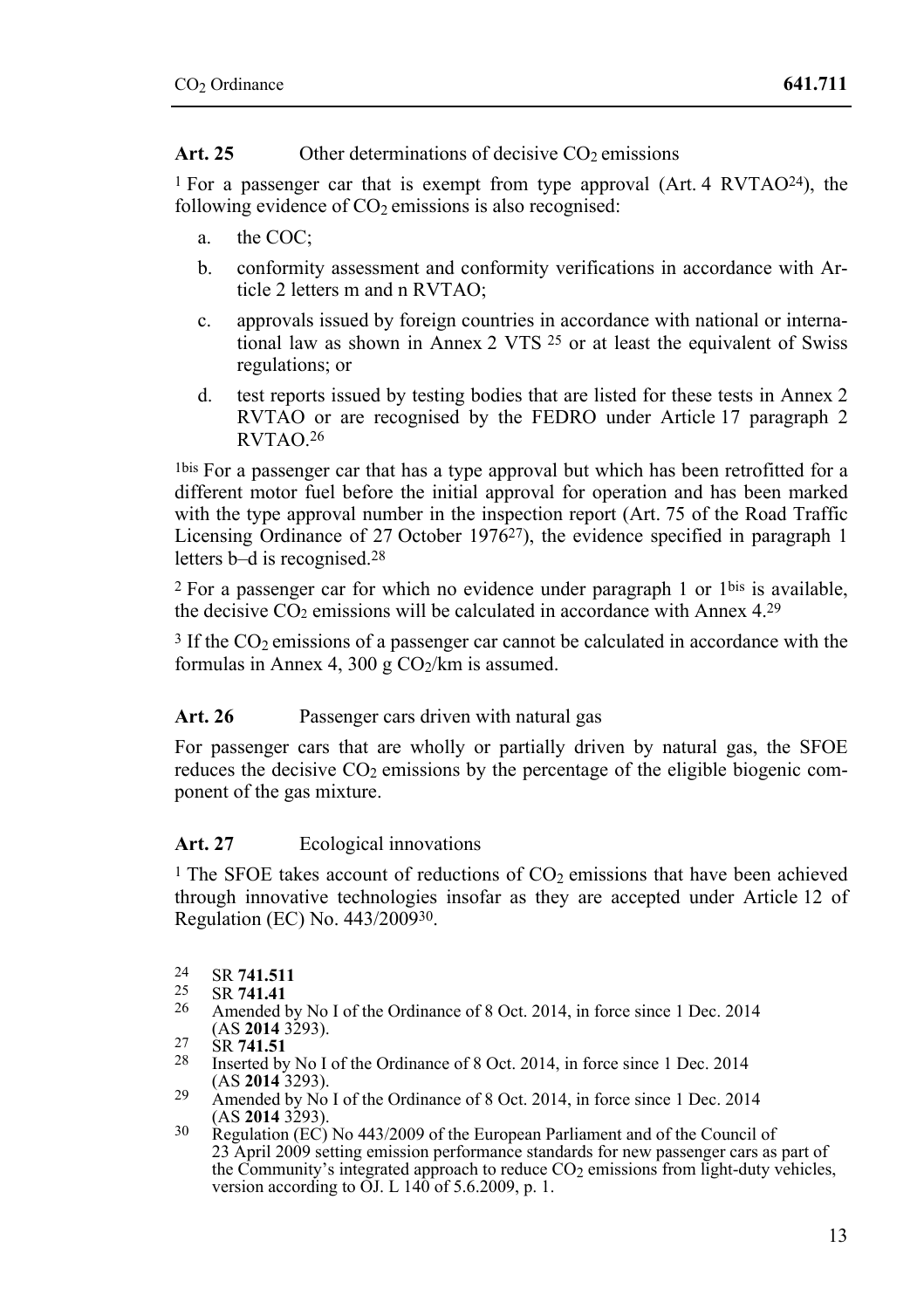2 The importer must provide evidence of reductions by means of a COC.

# **Art. 28** Target

<sup>1</sup> The target for the  $CO<sub>2</sub>$  emissions of passenger car fleets of large-scale importers, or in the case of small-scale importers or manufacturers, of individual passenger cars, is calculated in accordance with Annex 5.

2 If a manufacturer is granted an exemption in accordance with Article 11 of Regulation (EC) No. 443/200931, the SFOE adjusts the calculation of the target for importers of the relevant passenger car brands.

<sup>3</sup> Targets adjusted in accordance with paragraph 2 may not be set off against other targets.

4 If a large-scale importer wants to account for a passenger car brand separately in accordance with paragraph 2, then it must inform the SFOE before registering the first car for the first time in the relevant reference year. For each passenger car brand, depending on the number of passenger cars registered for the first time, it must account for the passenger cars as a separate large-scale importer (Arts. 20 and 21) or as a separate small-scale importer (Art. 22).

# **Section 4 Procedure and Reporting**

## **Art. 29** Procedure for importers

1 A large-scale importer must complete an inspection report (Form 13.20 A) for each imported passenger car and certify that it has imported the passenger car.

2 A small-scale importer must complete an inspection report (Form 13.20 A) and pay the penalty in accordance with Article 13 of the  $CO<sub>2</sub>$  Act, if one is owed.

3 For billing and collection, the SFOE is responsible for large-scale importers and the FEDRO is responsible for small-scale importers.

## **Art. 30** Procedure for manufacturers

1 Manufacturers of passenger cars in Switzerland must submit the data specified in Article 24 paragraph 1 to FEDRO according to the type approval or individual testing.

2 The SFOE calculates the possible penalty based on the data of the type approval or the individual testing for each individual passenger car registered for the first time.

3 Before first-time registration, the manufacturer must pay the penalty, if one is owed, to the competent collection authority in accordance with Article 29 paragraph 3.

<sup>31</sup> See footnote to Art. 27 para. 1.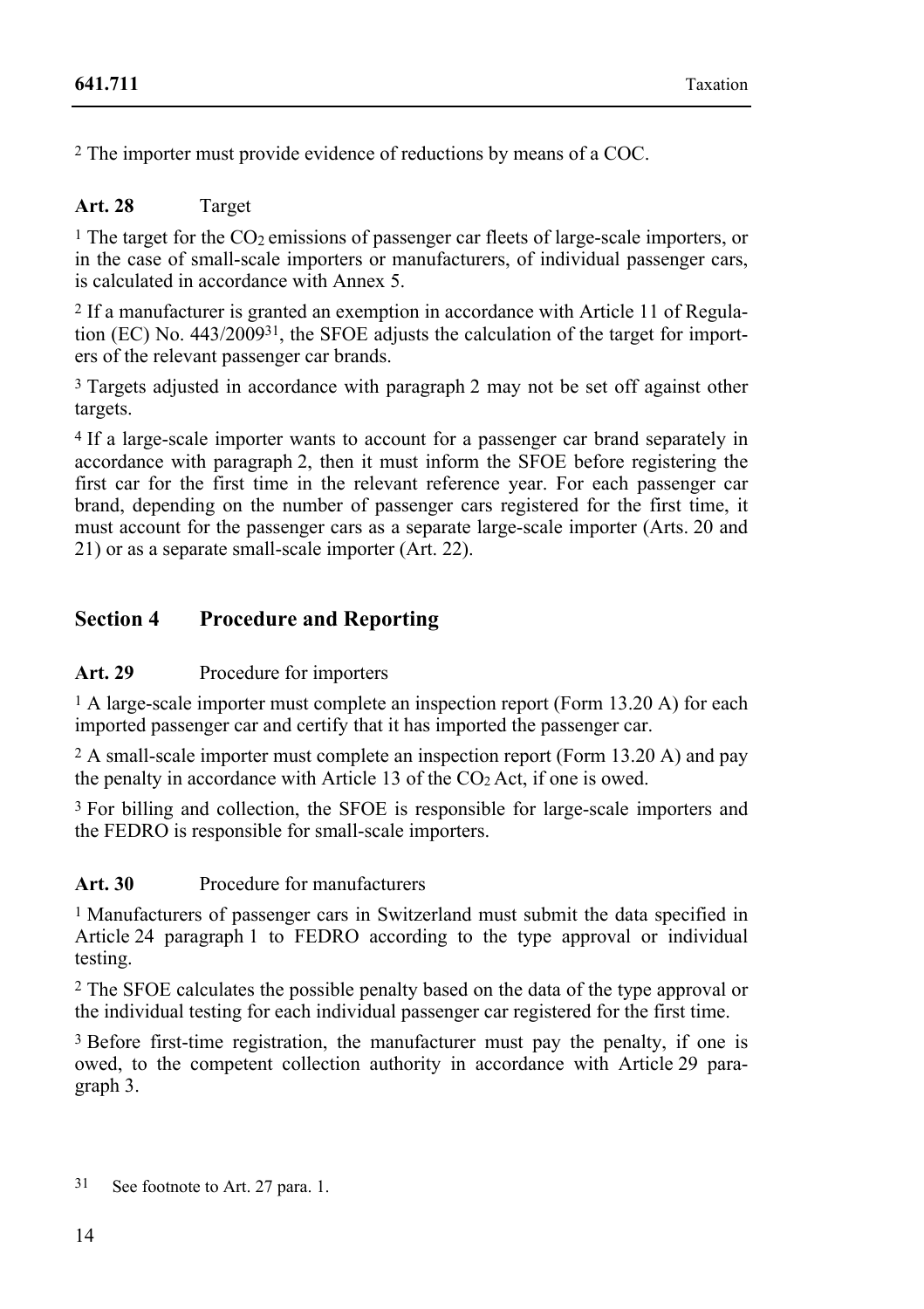# **Art. 31**32 Invoices for large-scale importers

1 The SFOE transmits quarterly to each large-scale importer the list of passenger cars registered for the first time, the target and the decisive  $CO<sub>2</sub>$  emissions no later than 31 March, 30 June, 30 September and 31 December of the current reference year.

2 On the basis of the number of passenger cars registered for the first time in the reference year, the target and the decisive CO2 emissions, the SFOE examines, after the end of the reference year, for each large-scale importer, whether it owes a penalty.

3 If a large-scale importer owes a penalty, the SFOE calculates the amount and prepares a final invoice, taking into account any advance payments invoiced and received in accordance with Article 33.

# Art. 32 Payment deadline for large-scale importers

<sup>1</sup> The large-scale importer must pay the penalty within 30 days of receiving the final invoice.33

2 Any refund of advance payments is settled within the same deadline.

# **Art. 33**34 Quarterly advance payments

<sup>1</sup> The SFOE may require large-scale importers to make quarterly advance payments towards the possible penalty in the reference year.

2 Quarterly advance payments may in particular be required from:

- a. importers that have been provisionally treated as large-scale importers in the reference year (Art. 21);
- b. large-scale importers domiciled abroad;
- c. large-scale importers currently subject to debt enforcement proceedings or with existing certificates of loss;
- d. large-scale importers whose decisive  $CO<sub>2</sub>$  emissions exceed the target by more than 5 g  $CO<sub>2</sub>$  / km in the reference year.

<sup>3</sup> The SFOE prepares each invoice for the advance payments on the basis of the data referred to in Article 31 paragraph 1 on passenger cars registered for the first time in the current reference year. Advance payments already made are taken into account in preparing the invoice. Any surplus is refunded after the end of the reference year.

4 If the final invoice results in a surplus in favour of the large-scale importer, the SFOE refunds the surplus with reimbursement interest.

 $32$ Amended by No I of the Ordinance of 8 Oct. 2014, in force since 1 Dec. 2014 (AS 2014 3293).

<sup>33</sup> Amended by No I of the Ordinance of 8 Oct. 2014, in force since 1 Dec. 2014 (AS **2014** 3293).

 $\frac{34}{2}$  Amended by No I of the Ordinance of 8 Oct. 2014, in force since 1 Dec. 2014  $(AS 2014 3293).$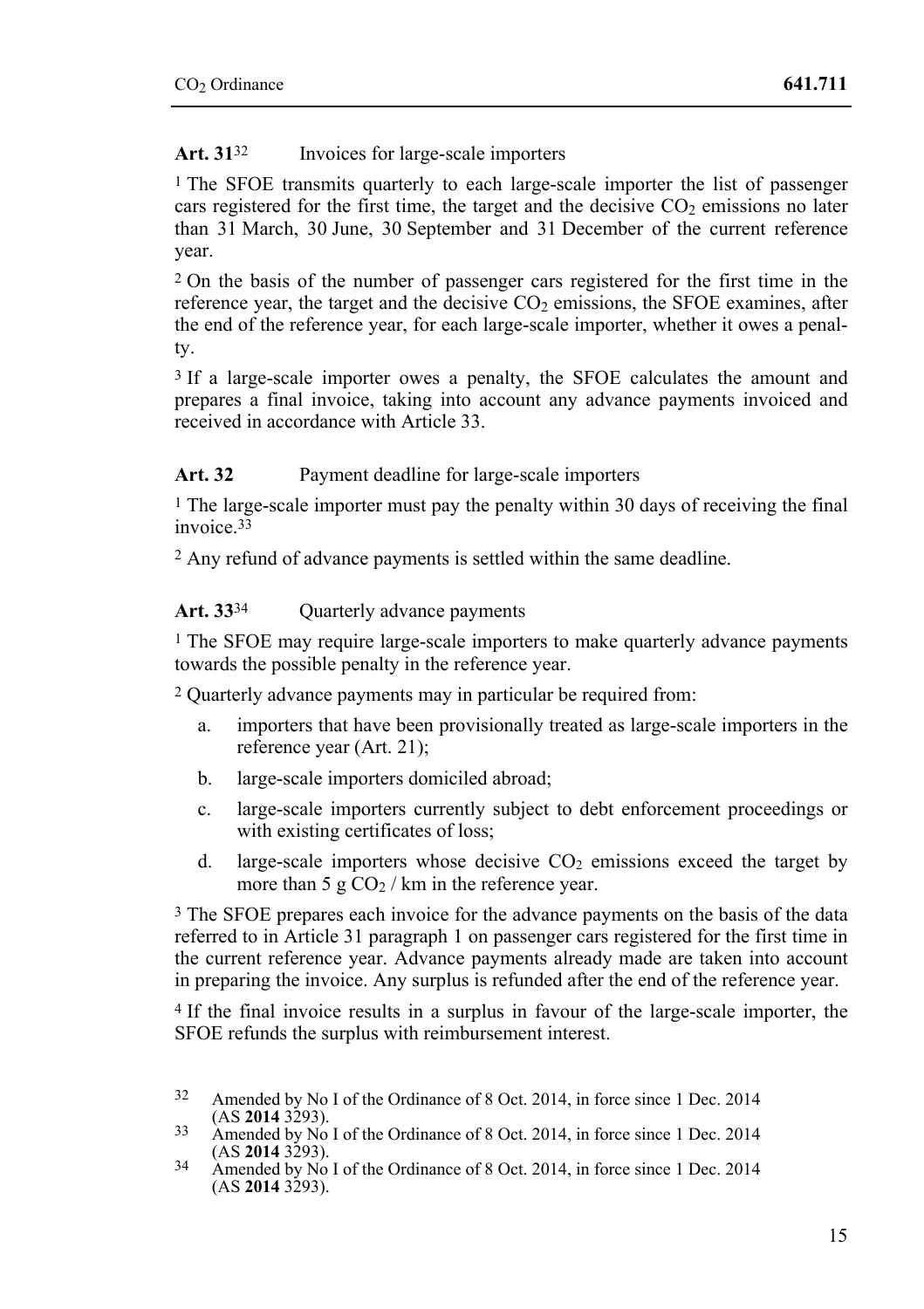## **Art. 34**35 Default interest and reimbursement interest

<sup>1</sup> An importer or manufacturer who does not pay an invoice or the final invoice by the deadline owes default interest.

2 The interest rate for the default and reimbursement interest is equivalent to that used for direct federal taxes under the Annex to the Ordinance of 10 December 199236 on the Due Date for and Interest on Direct Federal Taxes.

## **Art. 35** Ruling

If an importer or manufacturer contests an invoice or the final invoice, then the SFOE rules on the level of penalty.

## **Art. 36** Security measures

1 If a large-scale importer is more than 30 days in default of payment of an advance or final payment, the SFOE may rule that it be treated as a small-scale importer until it has fully settled all payments owed.

2 If the SFOE deems the payment of the penalty or interest at risk, then it may request security in the form of a cash deposit or a bank guarantee from the importer.

## **Art. 37** Reporting

<sup>1</sup> In 2016 and every three years thereafter, DETEC reports to the responsible commissions of the Federal Council and the Council of States on the targets reached and the effectiveness of the penalty.

2 The SFOE annually informs the public in appropriate form about the targets achieved, the penalties imposed and administrative expenses.

# **Section 5 Use of the Revenue from the Penalty in accordance with Article 13 of the CO<sub>2</sub> Act**

#### **Art. 38** Use

The revenue from the penalty under Article  $13$  of the  $CO<sub>2</sub>$  Act is used to finance undertakings in accordance with Article 1 paragraph 2 of the Infrastructure Fund Act of 6 October 200637.

<sup>35</sup> Amended by No I of the Ordinance of 8 Oct. 2014, in force since 1 Dec. 2014

<sup>(</sup>AS **2014** 3293). 36 SR **642.124** 37 SR **725.13**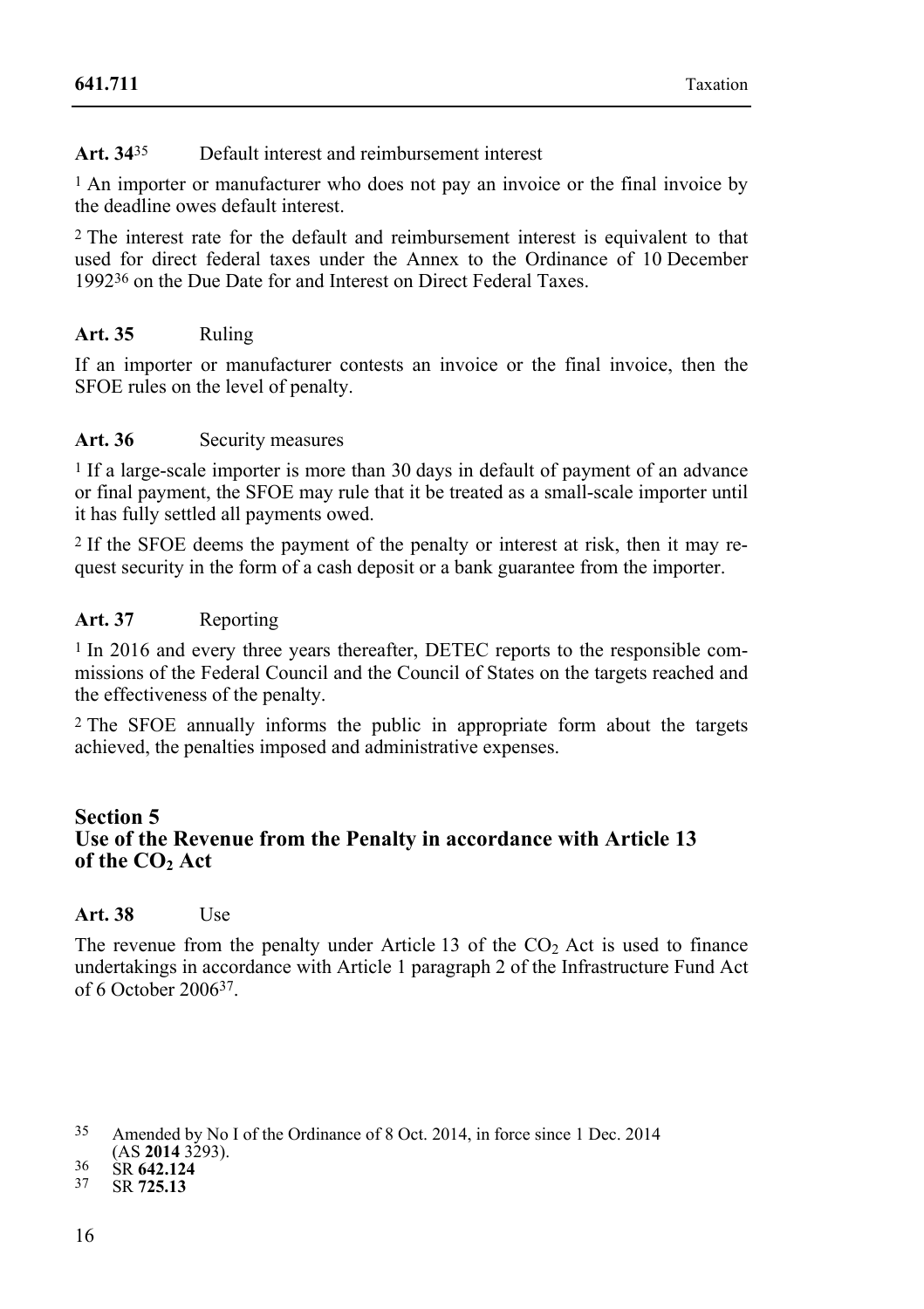## **Art. 39** Procedure

1 The revenue equals the receipts as of 31 December of the collection year, including interest minus implementation costs.

2 The revenue is allocated to the infrastructure fund in the second year following the collection year.

# **Chapter 4 Emissions Trading Scheme Section 1 Participation**

# Art. 40 Companies obliged to participate

1 A company is obliged to participate in the ETS if it is engaged in an activity listed in Annex 6.38

2 A company that newly engages in an activity listed in Annex 6 notifies the FOEN no later than three months after starting the activity.

# Art. 41 Exemption from the obligation to participate

1 An ETS company may apply each year by 1 June to be exempted from the obligation to participate with effect from the beginning of the following year if the company's greenhouse gas emissions in the preceding three years were less than  $25000$  tonnes CO<sub>2</sub>eq per year.

2 The company must continue to submit a monitoring plan (Art. 51) and a monitoring report (Art. 52) unless it has made a commitment to reduce greenhouse gas emissions in accordance with Article 31 paragraph 1 letter b of the CO<sub>2</sub> Act.

3 If the company's greenhouse gas emissions increase to more than 25 000 tonnes CO2eq during a year, then it must again participate in the ETS in the following year.

**Art. 42** Participation by application

<sup>1</sup> A company may participate in the ETS by application if:

- a. it is engaged in an activity listed in Annex 7; and
- b. it thereby has a total rated thermal input of at least 10 MW.

<sup>2</sup> A company that newly fulfils the participation conditions listed in paragraph 1 must submit the application no later than six months from the date of fulfilment.

2bis A company that withdraws its application despite meeting the conditions specified in paragraphs 1 or 2 has the opportunity to resubmit an application for participation if the total rated thermal input has increased by at least 10 percent since the last

<sup>38</sup> 38 Amended by No I of the Ordinance of 8 Oct. 2014, in force since 1 Dec. 2014 (AS **2014** 3293).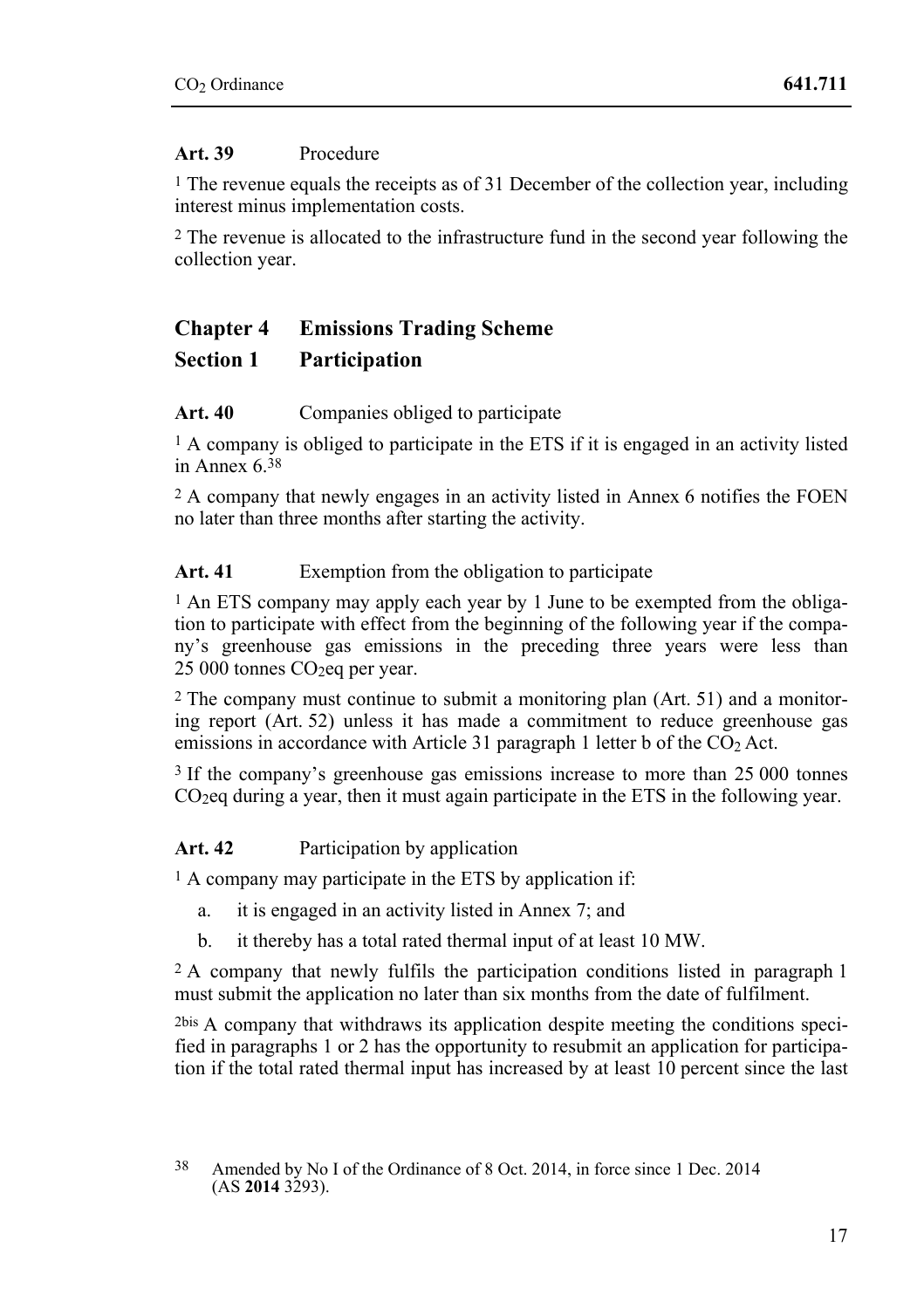application. The application must be submitted no later than six months after the increase<sup>39</sup>

3 The application must contain information about:

- a. the activities listed in Annex 7;
- b.40 the installed rated thermal inputs of the company's fixed installations;
- c. the greenhouse gases emitted from the company's fixed installations in the preceding three years.

4 The FOEN may request additional information if required for assessing the application.

#### **Art. 43** Fixed installations not taken into account

1 In determining whether a company meets the conditions of Article 40 paragraph 1 or Article 42 paragraph 1 or 2bis, and in calculating the extent to which emission allowances or emission-reduction certificates must be surrendered annually to the Confederation, fixed installations in hospitals are not taken into account.41

2 A company may request that the following fixed installations not be taken into account:

- a. installations used exclusively for the research, development and testing of new products and processes;
- b.42 installations used primarily for the disposal of hazardous waste in accordance with Article 3 letter c of the Waste Management Ordinance of 4 December 201543 (WastMA).

3 For thermal fuels used in fixed installations that are not taken into account, the CO2 levy is not refunded.

#### Art.  $43a^{44}$  Withdrawal

An ETS company may, no later than 1 June, apply to withdraw from the ETS with effect from the beginning of the following year if it permanently ceases to meet the conditions of Article 40 paragraph 1 or 42 paragraph 1.

- 39 Inserted by No I of the Ordinance of 8 Oct. 2014, in force since 1 Dec. 2014 (AS 2014 3293).
- 40 Amended by No I of the Ordinance of 8 Oct. 2014, in force since 1 Dec. 2014 (AS **2014** 3293).
- <sup>41</sup> Amended by No I of the Ordinance of 8 Oct. 2014, in force since 1 Dec. 2014 (AS **2014** 3293).
- As **2014** 3293. Amended by Annex 6 no 2 of the Waste Management Ordinance of 4 Dec. 2015, in force since 1 Jan. 2016 (AS **2015** 5699).

since 1 Jan. 2016 (AS **2015** 5699). 43 SR **814.600** 44 Inserted by No I of the Ordinance of 8 Oct. 2014, in force since 1 Dec. 2014 (AS **2014** 3293).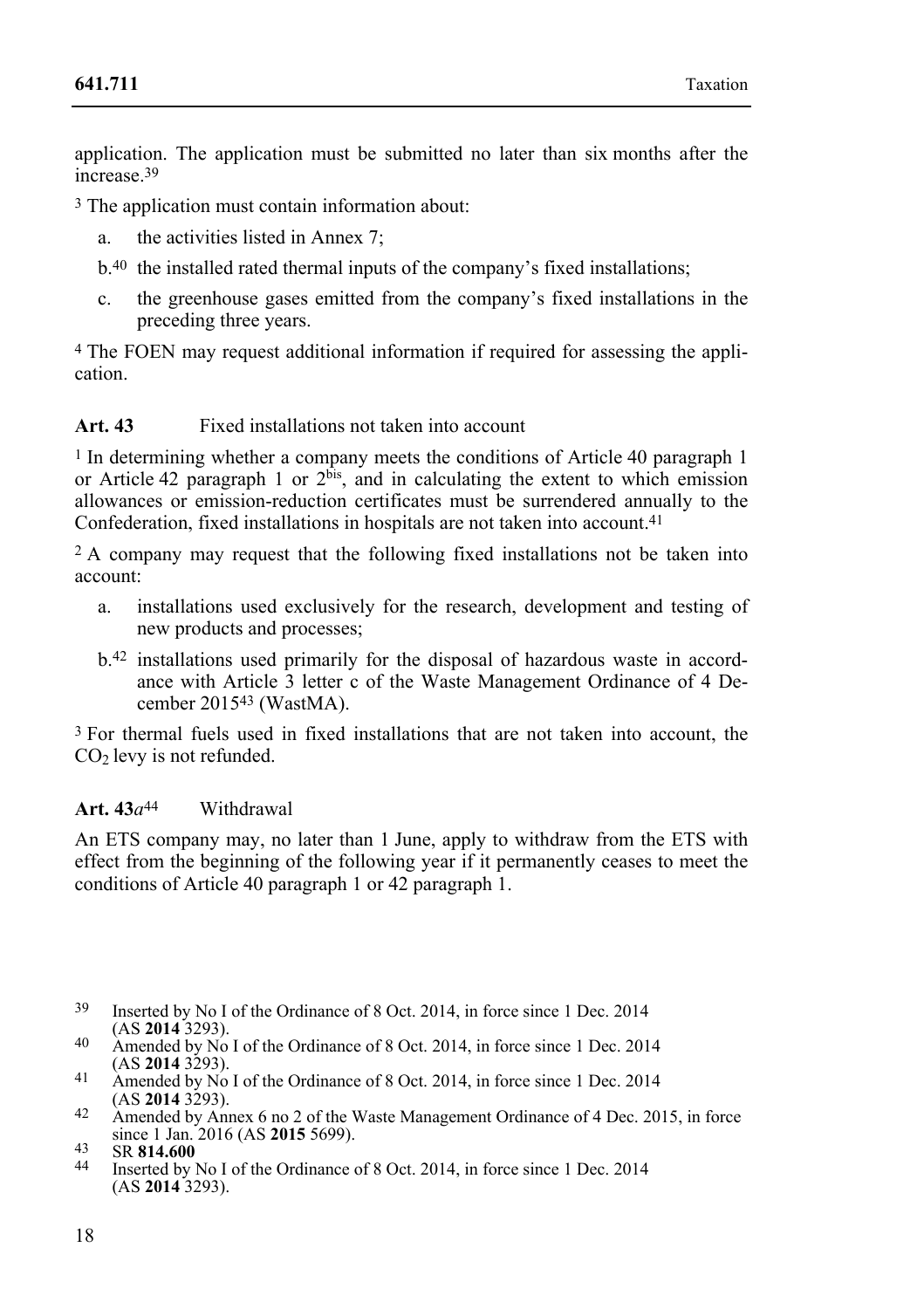# **Art. 44** Ruling

The FOEN rules regarding the participation of companies in the ETS and regarding fixed installations not taken into account in accordance with Article 43.

# **Section 2 Emission allowances and emission reduction certificates**

# Art. 45 Maximum available quantity of emission allowances

1 The FOEN calculates the maximum available quantity of emission allowances each year for all ETS companies as a whole in accordance with Annex 8.

2 It retains 5 percent of these emission allowances annually in order to make them accessible to new market entrants and ETS companies that significantly increase their capacity.

# Art. 46 Emission allowances to be allocated free of charge

<sup>1</sup> The FOEN calculates the quantity of emission allowances to be allocated free of charge annually to ETS companies, based on the benchmarks and adaptation factors described in Annex 9 and taking account of European Union regulations.

2 If the total quantity of emission allowances to be allocated free of charge exceeds the maximum quantity available minus the reserve in accordance with Article 45 paragraph 2, then the FOEN reduces the emission allowances allocated to individual ETS companies pro rata.

## Art. 46 $a^{45}$  Allocating emission allowances free of charge to new ETS participants

<sup>1</sup> A company that participates for the first time in the ETS after 1 January 2013 receives an allocation of emission allowances free of charge from the reserve in accordance with Article 45 paragraph 2 from the start of its participation in the ETS.

2 Emission allowances are allocated free of charge in accordance with Article 46.

3 If a company's participation in the ETS occurs after the extension of a fixed installation or after a significant increase in physical capacity, then it is allocated emission allowances free of charge in accordance with Articles 46 and 46*c*.

Art.  $46b^{46}$  Reduction of emission allowances to be allocated free of charge

1 The quantity of emission allowances to be allocated free of charge annually to ETS companies is reduced from the beginning of the following year if:

<sup>45</sup> Inserted by No I of the Ordinance of 8 Oct. 2014, in force since 1 Dec. 2014

<sup>(</sup>AS **2014** 3293). 46 Inserted by No I of the Ordinance of 8 Oct. 2014, in force since 1 Dec. 2014 (AS **2014** 3293).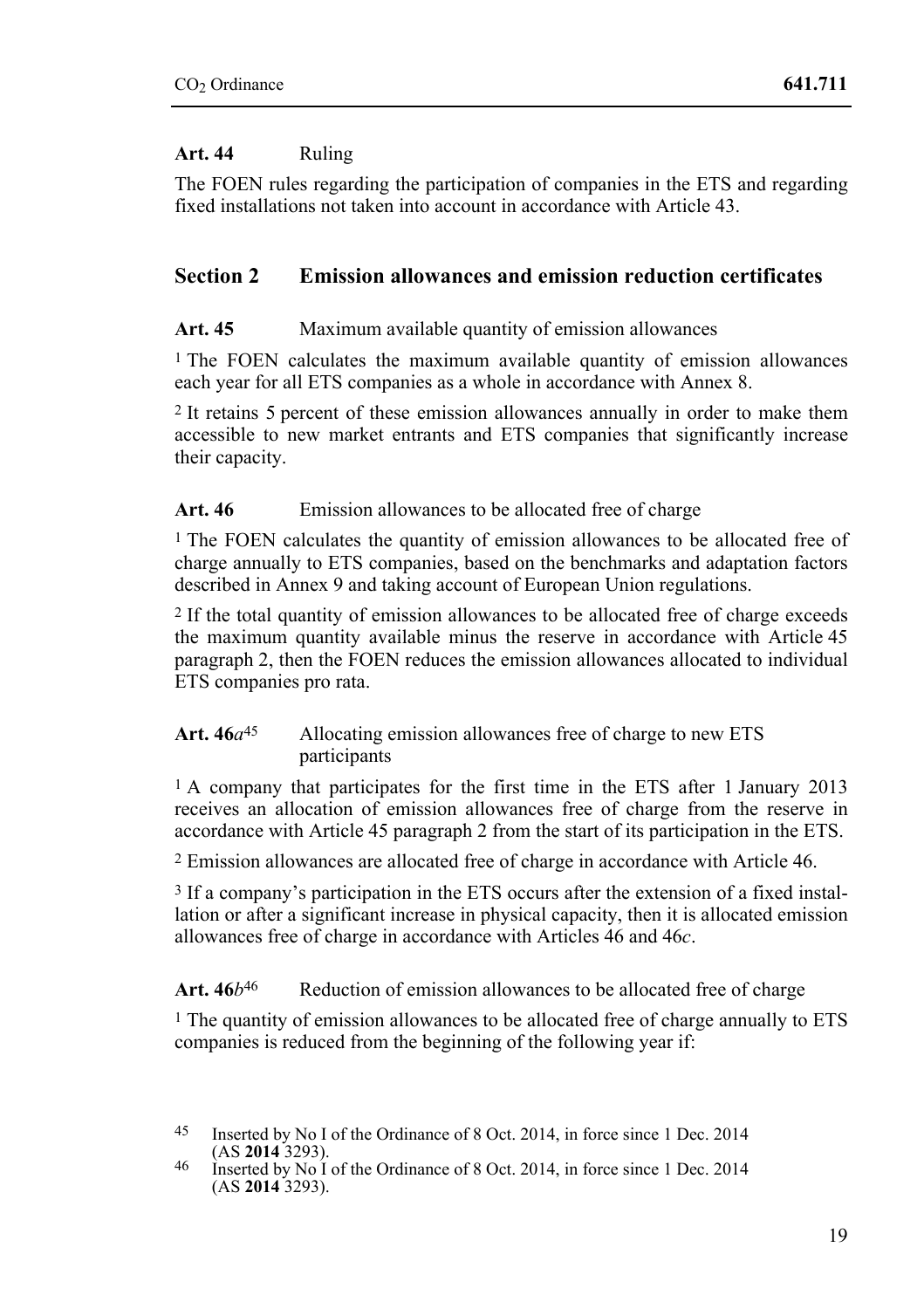- a. a physical change in a fixed installation leads to a reduction of at least 10 percent in the installed capacity of a unit decisive for emission allowances to be allocated free of charge (sub-installation); physical modifications that serve solely to reduce greenhouse gas emissions are excluded;
- b. the company's operations cease.

2 In the case of partial closures, the quantity of emission allowances allocated free of charge annually to an ETS company is reduced from the beginning of the following year as follows:

- a. by 50 percent if the sub-installation's activity rate is reduced by at least 50 percent but less than 75 percent;
- b. by 75 percent if the sub-installation's activity rate is reduced by at least 75 percent but less than 90 percent;
- c. by 100 percent if the sub-installation's activity rate is reduced by at least 90 percent.

#### Art.  $46c^{47}$  Increase in the emission allowances to be allocated free of charge

<sup>1</sup> The quantity of emission allowances to be allocated free of charge annually to an ETS company is increased if a physical change in a fixed installation or the expansion of a new fixed installation leads to an increase of at least 10 percent in a subinstallation's installed capacity.

2 The additional emission allowances are allocated from the date on which the additional capacity has been used for 90 days at an average of at least 40 percent (normal operation).

3 If a new sub-installation is created by a physical change in a fixed installation or by the expansion of a new fixed installation, the ETS company is allocated emission allowances according to the greenhouse gas emissions emitted in the time between the initial physical operation and the start of normal operation and in accordance with the benchmarks specified in Annex 9. No emission allowances are allocated free of charge for the production of electricity.

4 If the operation of a fixed installation restarts after a partial closure in accordance with Article 46*b* paragraph 2, the free-of-charge allocation is adjusted accordingly as of the following year.

#### **Art. 47**48 Auction of emission allowances

1 The FOEN regularly auctions to ETS companies all the emission allowances that have not been allocated free of charge.

- 47 Inserted by No I of the Ordinance of 8 Oct. 2014, in force since 1 Dec. 2014
- <sup>48</sup> Amended by No I of the Ordinance of 8 Oct. 2014, in force since 1 Dec. 2014  $(AS 2014 3293).$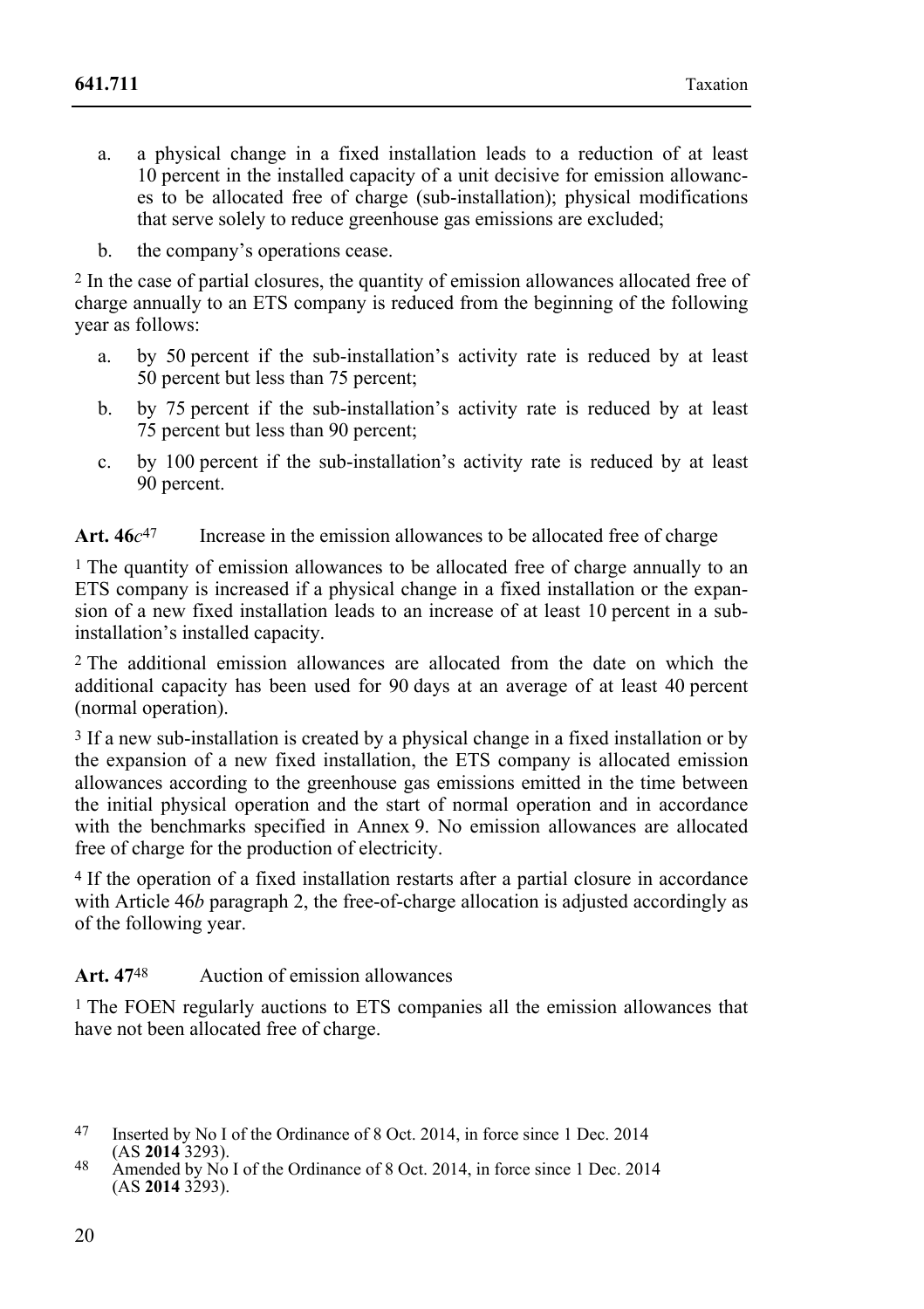2 If it suspects agreements affecting competition or unlawful practices by dominant companies, FOEN may cancel the auction without accepting a bid. It must report any suspicion to the competition authorities.

3 It may award an ETS company a limited quantity of emission allowances at the price corresponding to the result of the auction simultaneously carried out.

4 It may commission private organisations to conduct the auction.

**Art. 47***a*49 Participation in the auction and the binding nature of auction bids

1 ETS companies that participate in the auction must submit the following information to the FOEN in advance:

- a. first names, surnames, postal and e-mail addresses, mobile phone number and proof of identity of at least one, but no more than two, authorised auction agents;
- b. first names, surnames, postal and e-mail addresses, mobile phone number and proof of identity of at least one, but no more than two, bid validators.

2 The information is recorded in the Emissions Trading Registry.

3 Auction bids are binding after a bid validator gives consent.

**Art. 48** Emission reduction certificates

1 The maximum quantity of emission-reduction certificates that an ETS company may surrender is calculated as follows:50

- a. for fixed installations that have already been taken into account in the ETS in the years 2008–2012: 11 percent of five times the average allowances allocated annually in this period; the emission reduction certificates taken into account in this period are deducted;
- b. for the remaining fixed installations and greenhouse gas emissions: 4.5 percent of the greenhouse gas emissions of the years 2013–2020.

2 For fixed installations that in the years 2013–2020 have only been intermittently taken into account in the ETS, the maximum quantity of emission-reduction certificates is reduced according to the applicable duration.<sup>51</sup>

Art. 49<sup>52</sup> Recalculation of the quantity of emission-reduction certificates

<sup>1</sup> The maximum quantity of emission-reduction certificates is recalculated with effect from the beginning of the following year if:

- 50 Amended by No I of the Ordinance of 8 Oct. 2014, in force since 1 Dec. 2014 (AS 2014 3293).
- 51 Amended by No I of the Ordinance of 8 Oct. 2014, in force since 1 Dec. 2014 (AS **2014** 3293).
- (AS **2014** 3293). 52 Amended by No I of the Ordinance of 8 Oct. 2014, in force since 1 Dec. 2014  $(AS 2014 3293).$

<sup>49</sup> Inserted by No I of the Ordinance of 8 Oct. 2014, in force since 1 Dec. 2014 (AS 2014 3293).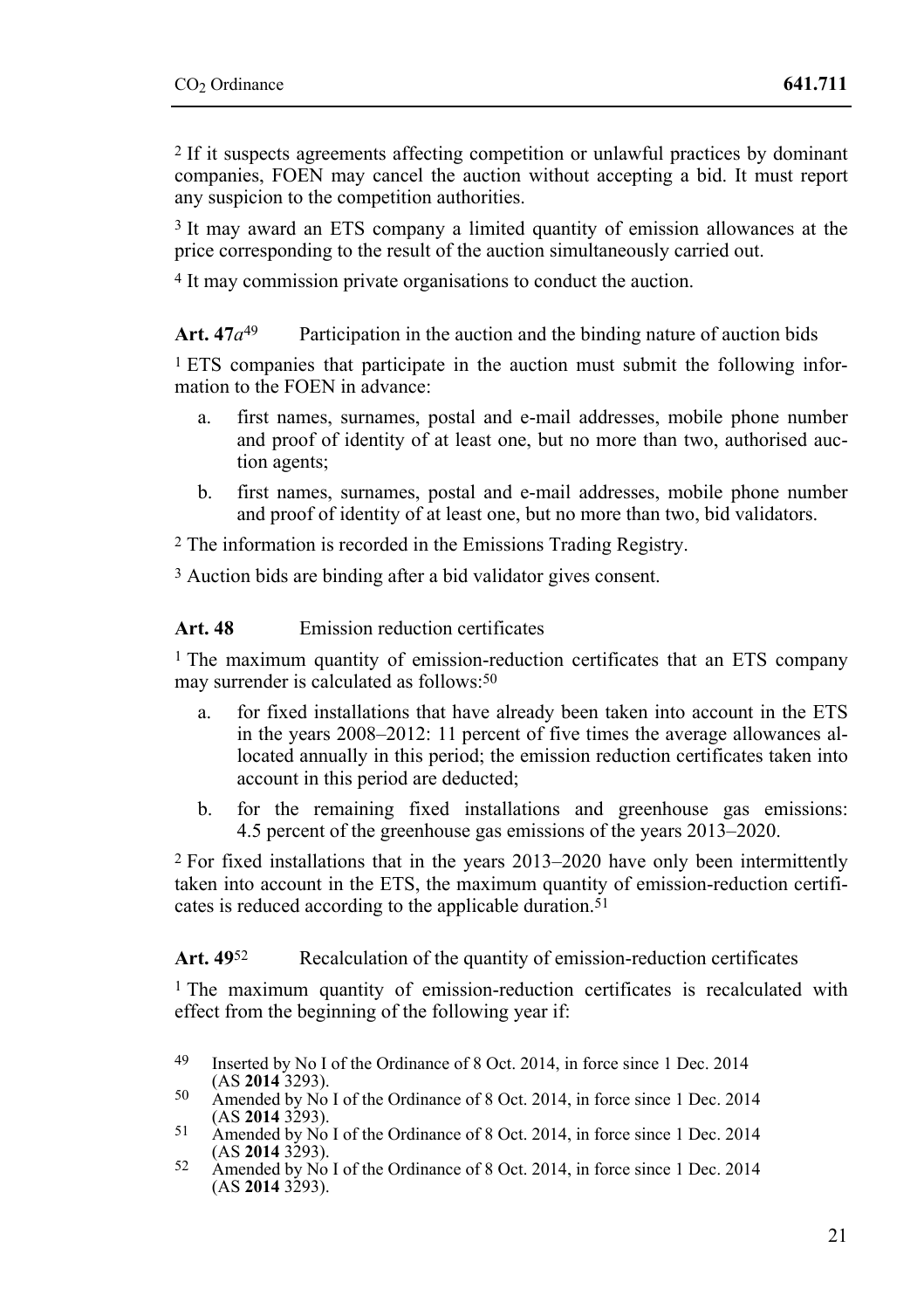- a. a physical change in at least one fixed installation leads to a significant increase or reduction in a sub-installation's installed capacity;
- b. the company's activities cease; or
- c. the activities of the essential parts of the company's fixed installations are reduced by at least half.

2 The maximum quantity of emission-reduction certificates for fixed installations in accordance with Article 48 paragraph 1 letter a is reduced to a maximum of 8 percent of five times the average allowances allocated annually in the years 2008– 2012 minus the emission-reduction certificates taken into account in this period.

# **Section 3 Data Collection and Monitoring**

## **Art. 50** Data collection

<sup>1</sup> The FOEN or a FOEN-authorised entity collects data to calculate the maximum quantity of emission allowances to be made available and the quantity of emission allowances to be allocated free of charge to individual ETS companies.

2 An ETS company is required to cooperate. If it violates its obligation to cooperate, then it will be denied emission allowances free of charge.

#### **Art. 51** Monitoring plan

1 A company obliged to participate in the ETS shall submit a monitoring plan to the FOEN for approval no later than three months after the deadline for notification of new activities specified in Article 40 paragraph 2.

2 A company that is participating in the ETS by application submits a monitoring plan to the FOEN for approval no later than three months after the deadline for the submission of the application to participate specified in Article 42 paragraph 2 or 2bis.53

3 The monitoring plan must specify how the company ensures that:

- a. standardised or other established procedures are used for the measurement or calculation of greenhouse gas emissions;
- b. the greenhouse gas emissions are as completely, consistently and accurately recorded as is technically and operationally possible and economically feasible;
- c. the measurement, calculation and documentation of greenhouse gas emissions are traceable and transparent.

<sup>53</sup> 53 Amended by No I of the Ordinance of 8 Oct. 2014, in force since 1 Dec. 2014 (AS **2014** 3293).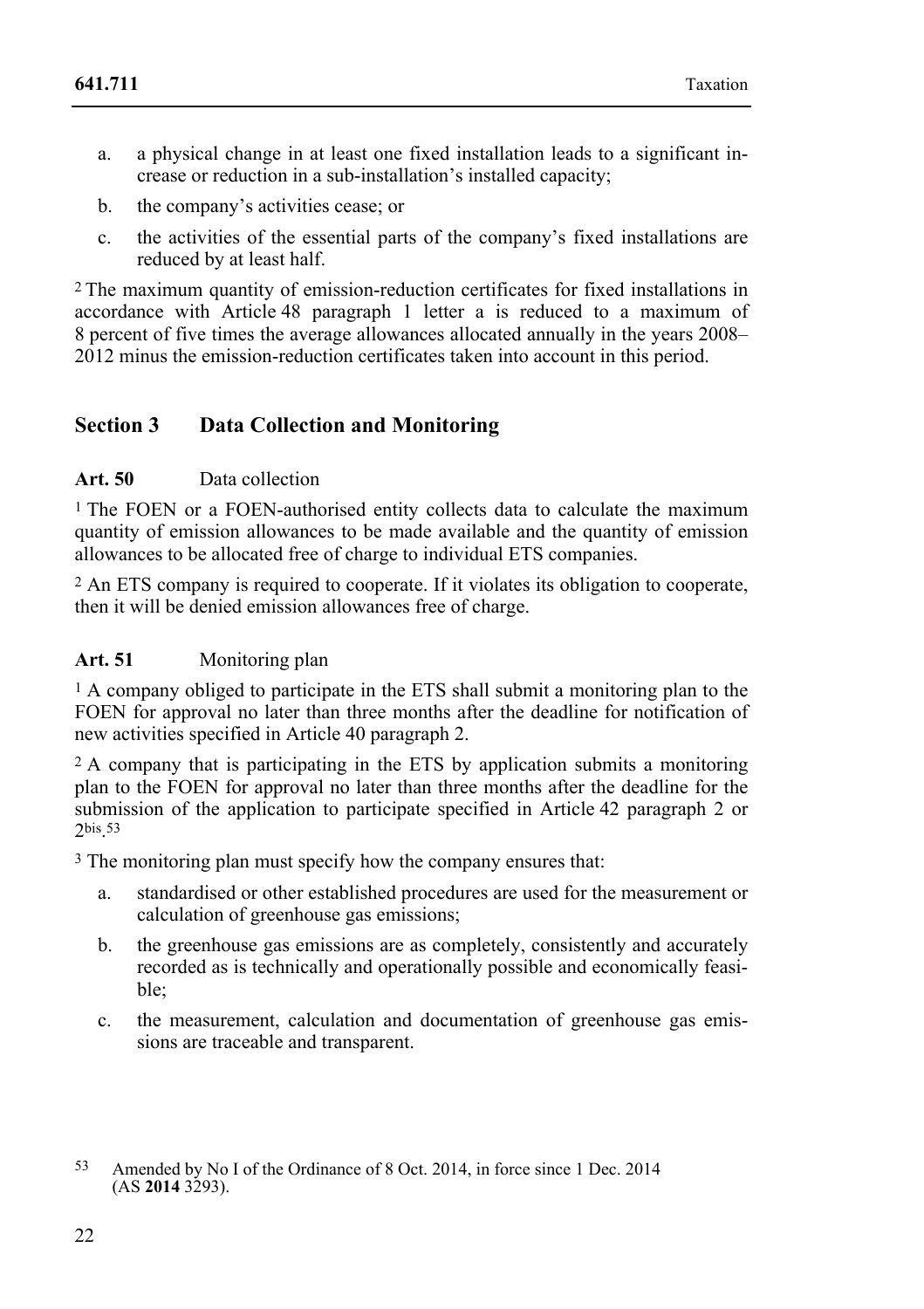4 An ETS company amends the monitoring plan if it no longer meets the requirements of paragraph 3 or if an amendment is necessary due to a change under Articles 46*b* and 46*c*. It submits the amended monitoring plan to the FOEN for approval.54

## **Art. 52**55 Monitoring report

<sup>1</sup> An ETS company submits to the FOEN annually by 31 March of the following year a monitoring report that must contain:

- a. information about the progression of greenhouse gas emissions;
- b. information about the progression of production volumes;
- c. an accounting of thermal fuels;
- d. information about any changes in installed capacities.

2 The data must be shown in a summary table with comparative data of the previous years. The FOEN issues guidelines on the form of the monitoring report.

3 The FOEN may request additional information if required for monitoring.

4 It may require at any time that the monitoring report be verified by a FOENapproved verifier.

5 If an ETS company submits an incomplete monitoring report or fails to submit it by the deadline, the FOEN estimates the company's greenhouse gas emissions.

## Art. 53 An ETS company's obligation to report changes

An ETS company informs the FOEN without delay about:

- a. changes that could affect the emission allowances to be allocated free of charge;
- b. changes in contact information.

## **Art. 54** The cantons' duties

<sup>1</sup> The cantons verify whether ETS companies have met their information obligations under Articles 40 paragraphs 2 and 53 and whether the information provided is complete and traceable.

2 The FOEN makes the required information available to the cantons.

<sup>3</sup> If a canton determines that the requirements of this Ordinance have not been met, it informs the FOEN without delay.

<sup>54</sup> Amended by No I of the Ordinance of 8 Oct. 2014, in force since 1 Dec. 2014 (AS 2014 3293).

<sup>(</sup>AS **2014** 3293). 55 Amended by No I of the Ordinance of 8 Oct. 2014, in force since 1 Dec. 2014  $(AS 2014 3293).$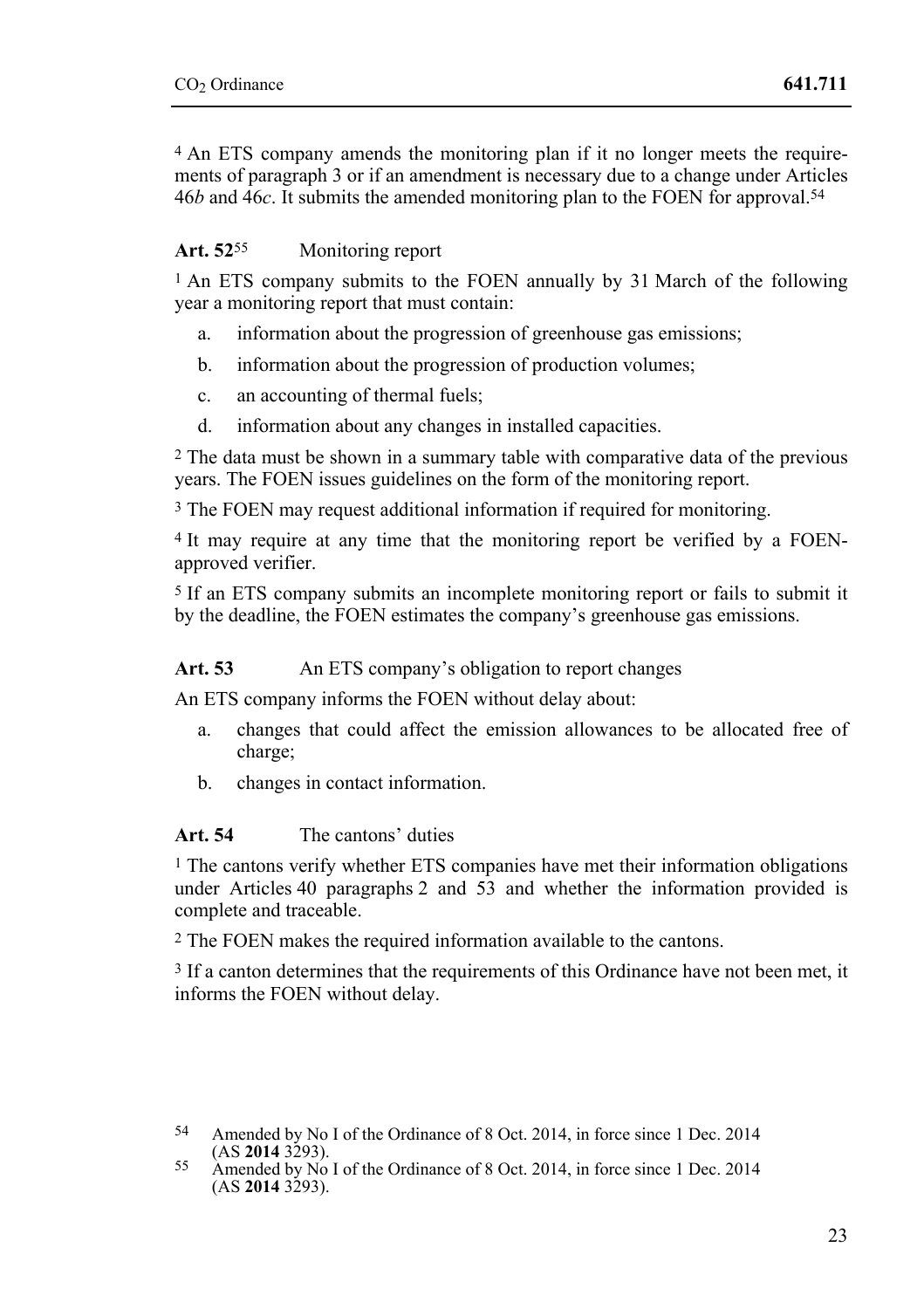#### **Section 4 Obligation to Surrender Emission Allowances and Emission Reduction Certificates**

# **Art. 55** Obligation

<sup>1</sup> An ETS company annually surrenders to the FOEN emission allowances and, if permitted, emission reduction certificates. Decisive are the relevant greenhouse gas emissions of the fixed installations that have been taken into account.

2 An ETS company meets these obligations each year by 30 April for the greenhouse gas emissions of the previous year.

## **Art. 55***a*56 Case of hardship

<sup>1</sup> On application, the FOEN may increase the maximum quantity of emissionreduction certificates that an ETS company may surrender under Article 48 if it proves that:

- a. it cannot meet its surrender obligation in accordance with Article 55 without the increase;
- b. it has participated in an auction of emission allowances in accordance with Article 47 and thus has made offers for the required quantity of emission allowances at market prices;
- c. procuring the lacking emission allowances outside auctions would significantly impede the ETS company's competitiveness; and
- d. it is prepared to acquire European emission allowances to the extent of the additional emission-reduction certificates applied for.

2 To assess significant impairment to competitiveness, the FOEN also takes into account in particular the company's receipts from the sale of emission allowances.

3 The application is to be submitted to the FOEN no later than 31 March of the year following the year for which the case of hardship is claimed for the first time. The FOEN decides the quantity of additional eligible emission-reduction certificates annually.

4 European emission allowances acquired in accordance with paragraph 1 letter d must be transferred annually to an account of the Swiss Confederation in the European Union Emissions Trading System.

5 The FOEN transfers back the European emission allowances transferred by an ETS company in accordance with paragraph 4 to the company if no convention regarding the linking of the Swiss ETS with the European Union Emissions Trading System comes into force by 31 December 2018.

6 It transfers back the additional emission-reduction certificates delivered in accordance with paragraph 3 to the company by 31 December 2018 if a convention regard-

<sup>56</sup> 56 Inserted by No I of the Ordinance of 8 Oct. 2014, in force since 1 Dec. 2014 (AS **2014** 3293).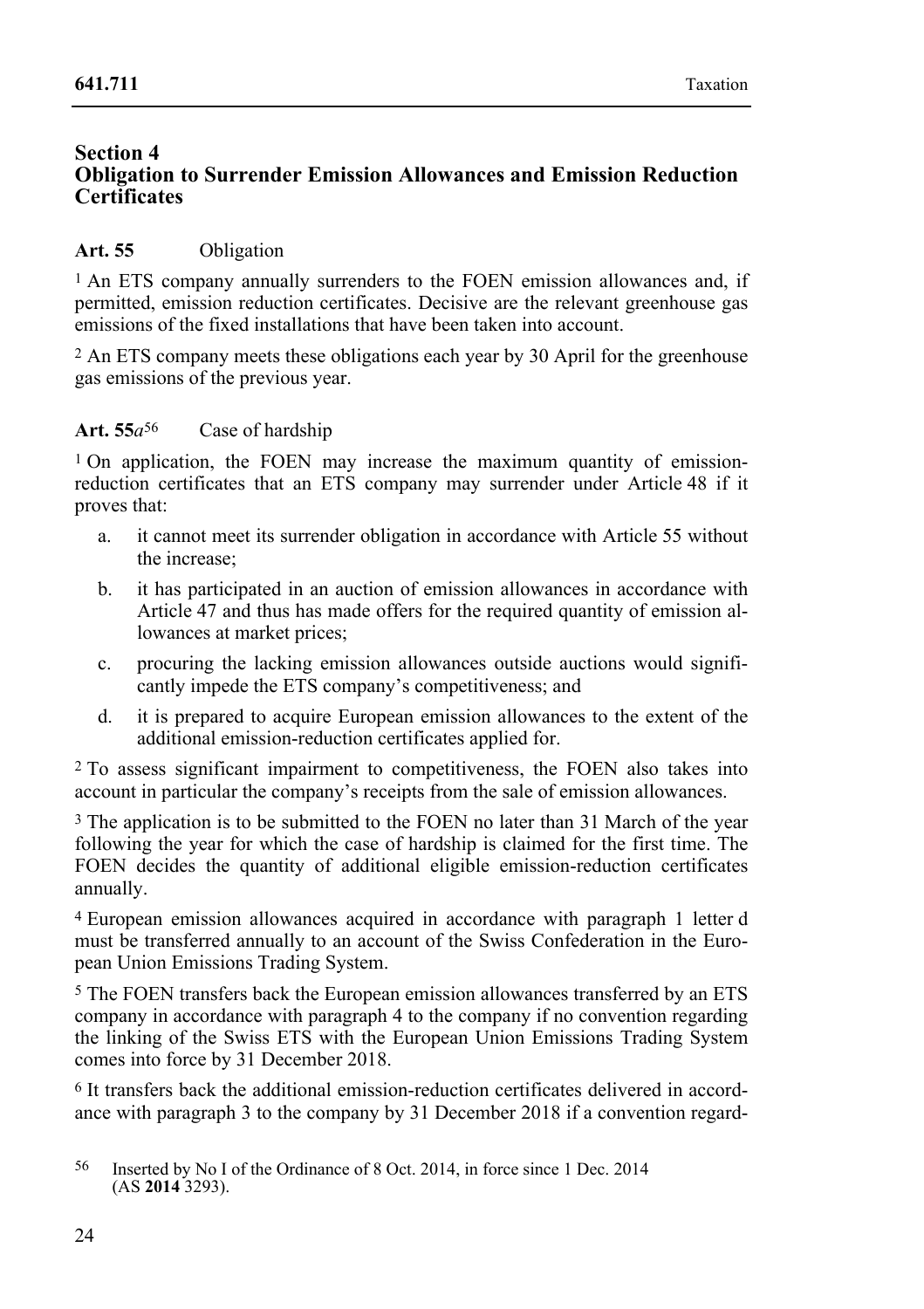ing the linking of the Swiss ETS with the European Union Emissions Trading System comes into force. European emission allowances will be taken into account towards meeting the obligation.

## Art. 56 Non-compliance with obligations

<sup>1</sup> If an ETS company does not meet its obligations to surrender emission allowances or emission reduction certificates by the deadline, then the FOEN rules on a penalty in accordance with Article 21 of the  $CO<sub>2</sub>$  Act.

2 The payment deadline is 30 days from the issue of the ruling. If a payment is late, default interest at the rate of 5 percent per year is charged.

3 If an ETS company does not surrender emission allowances or emission reduction certificates by  $3\hat{1}$  January of the following year, then they will be offset against the emission allowances allocated to the company free of charge for that year.

# **Section 5 Emissions Trading Registry**<sup>57</sup>

#### **Art. 57**58 Principles

1 ETS companies must have an operator account in the Emissions Trading Registry.

2 Companies with reduction obligations under Chapter 5, operators of fossil-thermal power plants in accordance with Chapter 6 and importers and manufacturers of fossil motor fuels in accordance with Chapter 7 that hold emission allowances, emission-reduction certificates or attestations in the Emissions Trading Registry, or want to trade them, must have an operator account or a personal account.

<sup>3</sup> All other companies and persons that hold emission allowances, emissionreduction certificates or attestations in the Emissions Trading Registry, or want to trade them, must have a personal account.

4 Companies and persons that receive attestations for a project or a programme in accordance with Article 5, for emission reductions in accordance with Article 12, or for emission reductions arising from a target agreement with an emissions target in accordance with Article 12*a* may have them issued directly to a third party's operator or personal account.

## **Art. 58**59 Opening an account

1 Companies and persons under Article 57 paragraphs 1–3 must apply to the FOEN to open an account.

<sup>57</sup> Amended by No I of the Ordinance of 8 Oct. 2014, in force since 1 Dec. 2014 (AS 2014 3293).

<sup>58</sup> Amended by No I of the Ordinance of 8 Oct. 2014, in force since 1 Dec. 2014 (AS **2014** 3293).

<sup>&</sup>lt;sup>59</sup> Amended by No I of the Ordinance of 8 Oct. 2014, in force since 1 Dec. 2014  $(AS 2014 3293).$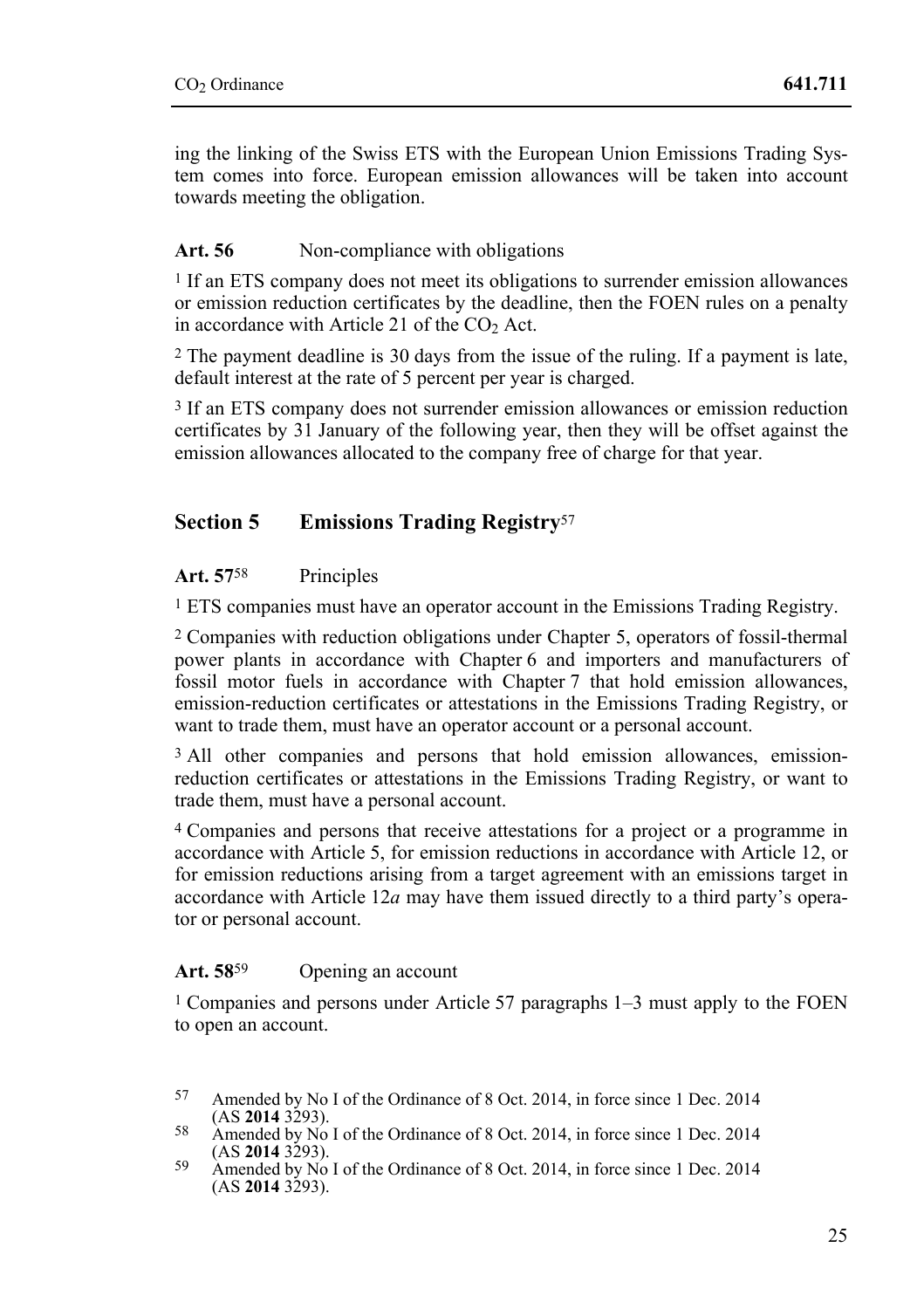2 The application must include:

- a. for companies: an extract from the commercial register and a copy of the passport or other proof of identity of the person authorised to represent the company;
- b. for individual persons: a proof of identity;
- c. first names, surnames, postal and e-mail addresses and proof of identity of the applicant;
- d. first names, surnames, postal and e-mail addresses, mobile phone number and proof of identity of at least of one and no more than four authorised representatives for the account;
- e. first names, surnames, postal and e-mail addresses, mobile phone number and proof of identity of at least one and no more than four transaction validators;
- f. a declaration that the applicant accepts the General Terms and Conditions of the Emissions Trading Registry.

3 Companies registered in a State in which no commercial register is maintained confirm by another form of supporting document their existence and the authorisation to sign of the person entitled to represent the company.

4 The FOEN may require the information in accordance with paragraphs 2 and 3 to be authenticated.

5 It may request additional information if it requires the same for the account to be opened. This includes in particular criminal record certificates.

6 It opens the requested account after reviewing the information and supporting documents and as soon the applicant as has paid the fee.

# **Art. 59** Address for service

1 Any company or person with a personal account under Article 57 must designate an address for service in Switzerland for the following persons:<sup>60</sup>

- a. for companies, the person entitled to represent the company, or for persons, the account holder;
- b. the authorised representatives for the account; and

c.61 the transaction validators.

2 Paragraph 1 does not apply if the account was opened before 1 January 2012.

<sup>&</sup>lt;sup>60</sup> Amended by No I of the Ordinance of 8 Oct. 2014, in force since 1 Dec. 2014 (AS **2014** 3293).

 $\overline{A}$  328  $\overline{A}$  2014  $\overline{A}$  5293. To f the Ordinance of 8 Oct. 2014, in force since 1 Dec. 2014  $(AS 2014 3293).$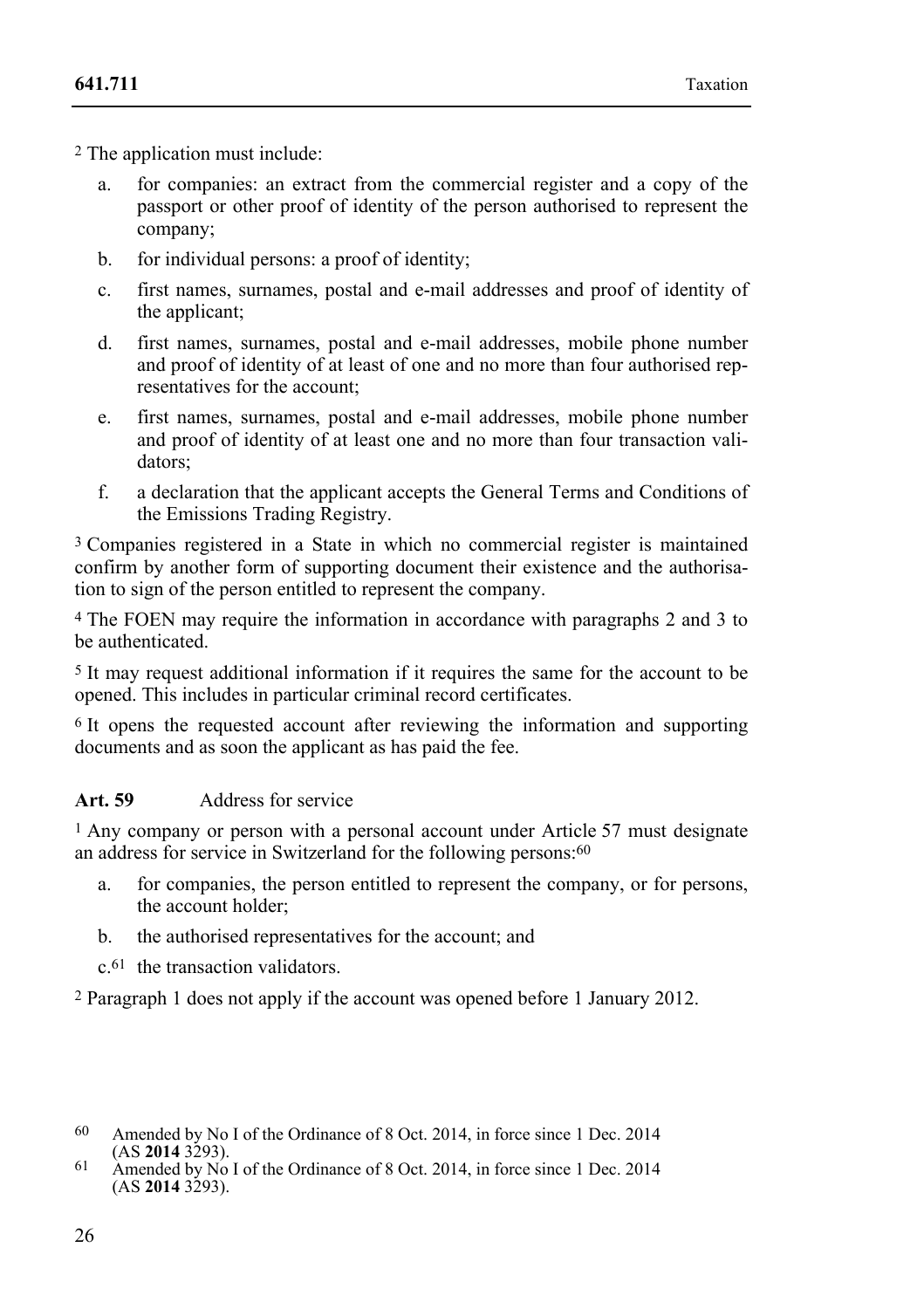# Art. 59 $a^{62}$  Rejection of account opening

<sup>1</sup> The FOEN rejects the account opening or the entry of authorised representatives for the account, authorised auction agents, transaction validators and bid validators if:

- a. the transmitted information or documents are incorrect or not traceable;
- b.63 the company, the managing director or one of the persons mentioned in the introductory sentence has been convicted in the preceding ten years of money laundering or criminal offences against property or of other criminal offences in connection with emission trading or the legislation on financial market infrastructures.

2 It suspends the account opening or entry if an investigation is pending against the company or a person mentioned in paragraph 1 letter b due to one of the criminal offences described in paragraph 1 letter b.

3 If the FOEN rejects the account opening of a company that is obliged to participate in the ETS, then the FOEN opens a frozen account to which the emission allowances allocated under Article 46 are credited. The account remains frozen until the reasons that led to the rejection of the account opening have been eliminated.

## Art. 60<sup>64</sup> Entry in the Emissions Trading Registry

1 All emission allowances, emission-reduction certificates, attestations and auction bids must be recorded in the Emissions Trading Registry.

2 Changes in the holding of emission allowances, emission-reduction certificates and attestations are valid only if they are recorded in the Emissions Trading Registry.

3 Emission-reduction certificates for the following emission reductions may not be recorded in the Emissions Trading Registry:

- a. long-term certified emission reductions (lCER);
- b. temporary certified emission reductions (tCER);
- c. certified emission reductions from projects for  $CO<sub>2</sub>$  capture and geological  $CO<sub>2</sub>$  sequestration (CCS).

4 The FOEN maintains a record of the issuance of attestations and emission allowances for the second commitment period 2013–2020 in the form of an electronic database.

<sup>62</sup> Inserted by No I of the Ordinance of 8 Oct. 2014, in force since 1 Dec. 2014 (AS 2014 3293).

<sup>&</sup>lt;sup>63</sup> Amended by Annex 1 No 8 of the Financial Market Infrastructure Ordinance of 25 Nov. 2015, in force since 1 Jan. 2016 (AS **2015** 5413).

<sup>&</sup>lt;sup>64</sup> Amended by No I of the Ordinance of 8 Oct. 2014, in force since 1 Dec. 2014  $(AS 2014 3293).$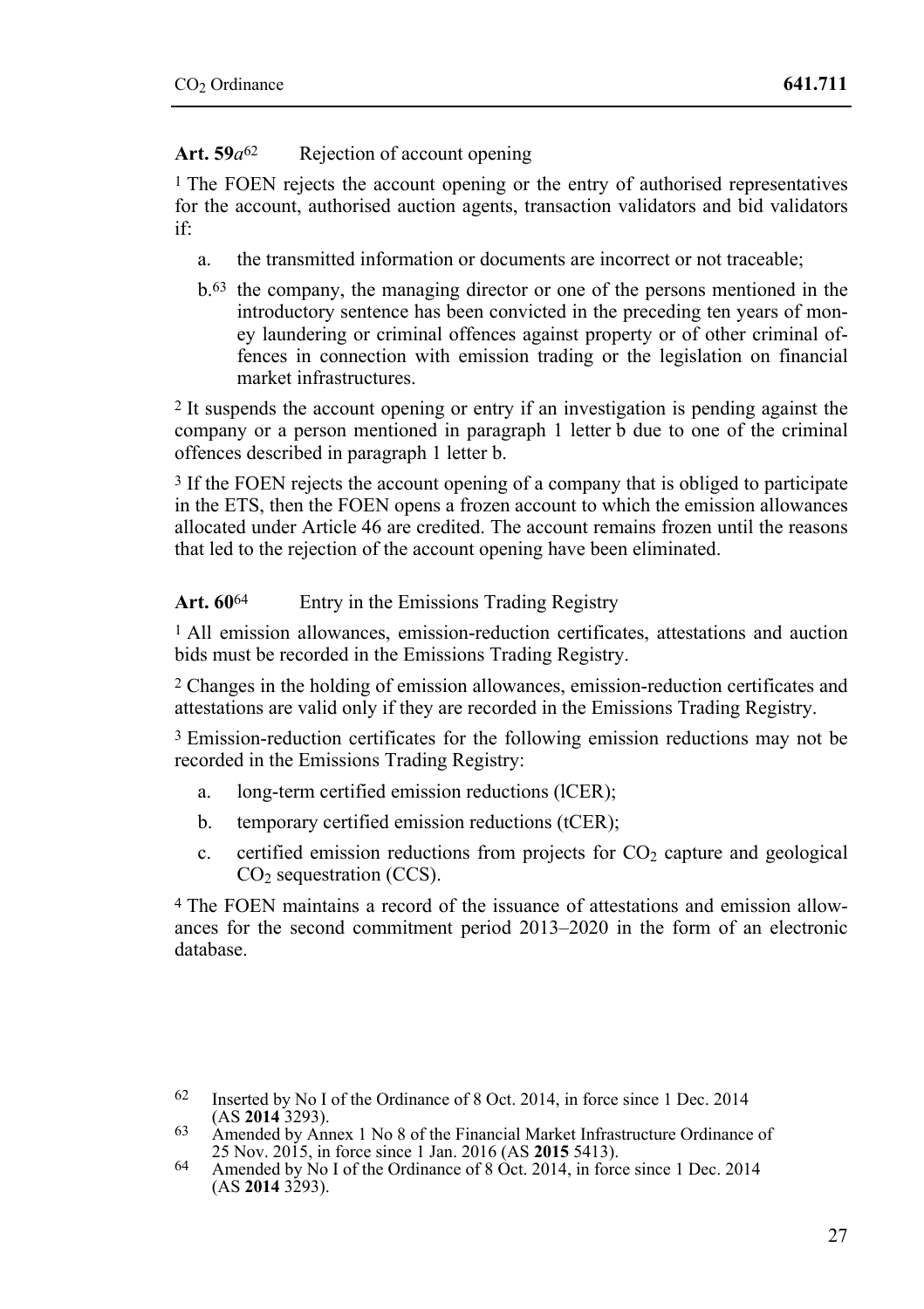## **Art. 61**65 Transactions

1 Emission allowances, emission-reduction certificates and attestations are freely tradable.

2 The authorised representatives for the account, authorised auction agents and the transaction validators and bid validators have the right to secure access to the Emissions Trading Registry.

3 When ordering a transaction involving emission allowances, emission-reduction certificates or attestations, authorised representatives for the account must give details of:

- a. the source and destination accounts; and
- b. type and quantity of emission allowances, emission-reduction certificates or attestations to be transferred.

4 The emission allowances, emission-reduction certificates or attestations are transferred when the transaction validator consents to the transfer.

5 The transaction is carried out according to a standardised procedure.

# Art. 62<sup>66</sup> Registry management

1 The FOEN manages the Emissions Trading Registry electronically and records all transactions and auction bids.

2 It ensures that it is possible to reproduce all the data relevant to transactions and auction bids at any time.

<sup>3</sup> In addition to the information submitted when an account is opened, it may also require further information at any time if necessary for the secure operation of the Registry.

# **Art. 63** Exclusion of liability

The Confederation accepts no liability for any losses incurred due to:

- a.67 errors in transactions involving emission allowances, emission-reduction certificates, attestations and auction bids;
- b. restricted access to the Emissions Trading Registry;
- c. misuse of the Emissions Trading Registry by third parties.
- 65 Amended by No I of the Ordinance of 8 Oct. 2014, in force since 1 Dec. 2014 (AS 2014 3293).
- <sup>66</sup> Amended by No I of the Ordinance of 8 Oct. 2014, in force since 1 Dec. 2014 (AS **2014** 3293).
- $\overline{67}$  Amended by No I of the Ordinance of 8 Oct. 2014, in force since 1 Dec. 2014 (AS **2014** 3293).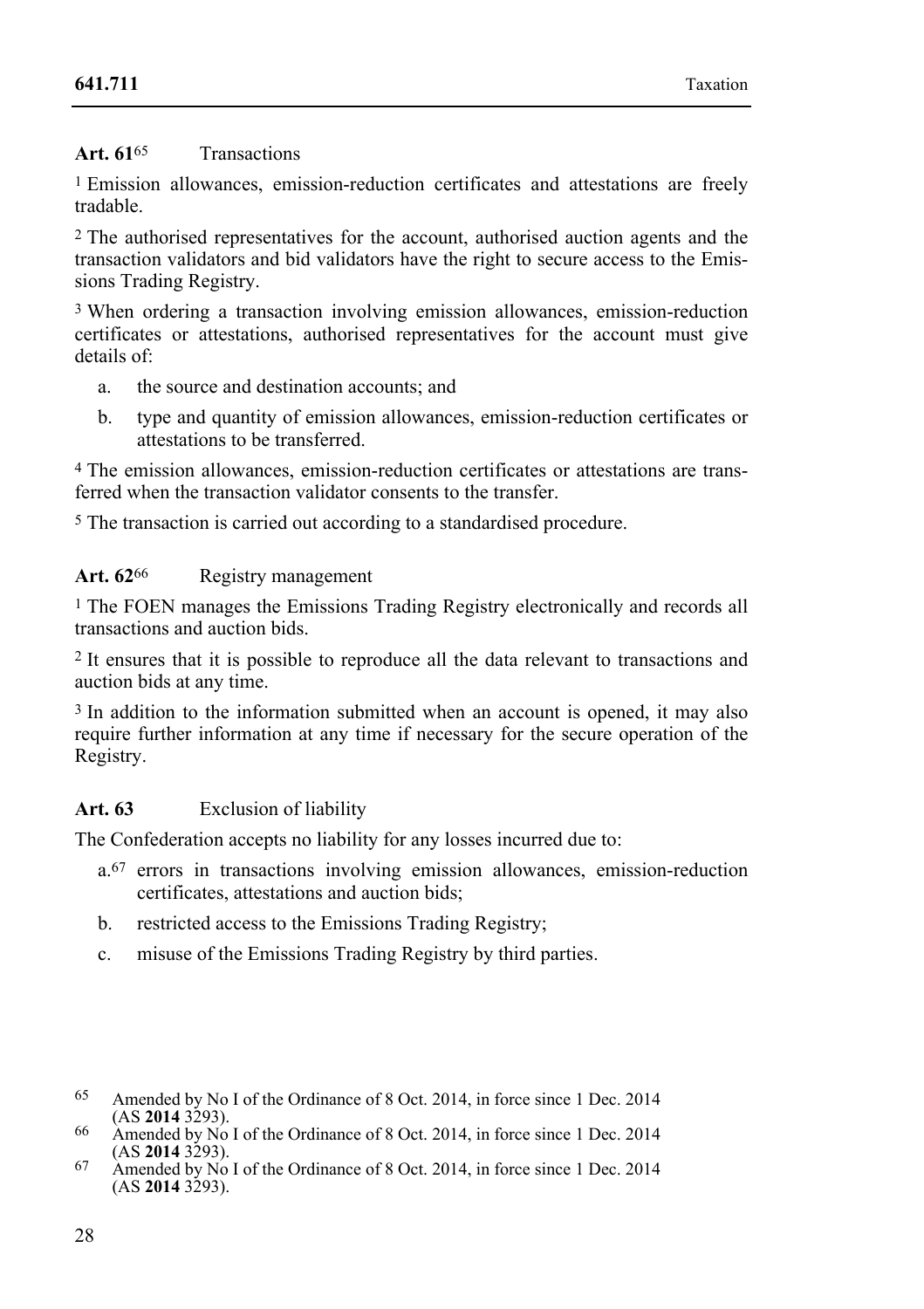# Art. 64<sup>68</sup> Account freezing and closure

1 If the Emissions Trading Registry regulations are contravened or if an investigation is pending due to an offence under Article 59*a* paragraph 1 letter b, then the FOEN freezes the user access or accounts concerned. The freeze lasts until such time as the regulations are adhered to or the investigation is concluded.

2 The FOEN may close accounts that do not contain any emission allowances, emission-reduction certificates or attestations and that have not been used for at least a year.

## **Art. 65**69 Data protection

<sup>1</sup> The FOEN may, subject to preservation of manufacturing and trade secrecy, electronically publish data held in the Emissions Trading Registry.

2 The Emissions Trading Registry includes the following data:

- a. account number;
- b. for the following persons, contact details and data in accordance with proof of identity:
	- 1. persons in accordance with Article 57 paragraphs 1–3,
	- 2. bid validators,
	- 3. authorised auction agents;
- c. emission allowances, emission-reduction certificates and attestations per account;
- d. for ETS companies: auction bids, installation and emissions data, the quantity of emission allowances allocated free of charge and the quantity of emission allowances and emission-reduction certificates delivered to meet their obligation;
- e. for domestic emission-reduction projects and programmes: the quantity of attestations issued per monitoring period and account number of the operator or personal accounts to which the attestations for the project or programme have been issued;
- f. for persons with compensation obligations: the amount of the compensation obligation and the quantity of attestations and emission-reduction certificates delivered to meet the obligation;
- g. for companies with reduction obligations: the quantity of emission-reduction certificates delivered to meet the obligation.

<sup>&</sup>lt;sup>68</sup> Amended by No I of the Ordinance of 8 Oct. 2014, in force since 1 Dec. 2014 (AS **2014** 3293).

 $\overline{69}$  Amended by No I of the Ordinance of 8 Oct. 2014, in force since 1 Dec. 2014  $(AS 2014 3293).$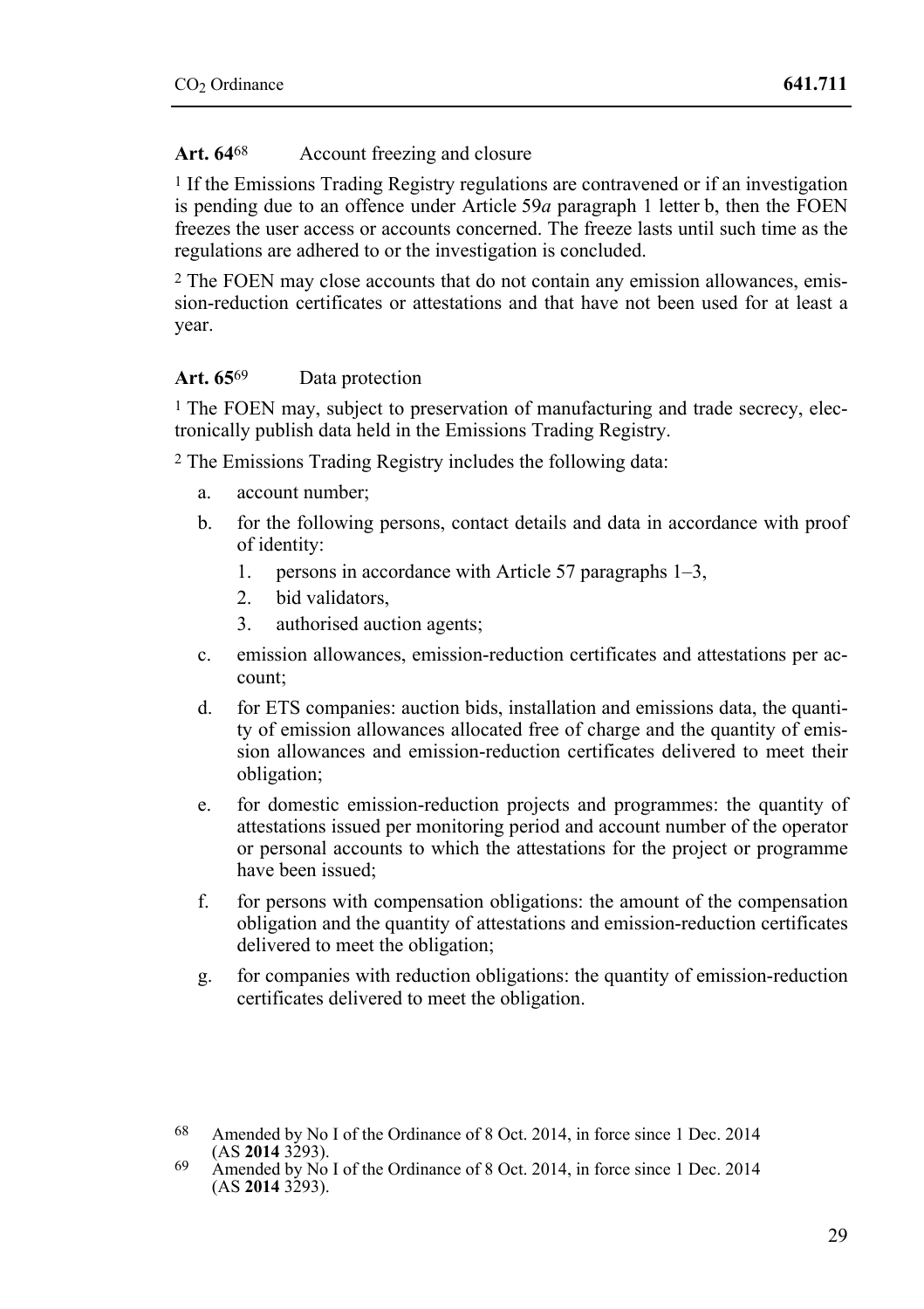# **Chapter 5 Commitment to reduce greenhouse gas emissions**

## Art. 66<sup>70</sup> Requirements

<sup>1</sup> In accordance with Article 31 paragraph 1 letter b of the  $CO<sub>2</sub>$  Act, a company may commit to reduce its greenhouse gas emissions (companies with reduction commitments) if it:

- a. is engaged in an activity listed in Annex 7;
- b. produces at least 60 percent of its greenhouse gas emissions due to an activity listed in Annex 7; and
- c. has emitted a total of more than 100 tonnes CO2eq of greenhouse gases in one of the preceding two years.

2 The extent to which greenhouse gas emissions are reduced is determined by means of an emissions target or a measures target.

3 Several companies may make a joint commitment to reduce greenhouse gas emissions if:

- a. each of them is engaged in an activity listed in Annex 7;
- b. the source of at least 60 percent of each of their greenhouse gas emissions is an activity listed in Annex 7; and
- c. together they have emitted a total of more than 100 tonnes  $CO<sub>2</sub>$ eq of greenhouse gases in one of the preceding two years.

4 The companies are deemed a single company. They must designate a representative.

# **Art. 67** Emissions target

1 The emissions target is the maximum total amount of greenhouse gases that a company may emit by the end of 2020.

2 The FOEN calculates the emissions target on the basis of a linear reduction course.

<sup>3</sup> The linear reduction course is based on Article 31 paragraph 3 of the CO<sub>2</sub> Act and:

- a. on the company's greenhouse gas emissions of the preceding two years;
- b. on the state of the art of the technology used at the company;
- c. on the already realised greenhouse-gas-effective measures and their effect;
- d. on the remaining reduction potential;
- e. on the economic efficiency of the possible greenhouse-gas-effective measures;
- f. on the portion of produced electricity that, in comparison with 2012, has additionally been used outside the company;
- 70 Amended by No I of the Ordinance of 8 Oct. 2014, in force since 1 Dec. 2014  $(AS 2014 3293).$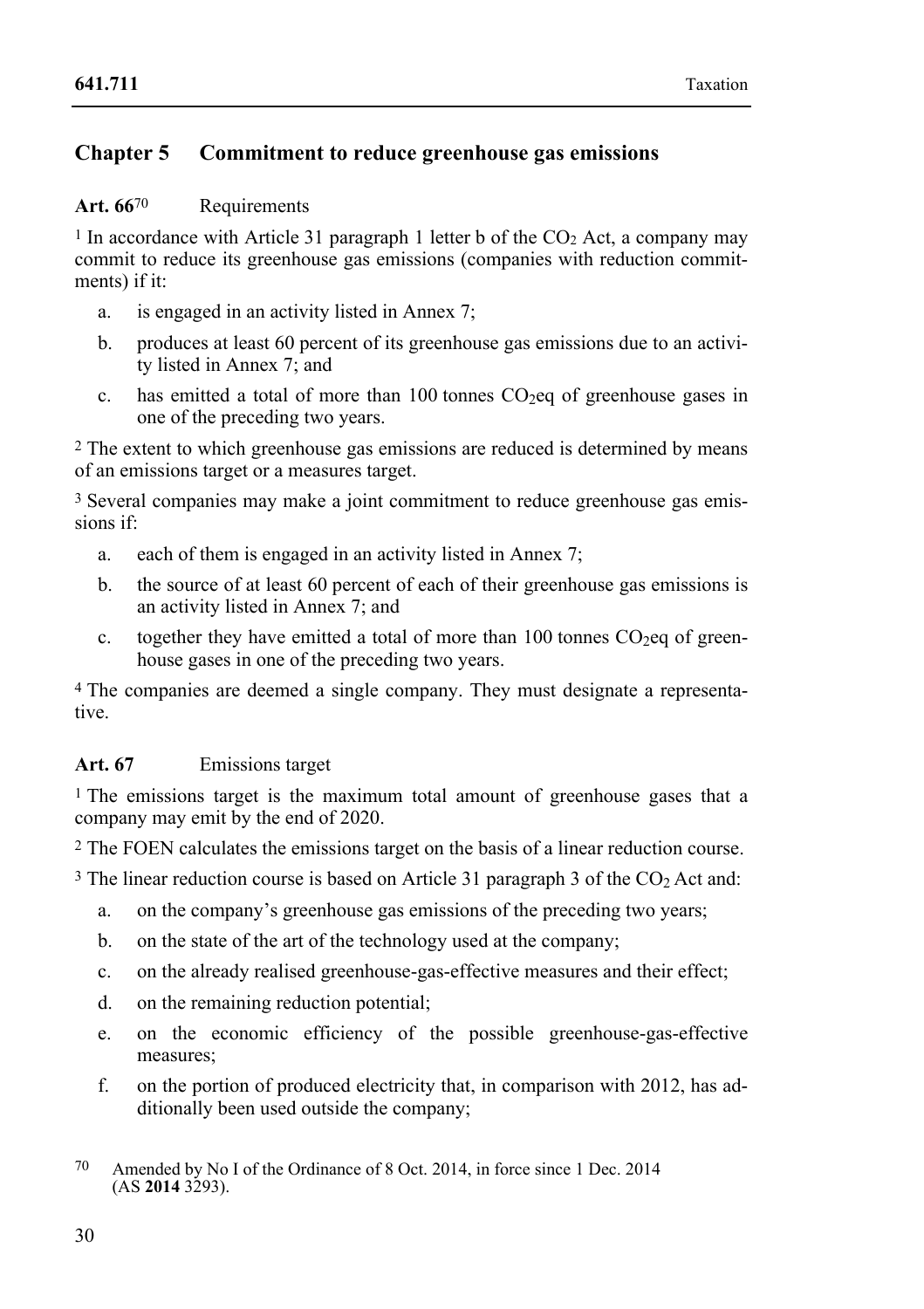- g. on the portion of district heating or cooling produced;
- h. on the extent to which  $CO<sub>2</sub>$  levies can be saved.

4 A company that was under a reduction commitment in the years 2008–2012 and would like to seamlessly continue from 2013 may apply for a simplified determination of the reduction course.

5 A simplified determination of the reduction course is based on the company's greenhouse gas emissions in 2010 and 2011 and Article 3 of the  $CO<sub>2</sub>$  Act. Insofar as companies have achieved additional reductions that exceed their commitments in the years 2008–2012, this will be taken into account in determining the reduction course, except for additional reductions achieved as the result of using waste fuels.

## **Art. 68** Measures target

 $1 A$  company that normally emits no more than 1500 tonnes CO<sub>2</sub>eq per year may request that the extent of its reduction be determined by means of a measures target.

2 The measures target includes the total amount of greenhouse gas emissions that the company must reduce by the end of 2020 by means of measures.

3 The measures target is determined based on Article 31 paragraph 3 of the CO2 Act and:

- a. on the state of the art of the technology used at the company;
- b. the remaining reduction potential;
- c. on the economic efficiency of the possible greenhouse-gas-effective measures;
- d. on the portion of produced electricity that, in comparison with 2012, has additionally been used outside the company;
- e. on the portion of district heating or cooling produced;
- f. on the extent to which  $CO<sub>2</sub>$  levies can be saved.

#### Art. 69 Application for the determination of a reduction commitment

1 An application for the determination of a reduction commitment must be submitted to the FOEN by 1 September of the previous year. On request, the FOEN may appropriately extend the application deadline. It issues guidelines on the form of the application.<sup>71</sup>

2 The application must contain information about:

- a. the activities listed in Annex 7;
- b. the greenhouse gas emissions and production volumes of the previous two years;
- c. the emissions target or measures target that the company strives for.
- 71 Amended by No I of the Ordinance of 8 Oct. 2014, in force since 1 Dec. 2014  $(AS 2014 3293).$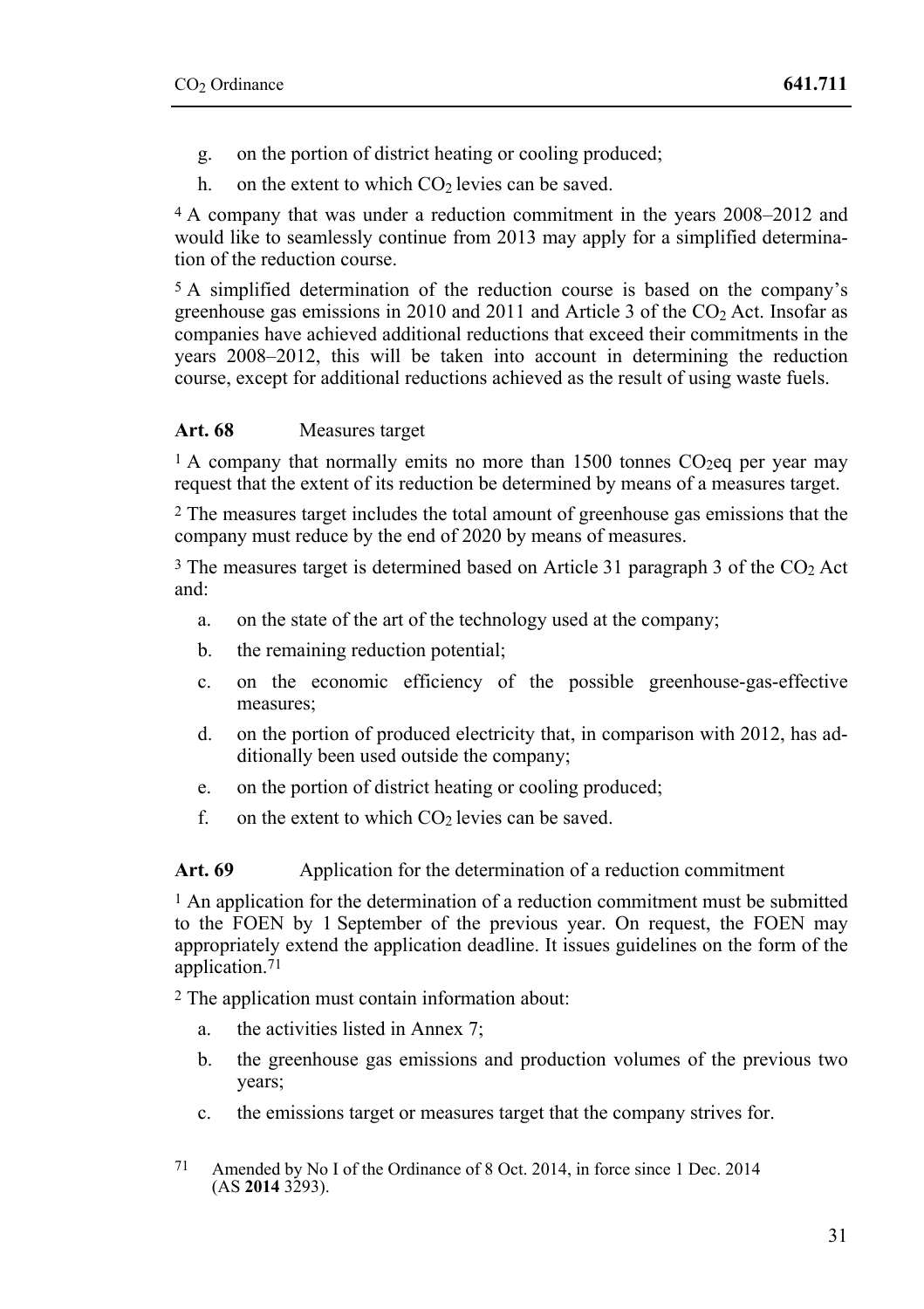2bis The proposal for the measures target must be prepared in consultation with one of the private organisations commissioned by the FOEN in accordance with Article 130 paragraph 6.72

<sup>3</sup> The FOEN may request additional information if required for the determination of reduction commitments, particularly about:

- a. the state of the art of the technology used at the company;
- b.73 already implemented greenhouse-gas-effective measures, their effect and financing;
- c. the possible technical and economic greenhouse-gas-effective measures, with an evaluation of their effect and costs.

4 It may request the company to submit a monitoring plan in accordance with Article 51.

# **Art. 70** Ruling

The FOEN rules on reduction commitments.

Art. 71 Product improvements outside a company's own production plants

1 Emission reductions that a company has achieved due to product improvements outside its own production plants may on request be taken into account towards meeting reduction commitments if they are:

- a. analogous with the requirements of Article 5; and
- b. directly related to the company's activity.

2 The procedure is described in Articles 6–11.

#### **Art. 72**74 Monitoring report

<sup>1</sup> A company must submit annually by 31 May of the following year a monitoring report to a private organisation commissioned by the FOEN in accordance with Article 130 paragraph 6, which forwards the monitoring report to the FOEN.

2 The monitoring report must contain:

- a. information about the progression of greenhouse gas emissions;
- b. information about the progression of production volumes;
- c. an accounting of thermal fuels;
- d. a description of implemented greenhouse-gas-effective measures;
- 72 Inserted by No I of the Ordinance of 8 Oct. 2014 (AS 2014 3293). Amended by No I of the Ordinance of 22 June 2016, in force since 1 Aug. 2016 (AS 2016 2473).
- 73 Amended by No I of the Ordinance of 8 Oct. 2014, in force since 1 Dec. 2014<br>(AS **2014** 3293).
- (AS **2014** 3293). 74 Amended by No I of the Ordinance of 8 Oct. 2014, in force since 1 Dec. 2014 (AS **2014** 3293).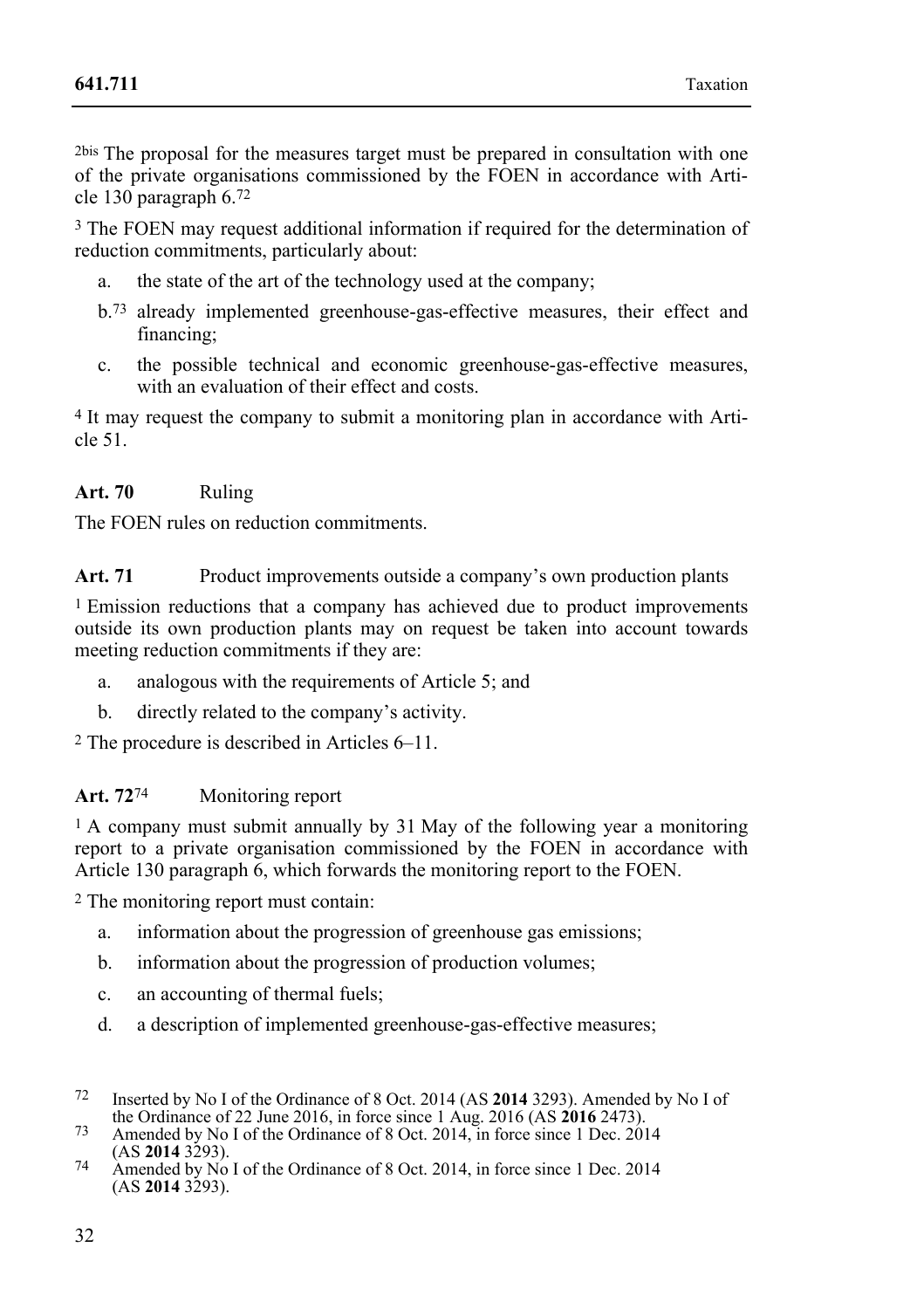e. information about possible deviations from the reduction course or measures target with a justification and planned corrective measures.

3 The data must be contrasted in a summary table with comparative data from previous years. The FOEN defines the form of the monitoring report in a directive.

4 The FOEN may request additional information if required for monitoring.

# Art. 73 Amendment of the emissions target

1 The FOEN amends the emissions target if a company's greenhouse gas emissions exceed or fall short of the reduction course due to a significant and permanent change in production amount or product mix or due to the procurement of heating or cooling from a third party:75

- a. in three consecutive years by at least 10 percent per year; or
- b. in one year by at least 30 percent.

2 It amends the emissions target retroactively from the beginning of the year in which the company's greenhouse gas emissions first exceeded or fell short of the reduction course.

3 It takes account of the criteria in Article 67 paragraph 3.

#### Art. 74 Amendment of the measures target

1 The FOEN amends the measures target if the company's greenhouse gas emissions change significantly due to a change in production amount or product mix or due to the procurement of heating or cooling from a third party.76

2 It takes account of the criteria in Article 68 paragraph 3.

## Art. 75 Counting emission reduction certificates

<sup>1</sup> A company that has not reached its emissions target or measures target and has not been issued attestations in accordance with Article 12 may have emission reduction certificates taken into account towards meeting its reduction commitments to the following extent:

- a. for companies that were already subject to a reduction commitment in the years 2008–2012: 8 percent of five times the average allowed emissions annually in this period, minus the emission reduction certificates that were taken into account during 2008-2012 but that were not required for meeting the company's 2008–2012 reduction commitments;
- b. for the remaining companies and greenhouse gas emissions: 4.5 percent of the greenhouse gas emissions of the years 2013–2020.

<sup>75</sup> Amended by No I of the Ordinance of 8 Oct. 2014, in force since 1 Dec. 2014

<sup>&</sup>lt;sup>76</sup> Amended by No I of the Ordinance of 8 Oct. 2014, in force since 1 Dec. 2014  $(AS 2014 3293).$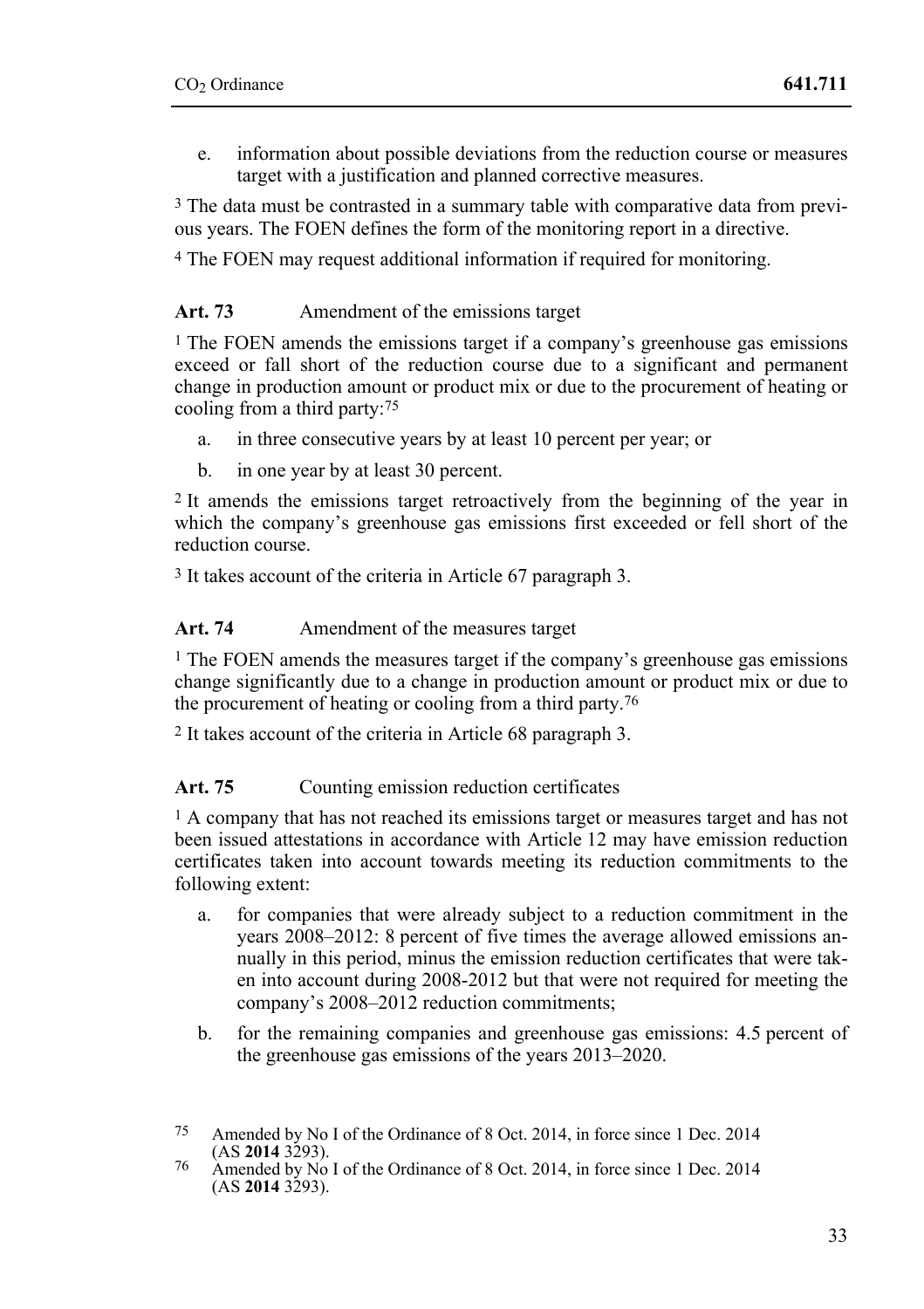2 The extent to which emission-reduction certificates are taken into account in accordance with paragraph 1 is as follows:77

- a. for a company that was only intermittently subject to a reduction commitment in the years 2013–2020: correspondingly reduced for this time period;
- b. for a company that, in comparison with 2012, produces additional electricity that is used outside the company: increased by 50 percent of the required increase in additional reduction performance;
- $c^{78}$  for a company under paragraph 1 letter a, the emissions or measures target of which has been amended: increased or reduced in accordance with the amendment; the quantity of eligible emission-reduction certificates are thereby reduced to a maximum of 8 percent of five times the average allowed emissions annually in this period, minus the emission-reduction certificates that were taken into account in the years 2008–2012.

## Art. 76 Failure to meet reduction commitments

<sup>1</sup> If a company fails to meet its reduction commitment, then the FOEN rules on a penalty in accordance with Article 32 of the  $CO<sub>2</sub>$  Act.

2 The payment deadline is 30 days from the entry of the ruling. If a payment is late, default interest at the rate of 5 percent per year is charged.

## Art. 77 Security for the penalty

If a company is at risk of not meeting its target, then the FOEN may require security for the expected penalty until the risk no longer exists.

# Art. 78 A company's obligation to report changes

A company informs the FOEN without delay about:

- a. changes that could affect its reduction commitments;
- b. changes in contact information.

## **Art. 79** Publication of information

The FOEN may subject to the preservation of manufacturing and trade secrecy, publish:

- a. the names of companies with reduction commitments;
- b. the emissions targets or measures targets;
- c. the greenhouse gas emissions of each company;
- 77 Amended by No I of the Ordinance of 8 Oct. 2014, in force since 1 Dec. 2014
- <sup>78</sup> Amended by No I of the Ordinance of 8 Oct. 2014, in force since 1 Dec. 2014 (AS **2014** 3293).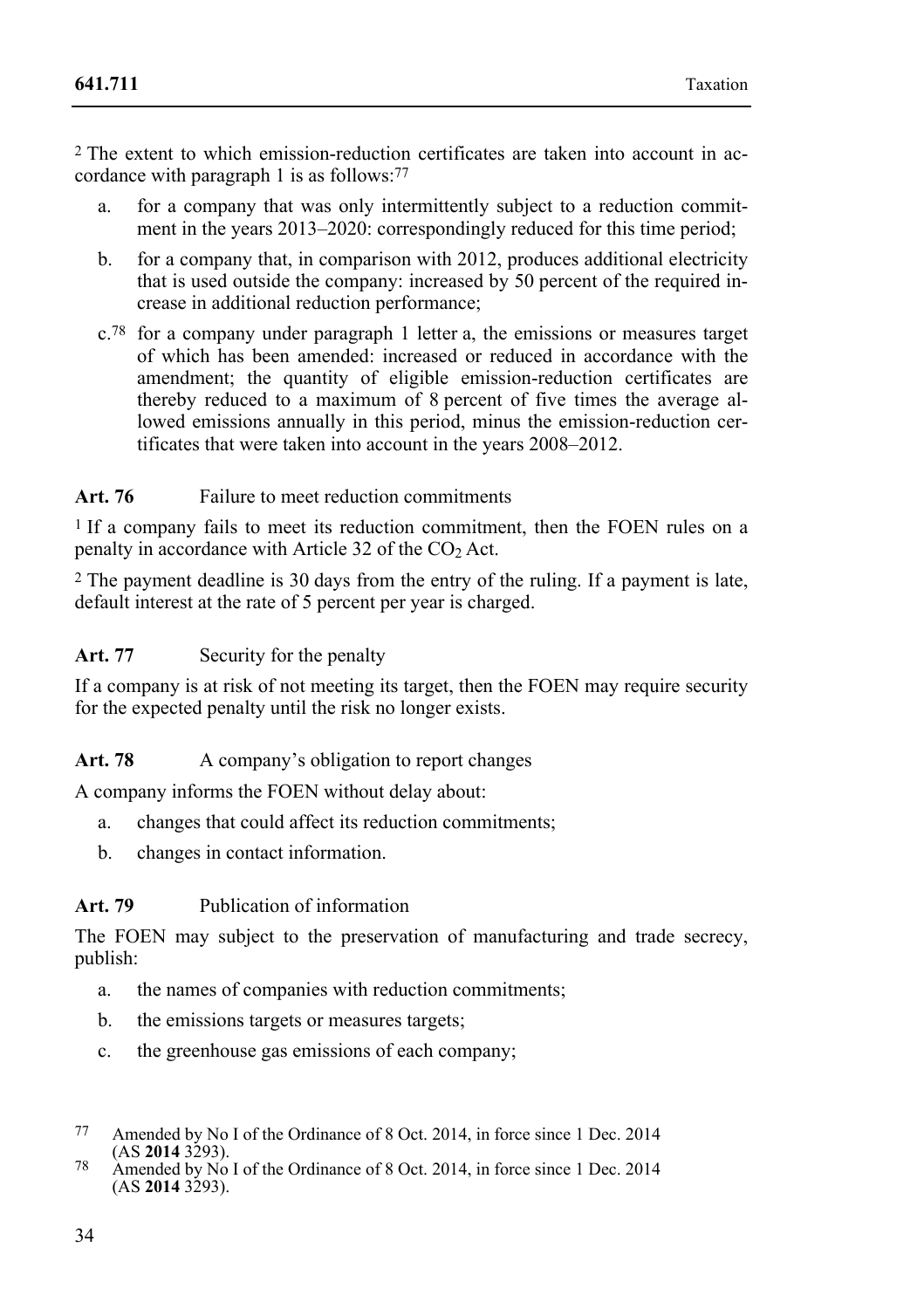- d. the extent to which emission reductions were taken into account in meeting each company's reduction commitment in accordance with Article 71;
- e. the quantity of emission reduction certificates that each company surrenders;
- f. the quantity of credits that have been taken into account towards meeting each company's reduction commitments in accordance with Article 138 paragraph 1 letter b;
- g. the quantity of attestations that have been issued to each company in accordance with Article 12.

# **Chapter 6 Compensation of CO2 Emissions from Fossil-Thermal Power Plants**

## Art. 80 Power plants primarily for heat production

A power plant that has an overall efficiency of at least 80 percent is deemed a power plant primarily for heat production.

#### **Art. 81** Overall efficiency

<sup>1</sup> A power plant must have an overall efficiency of at least 62 percent.

2 The overall efficiency of a power plant at a location at which a power plant was earlier operated must be at least 58.5 percent.

## Art. 82 Installations not deemed power plants

An installation is not deemed a power plant if:

- a. it has a total output of less than 1 MW;
- b. it is at a location for less than two years or operates for less than 50 hours per year;
- c. it is used exclusively for the research, development and testing of new products and processes; or
- $d^{79}$  its main function is the disposal of municipal or hazardous waste in accordance with Article 3 letters a and c respectively WastMA80.

#### Art. 83 Permissible compensation measures

<sup>1</sup> The following are permissible to meet a compensation obligation:

a.81 domestic emission-reduction projects and programmes self-implemented by the power plant operator that meet the requirements of Articles  $\overline{5}$  and  $\overline{5a}$ ;

<sup>79</sup> Amended by Annex 6 no 2 of the Waste Management Ordinance of 4 Dec. 2015, in force since 1 Jan. 2016 (AS **2015** 5699). 80 SR **814.600**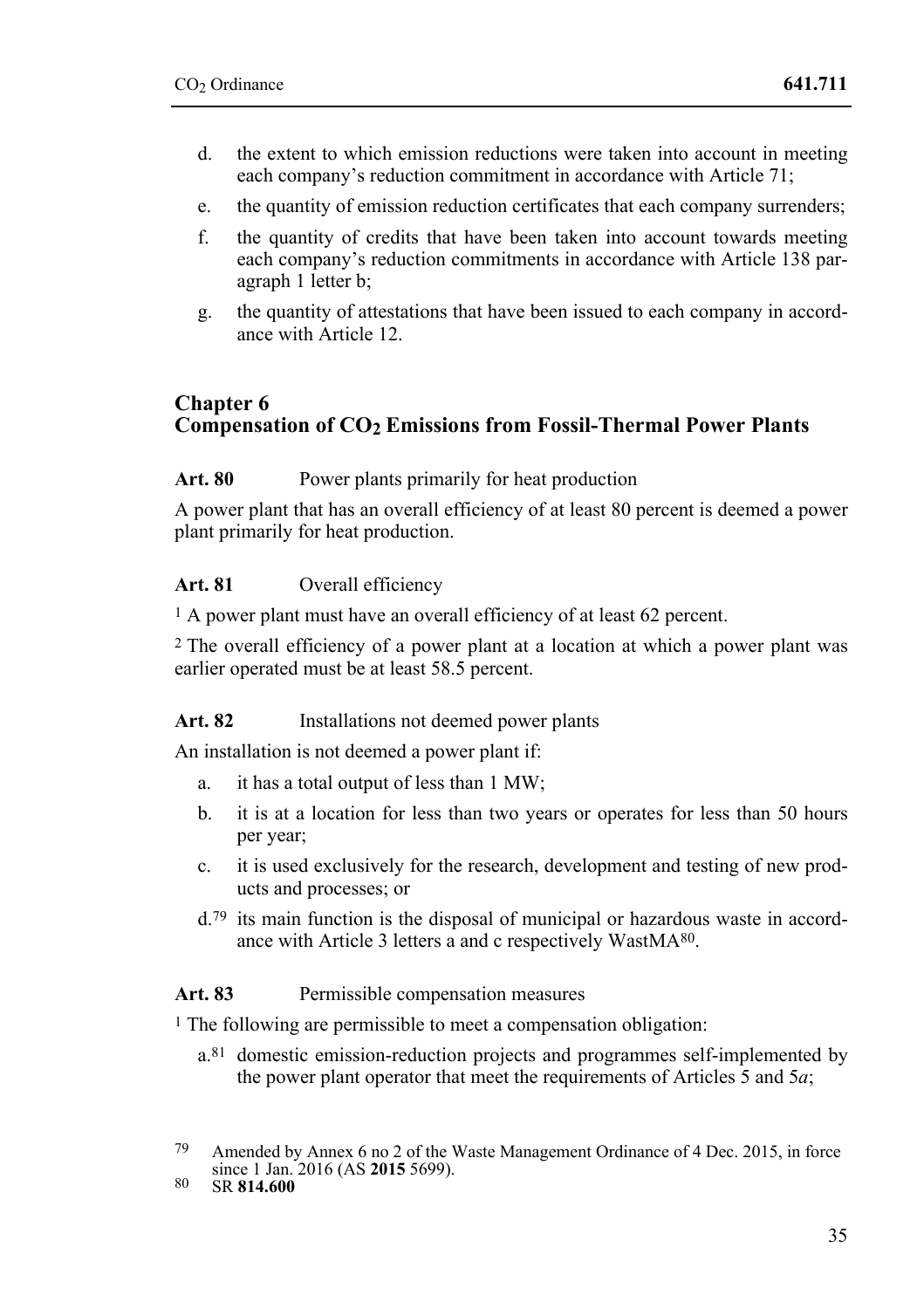- b. investment in installations for the domestic production of heat or electricity using renewable energy sources that meet the requirements of Article 5:
- c. the substitution of existing fossil-fuel heat sources with heat produced and directly decoupled by the power plant;
- d. the surrender of attestations for domestic emission reductions;
- e. the surrender of emission reduction certificates.

2 Compensation measures in accordance with paragraph 1 letters a–c are taken into account to the extent of the accounted-for emission reductions. Emission reductions that are attributable to non-refundable payments from the Confederation, cantons or communes for promoting renewable energies, energy efficiency or climate protection are only attested to the applicant if it proves that the emission reductions have not otherwise been claimed by the competent public body. Emission reductions that are attributable to surcharges obtained in accordance with Article 15*b* of the Energy Act of 26 June 1988<sup>82</sup> are not attested.<sup>83</sup>

<sup>3</sup> For the calculation of emission reductions that have been achieved through investments under paragraph 1 letter b, the  $CO<sub>2</sub>$  emissions that on average arise from the domestic production of electricity are decisive.

# **Art. 84** Compensation contract

1 A compensation contract is concluded between the power plant operator and the **FOEN.** 

2 It specifically contains:

- a. the requirements for compensation measures;
- b. the specifications for reporting on the progression of the power plant's  $CO<sub>2</sub>$ emissions;
- c. the specifications for reporting on the compensation measures taken by the power plant operator domestically and abroad;
- d. the details of the contractual penalty that the power plant operator must pay if the  $CO<sub>2</sub>$  emissions are not compensated in accordance with the contract.

<sup>3</sup> Negotiations with the power plant operator are carried out jointly by the SFOE and the FOEN. If the parties fail to reach an agreement, then the power plant operator may request the FOEN for a ruling regarding the Confederation's contractual offer.

## **Art. 85** Tasks of the cantons

The cantons inform the FOEN:

- a. annually about the existing power plants within the canton;
- $81$ Amended by No I of the Ordinance of 8 Oct. 2014, in force since 1 Dec. 2014 (AS 2014 3293).
- 
- (AS **2014** 3293). 82 SR **730.0** 83 Amended by No I of the Ordinance of 8 Oct. 2014, in force since 1 Dec. 2014 (AS **2014** 3293).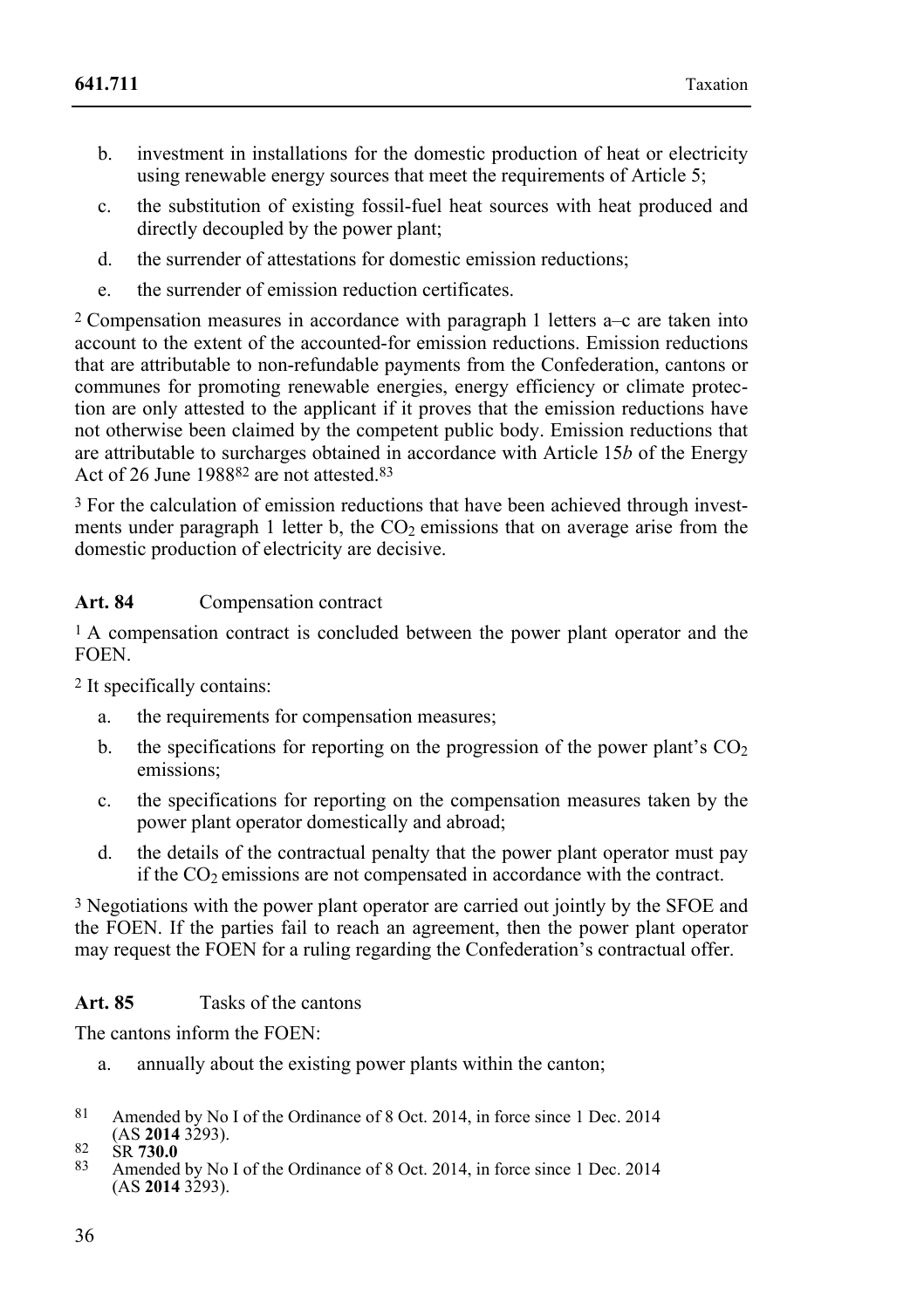b. without delay about the receipt of applications for licences to build and operate power plants.

## Chapter 7 Compensation of CO<sub>2</sub> Emissions from Motor Fuels

### Art. 86 Compensation obligation

1 Persons or companies are subject to compensation obligations if:

- a. they release motor fuels for consumption in accordance with Annex 10; or
- b. they convert fossil gases for combustion purposes to gases for use as motor fuels in accordance with Annex 10.

 $2 CO<sub>2</sub>$  emissions from motor fuels that, in accordance with Article 17 of the Mineral Oil Tax Act of 21 June 199684, are entirely exempt from mineral oil tax, need not be compensated.

Art. 87 Exemptions from the compensation obligation for small quantities

1 The obligations in Article 86 paragraph 1 do not apply to persons who, in the preceding three years, have released such small quantities of motor fuels for consumption that their use as energy has resulted in emissions of less than 1000 tonnes CO<sub>2</sub> per year.

2 The exemption from the compensation obligation extends until the beginning of the year in which the  $CO<sub>2</sub>$  emissions resulting from the use as energy of motor fuels for consumption exceed 1000 tonnes.

## **Art. 88** Compensation pools

1 Persons with compensation obligations may apply to the FOEN each year by 30 November of the previous year to be treated as a compensation pool.

2 A compensation pool has the rights and obligations of an individual person with compensation obligations.

3 It has a designated representative.

## **Art. 89** Compensation rate

<sup>1</sup> CO<sub>2</sub> emissions that result from the use as energy of motor fuels released for consumption in the relevant year must be compensated. The compensation rate is:

- a. for 2014 and 2015: 2 percent;
- b. for 2016 and 2017: 5 percent;
- c. for 2018 and 2019: 8 percent;
- d. for 2020: 10 percent.
- 84 84 SR **641.61**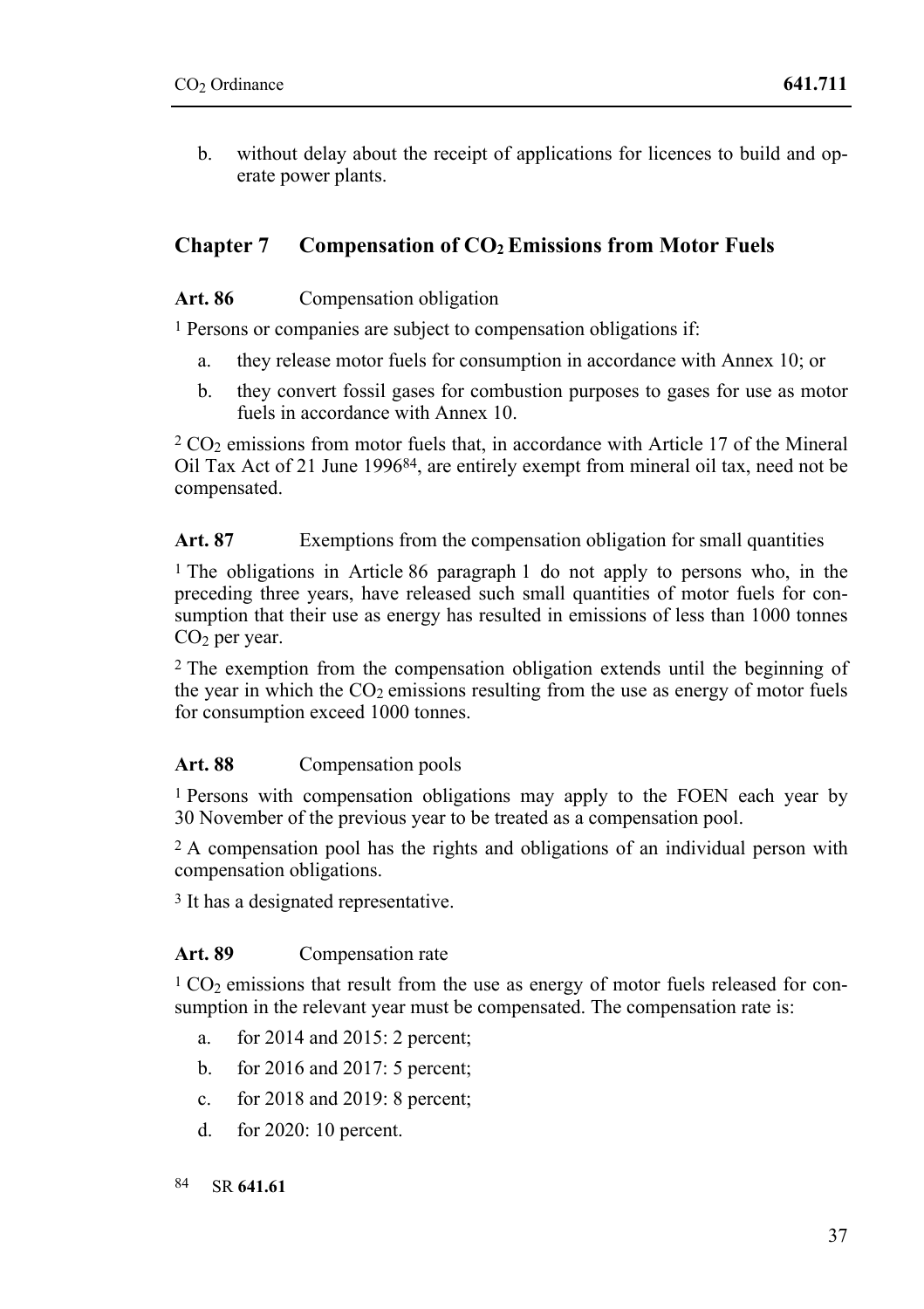$2$  The CO<sub>2</sub> emissions of each motor fuel are calculated using the emissions factors listed in Annex 10.

#### **Art. 90**85 Permissible compensation measures

1 The following are allowed to meet compensation obligations:

- a. for persons with compensation obligations, self-implemented domestic emission-reduction projects and programmes that meet the requirements of Articles 5 and 5*a*;
- b. the surrender of attestations for domestic emission reductions.

2 Compensation measures in accordance with paragraph 1 letter a are taken into account to the extent of the emission reductions accounted for. Emission reductions that are attributable to non-refundable payments from the Confederation, cantons or communes for promoting renewable energies, energy efficiency or climate protection are only attested to the applicant if it proves that the emission reductions have not otherwise been claimed by the competent public body. Emission reductions that are attributable to surcharges obtained in accordance with Article 15*b* of the Energy Act of 26 June 199886 are not attested.

#### **Art. 91** Meeting the compensation obligation

1 A company or person with a compensation obligation is obliged to meet that obligation each year by 1 June of the following year.

2 For meeting a compensation obligation in 2020, only emission reductions achieved in 2020 are taken into account.

3 Emission reductions from self-implemented emission-reduction projects and programmes must be proven by means of a verified monitoring report that meets the requirements of Article 9. A monitoring report and accompanying verification report per project and programme are to be submitted to the FOEN.87

4 To meet a compensation obligation, the company or person submits a detailed and transparent report on the costs of each tonne  $CO<sub>2</sub>$  compensated. For selfimplemented projects and programmes, development costs and operational expenses are to be separately documented.88

5 The following data and documents are managed in a FOEN-administered database per person with a compensation obligation:

- a. the extent of the compensation obligation;
- 85 Amended by No I of the Ordinance of 8 Oct. 2014, in force since 1 Dec. 2014  $(AS 2014 3293)$
- 86 SR **730.0**<br>87 Amended by No I of the Ordinance of 8 Oct. 2014, in force since 1 Dec. 2014 (AS **2014** 3293).
- <sup>88</sup> Amended by No I of the Ordinance of 8 Oct. 2014, in force since 1 Dec. 2014 (AS **2014** 3293).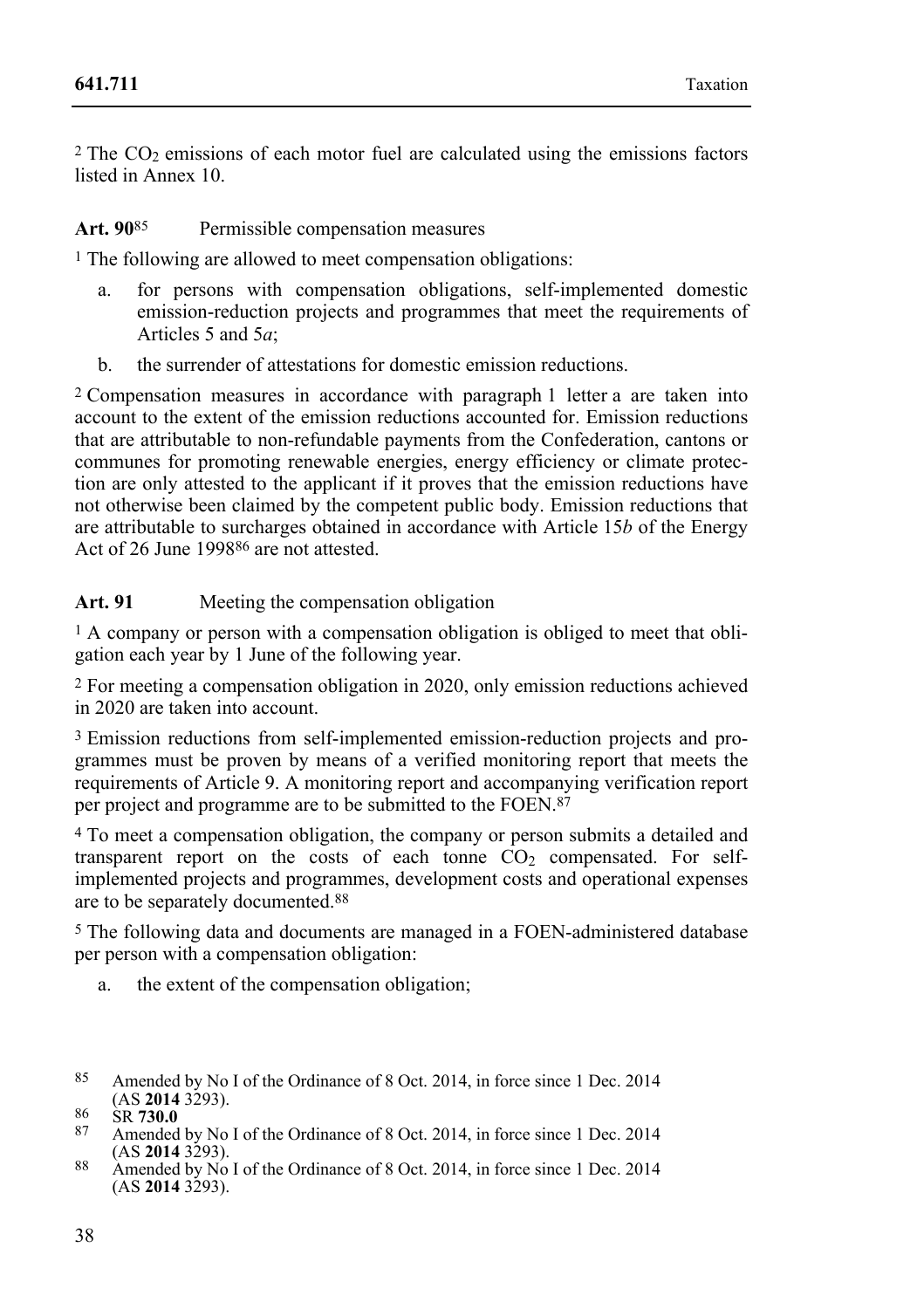- b. the monitoring reports and verification reports of the self-implemented projects or programmes;
- c. emission reductions from self-implemented projects or programmes that are accounted-for;
- d. the quantity of emission reductions from self-implemented projects or programmes that have not yet been used for compensation;
- e. the quantity of emission reductions that have not yet been for compensation;
- f. information about the costs of each tonne  $CO<sub>2</sub>$  compensated;
- g. development and operating costs of self-implemented projects or programmes.89

### Art. 92 Failure to meet a compensation obligation

1 If a company or person obliged to compensate does not do so by the deadline, then the FOEN grants an appropriate grace period.

2 If a company or person obliged to compensate does not do so within the grace period, then the FOEN rules on a penalty in accordance with Article 28 of the CO<sub>2</sub> Act.

<sup>3</sup> The payment deadline is 30 days from the issue of the ruling. If a payment is late, default interest at the rate of 5 percent per year is charged.

4 The lacking emission reduction certificates must be surrendered by 1 June of the following year.

# **Chapter 8 CO2 Levy**

## **Section 1 General Provisions**

#### **Art. 93** Subject to the levy

The production, extraction and import of the following are subject to the  $CO<sub>2</sub>$  levy:

- a. coal;
- b. other thermal fuels listed in Article 2 paragraph 1 of the  $CO<sub>2</sub>$  Act insofar as they are subject to a mineral oil tax under the Mineral Oil Tax Act of 21 June 199690.

## Art. 94 Rate of the levy

1 The levy shall be increased as follows:

<sup>89</sup> Inserted by No I of the Ordinance of 8 Oct. 2014, in force since 1 Dec. 2014

<sup>(</sup>AS **2014** 3293). 90 SR **641.61**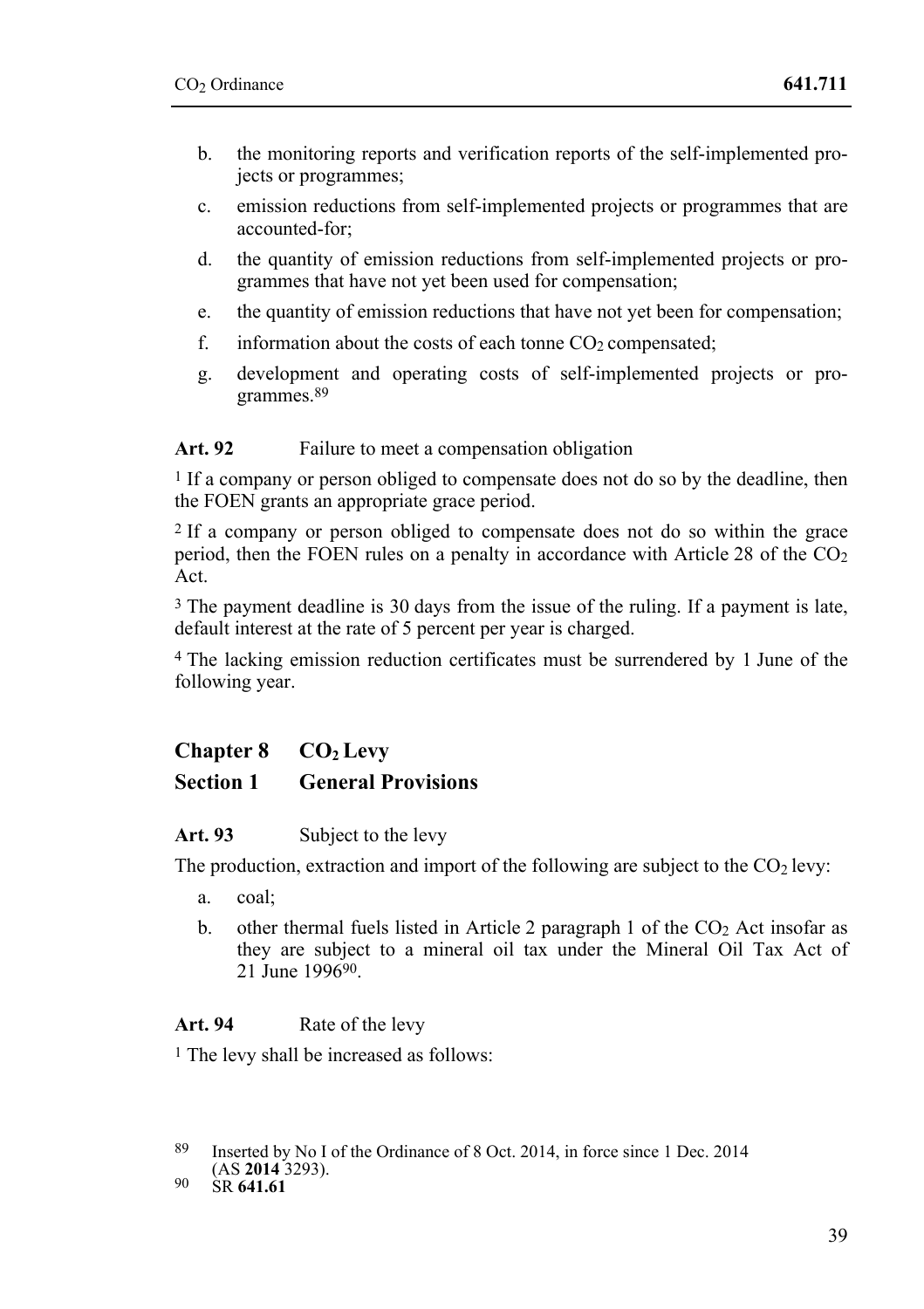- a. from 1 January 2014: at 60 francs per tonne  $CO<sub>2</sub>$ , if the  $CO<sub>2</sub>$  emissions from thermal fuels in 2012 exceed 79 percent of 1990 emissions:
- b. from 1 January 2016:
	- 1. at 72 francs per tonne  $CO<sub>2</sub>$  if the  $CO<sub>2</sub>$  emissions from thermal fuels in 2014 exceed 76 percent of 1990 emissions,
	- 2. at 84 francs per tonne  $CO<sub>2</sub>$  if the  $CO<sub>2</sub>$  emissions from thermal fuels in 2014 exceed 78 percent of 1990 emissions;
- c. from 1 January 2018:
	- 1. at 96 francs per tonne  $CO<sub>2</sub>$  if the  $CO<sub>2</sub>$  emissions from thermal fuels in 2016 exceed 73 percent of 1990 emissions,
	- 2. at 120 francs per tonne  $CO<sub>2</sub>$  if the  $CO<sub>2</sub>$  emissions from thermal fuels in 2016 exceed 76 percent of 1990 emissions.

 $2$  The CO<sub>2</sub> levy is imposed in accordance with the tariffs listed in Annex 11.

Art. 95 Declaration of payment of the levy

Any company or person that trades in thermal fuels in accordance with Article 93 must declare the applicable rate of the levy on invoices submitted to buyers.

## Section 2 Refund of the CO<sub>2</sub> Levy

#### **Art. 96** Claim for refund

<sup>1</sup> The following companies and persons may apply for a refund of the  $CO<sub>2</sub>$  levy:

- a. those exempt from the  $CO<sub>2</sub>$  levy;
- b. those that have paid a levy on thermal fuels that were not used to produce energy (Art. 31, para. 1 letter a  $CO<sub>2</sub>$  Act).

<sup>2</sup> The following are exempt from the  $CO<sub>2</sub>$  levy:

- a. ETS companies (Art.  $17 \text{ CO}_2$  Act);
- b. power plant operators (Art.  $25 \text{ CO}_2$  Act); and
- c. companies with reduction commitments (Art. 31, para. 1 letter  $b CO<sub>2</sub>$  Act).

#### Art. 97 Application for refund by companies exempt from the  $CO<sub>2</sub>$  levy

<sup>1</sup> An application for refund must be submitted to the Swiss Federal Customs Administration (FCA) in the prescribed form.

2 It must include:

- a. a complete compilation of the  $CO<sub>2</sub>$  levy paid;
- b. the invoices for the  $CO<sub>2</sub>$  levy paid;
- c. the quantity and type of acquired thermal fuels;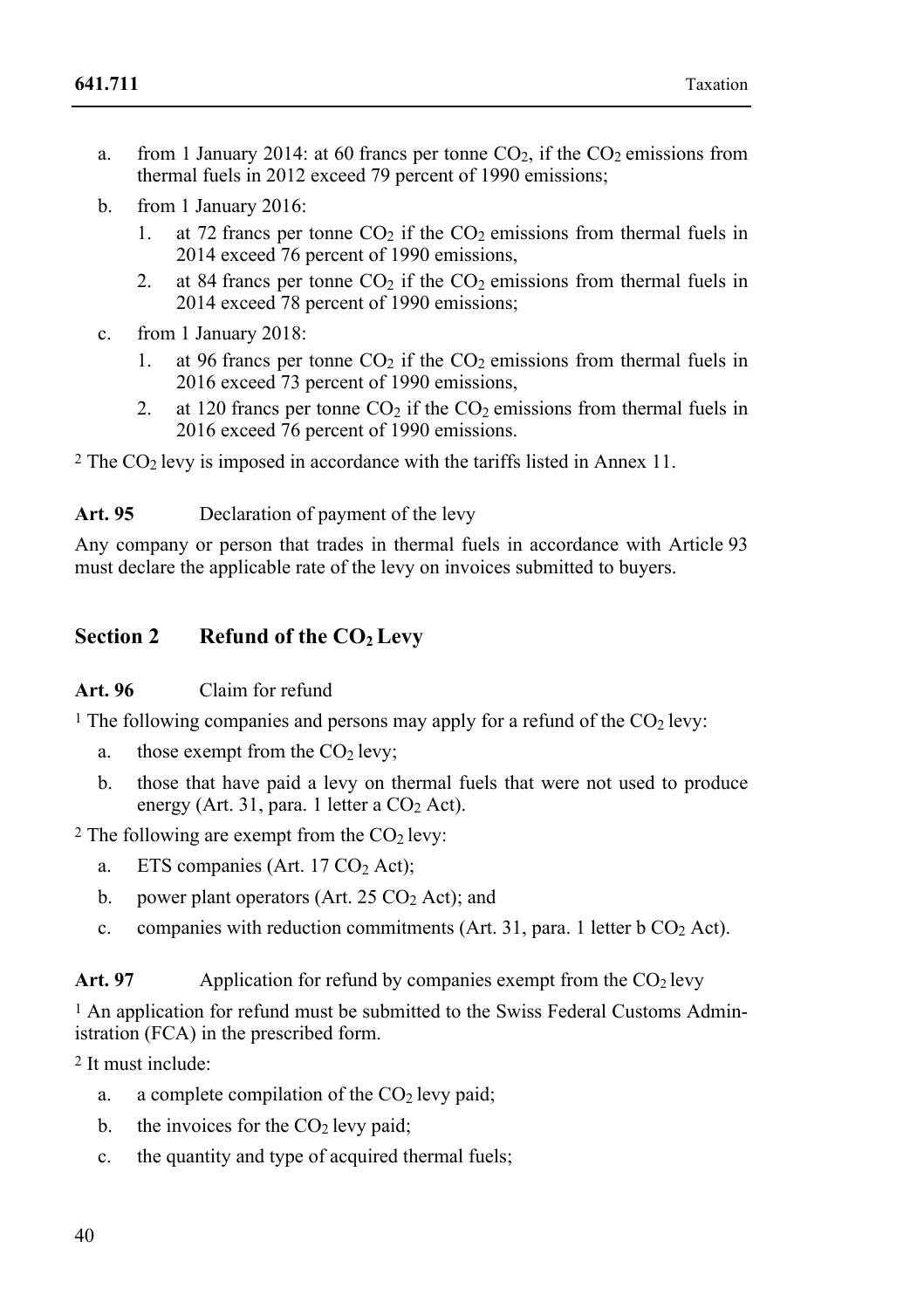d. the applicable rate of the  $CO<sub>2</sub>$  levy.

3 The FCA may demand further evidence if required for determining the refund.

Art. 98 Periodicity of the refund for companies exempt from the  $CO<sub>2</sub>$  levy

<sup>1</sup> An application for refund may cover a period of  $1-12$  months.

 $2$  It must be submitted by 30 June for the  $CO<sub>2</sub>$  levy paid for:

- a. the previous year;
- b. the fiscal year that ended in the previous year.

<sup>3</sup> A claim for refund is forfeited if the application is not submitted by the deadline.

Art. 99 Refund for fuels not used to produce energy

<sup>1</sup> Any person who has paid a levy on thermal fuels that were not used to produce energy and wants to apply for a refund must prove the quantity that was not used to produce energy. To this end, records (consumption control) must be maintained for the input, output and consumption of the thermal fuels as well as for warehouse stocks.

2 The refund application must be submitted to the FCA in the prescribed form.

3 It must contain information about:

- a. the type of usage for non-energy purposes;
- b. the quantity and type of thermal fuels that were not used to produce energy;
- c. the applicable rate of the  $CO<sub>2</sub>$  levy.

4 The FCA may request additional information if required for determining the refund.

Art. 100 Periodicity of the refund for fuels not used to produce energy

1 A refund application may cover a period from 1–12 months.

2 It must be submitted within three months of the end of the fiscal year.

<sup>3</sup> For thermal fuels that have not been used for more than two vears before the application has been submitted, there may no longer be a claim for refund.

## **Art. 101** Document retention

All documents relevant to the refund are to be retained for five years and submitted to the FCA if requested.

**Art. 102** Minimum amount and refund fee

1 Refund amounts of less than 100 francs per request will not be paid out.

2 A fee of 5 percent of the refund is charged per application, amounting to at least 50 but no more than 1000 francs.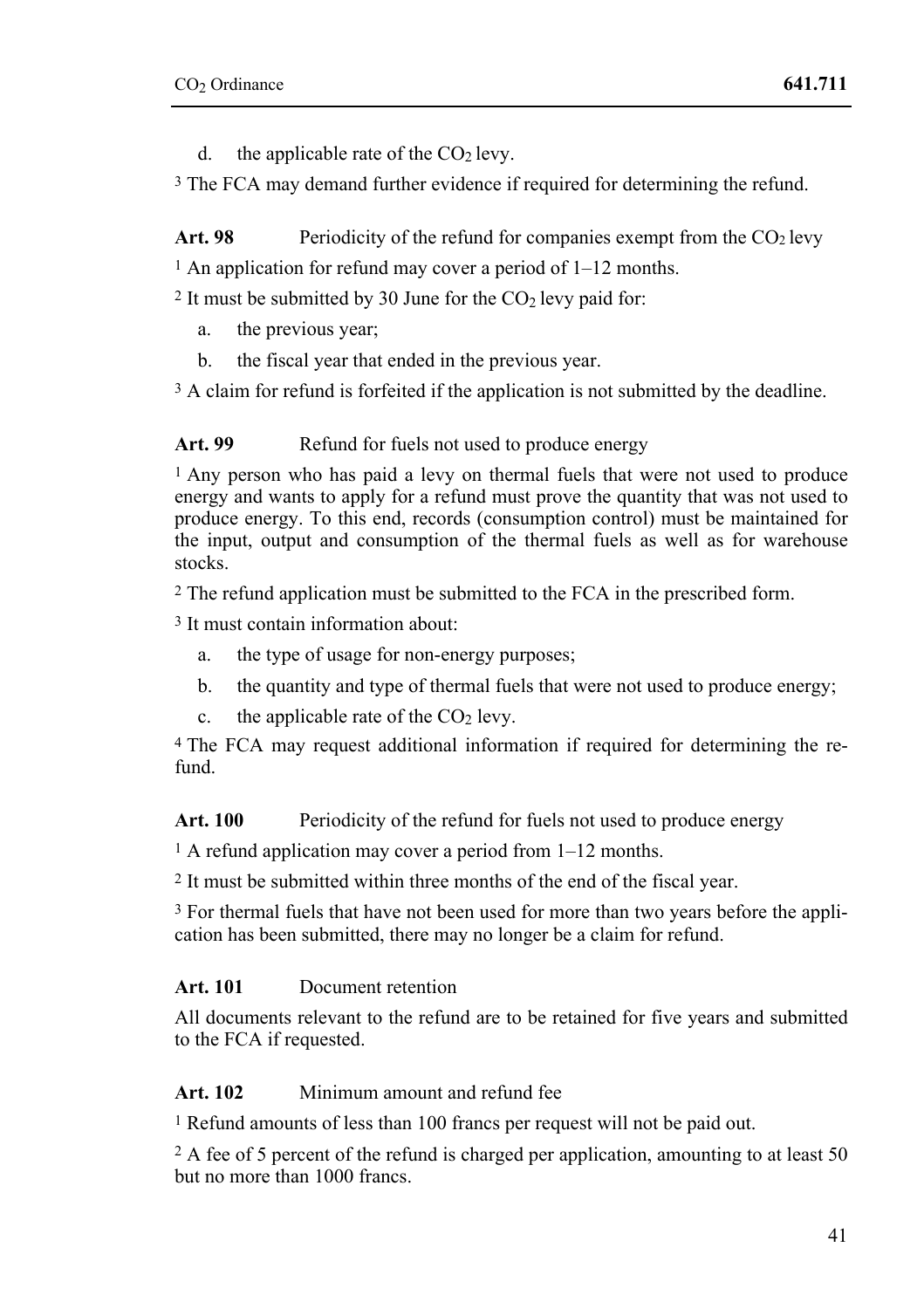### **Art. 103** Deferral of the refund

If a company or person violates the obligation to cooperate in accordance with Article 96 of this Ordinance, then the FCA may, in agreement with the FOEN, defer refund of the  $CO<sub>2</sub>$  levy.

## **Chapter 9** Use of the Revenues from the CO<sub>2</sub> Levy

#### **Section 1 Global Financial Assistance for the Energy-Efficient Renovation of Buildings**

### **Art. 104**91 Eligibility for financial contributions

1 The Confederation shall grant the cantons on application global financial assistance in accordance with Article 34 paragraph 1 letter a of the  $CO<sub>2</sub>$  Act for promoting measures for the energy-efficient renovation of existing buildings, and in particular for the improved thermal insulation of building shells.

2 Global financial assistance in accordance with paragraph 1 is granted if:

- a. the measures effectively reduce  $CO<sub>2</sub>$  emissions; and
- b. harmonised measures are implemented throughout the cantons.

3 Contributions also are granted for buildings heated without fossil fuels. Buildings that are hitherto unheated are ineligible for assistance.

#### **Art. 105**92 Application

<sup>1</sup> The applications for global financial assistance must be submitted to the SFOE by 31 October of the preceding year at the latest.

2 The canton shall declare its willingness to carry out a programme with measures in accordance with Article 104.

3 The SFOE shall pass the application on to the FOEN.

#### **Art. 106**93 Programme agreement

1 The SFOE enters into a programme agreement with the canton governing the granting of global financial assistance.

2 The programme agreement in particular defines:

- a. the programme goal;
- $91$ Amended by No I of the Ordinance of 22 June 2016, in force since 1 Aug. 2016 (AS 2016 2473).
- <sup>92</sup> Amended by No I of the Ordinance of 22 June 2016, in force since 1 Aug. 2016<br>(AS **2016** 2473).
- $\frac{93}{2}$  Amended by No I of the Ordinance of 22 June 2016, in force since 1 Aug. 2016 (AS **2016** 2473).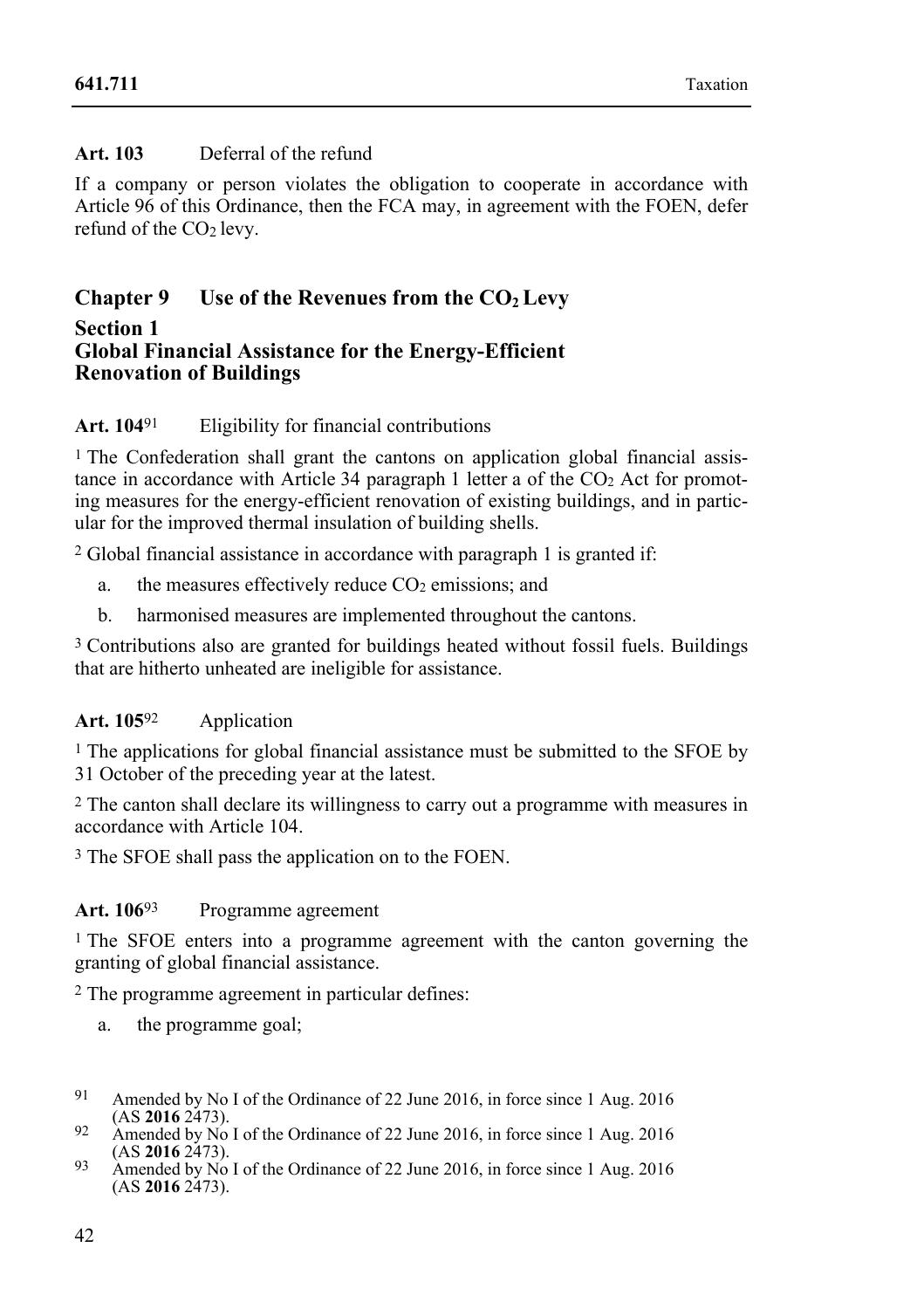- b. the basic principles of the programme;
- c. the Confederation and the canton's obligations;
- d. controlling;
- e. communication.

<sup>3</sup> The length of the programme agreement shall not exceed five years.

4 The SFOE and the cantons shall establish standard criteria for the use of the global financial assistance in each programme agreement.

#### Art. 107<sup>94</sup> Amount of global financial assistance

1 The amount of global financial assistance depends on the effectiveness of the cantonal programme.

2 The effectiveness of the programme is assessed on the basis of the measures planned and the population of the canton.

#### **Art. 108**95 Payment of global financial assistance

Global financial assistance is paid annually.

#### Art. 109<sup>96</sup> Implementation costs

<sup>1</sup> In return for implementing the programme agreement, the canton is paid a lump sum from the funds made available for promoting measures for the energy-efficient renovation of existing buildings. The lump sum amounts to 5 per cent of the the promotional contributions.97

2 Out of the same funds, the SFOE is paid a maximum of one million francs per year for programme communication.

#### Art. 110<sup>98</sup> Reporting and control

1 The canton submits to the SFOE an annual report on the implementation of the programme agreement. The report must be submitted by 31 March of the following year. It must contain information on:

a. the emission reductions expected and hitherto achieved by the programme;

<sup>94</sup> Amended by No I of the Ordinance of 22 June 2016, in force since 1 Aug. 2016 (AS 2016 2473).

<sup>&</sup>lt;sup>95</sup> Amended by No I of the Ordinance of 22 June 2016, in force since 1 Aug. 2016<br>(AS **2016** 2473).

<sup>&</sup>lt;sup>96</sup> Amended by No I of the Ordinance of 8 Oct. 2014, in force since 1 Dec. 2014 (AS **2014** 3293).

<sup>&</sup>lt;sup>97</sup> Amended by No I of the Ordinance of 22 June 2016, in force since 1 Aug. 2016<br>(AS **2016** 2473).

<sup>&</sup>lt;sup>98</sup> Amended by No I of the Ordinance of 8 Oct. 2014, in force since 1 Dec. 2014  $(AS 2014 3293).$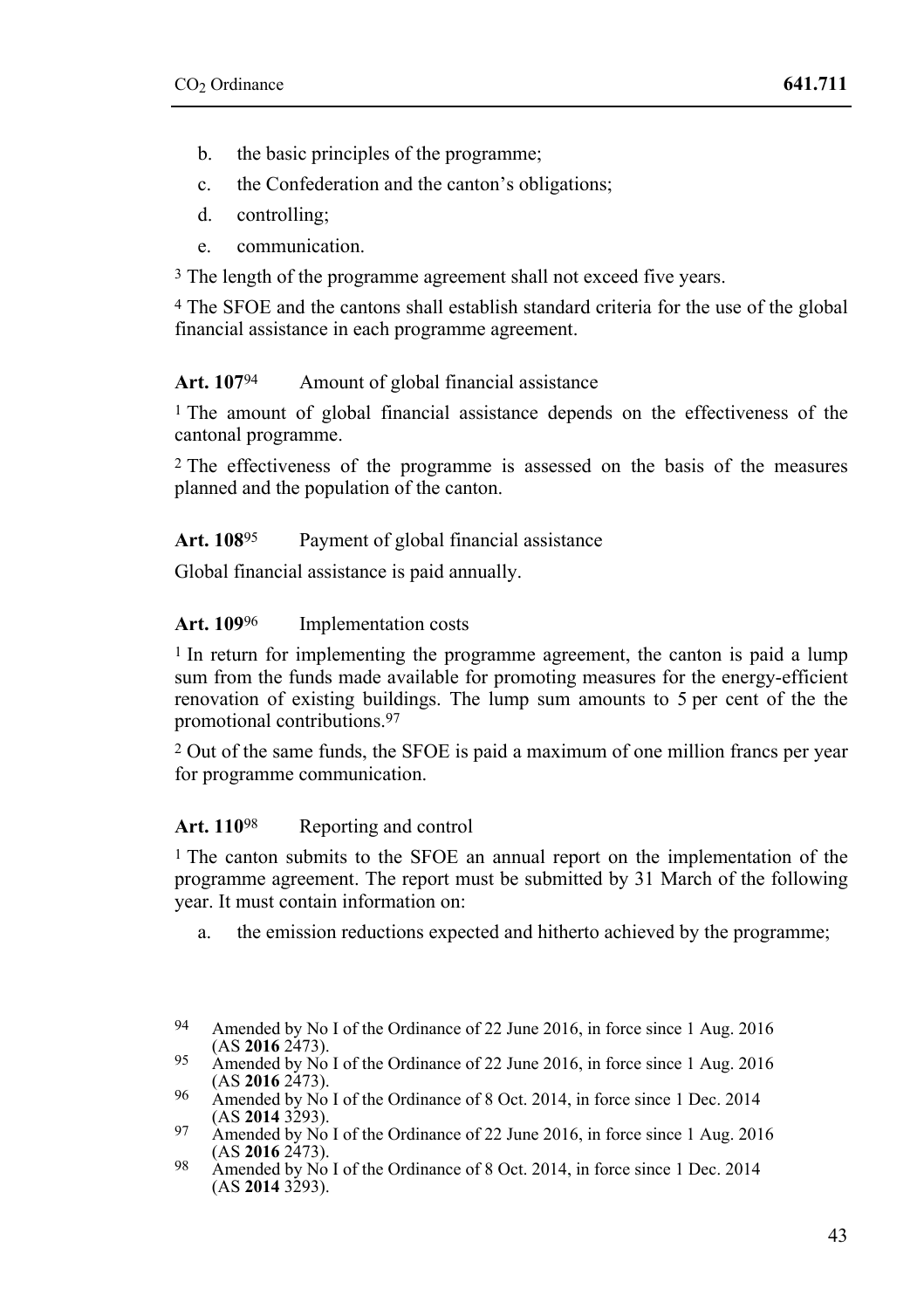- b. the investments expected and hitherto made in connection with the programme used, in total and by each individual measure;
- c. the total funds used, the funds used per measure and the average amount of promotional contributions paid out;
- d. the funds not used from the global financial assistance.<sup>99</sup>

2 The SFOE forwards the report to the FOEN.

<sup>3</sup> On a random basis, the SFOE checks:

- a. the implementation of individual measures;
- b. the use of global financial assistance.

4 The canton makes the documents underlying the report available to the SFOE on request.

#### **Art. 111**100 Return of unused funds

Funds that are not used must be returned each year to the Confederation. Instead of returning the funds, the SFOE may authorise the funds to be carried forward to cover measures to be carried out the following year.

### Art. 111*a*<sup>101</sup> Use of returned funds

1 The Confederation shall use the funds that are returned to pay global financial assistance in terms of Article 104.

2 Funds in accordance with paragraph 1 that are not used to pay global financial assistance shall be distributed to the public and private sector in accordance with Article  $36$  of the  $CO<sub>2</sub>$  Act.

#### **Art. 112** Deficient performance

1 The SFOE may withhold payment of global financial assistance for all or part of the duration of the programme agreement if the canton:102

- a. fails to comply with its reporting obligation under Article 110 paragraph 1;
- b. culpably causes a significant disruption of its own performance.

2 When the programme agreement expires, if it turns out that the canton's performance has been deficient, then the SFOE shall demand an improvement within an appropriately defined deadline.103

- 99 Amended by No I of the Ordinance of 22 June 2016, in force since 1 Aug. 2016 (AS 2016 2473).
- 100 Amended by No I of the Ordinance of 22 June 2016, in force since 1 Aug. 2016<br>(AS **2016** 2473).
- <sup>101</sup> Inserted by No I of the Ordinance of 22 June 2016, in force since 1 Aug. 2016 (AS **2016** 2473).
- <sup>102</sup> Amended by No I of the Ordinance of 22 June 2016, in force since 1 Aug. 2016 (AS **2016** 2473).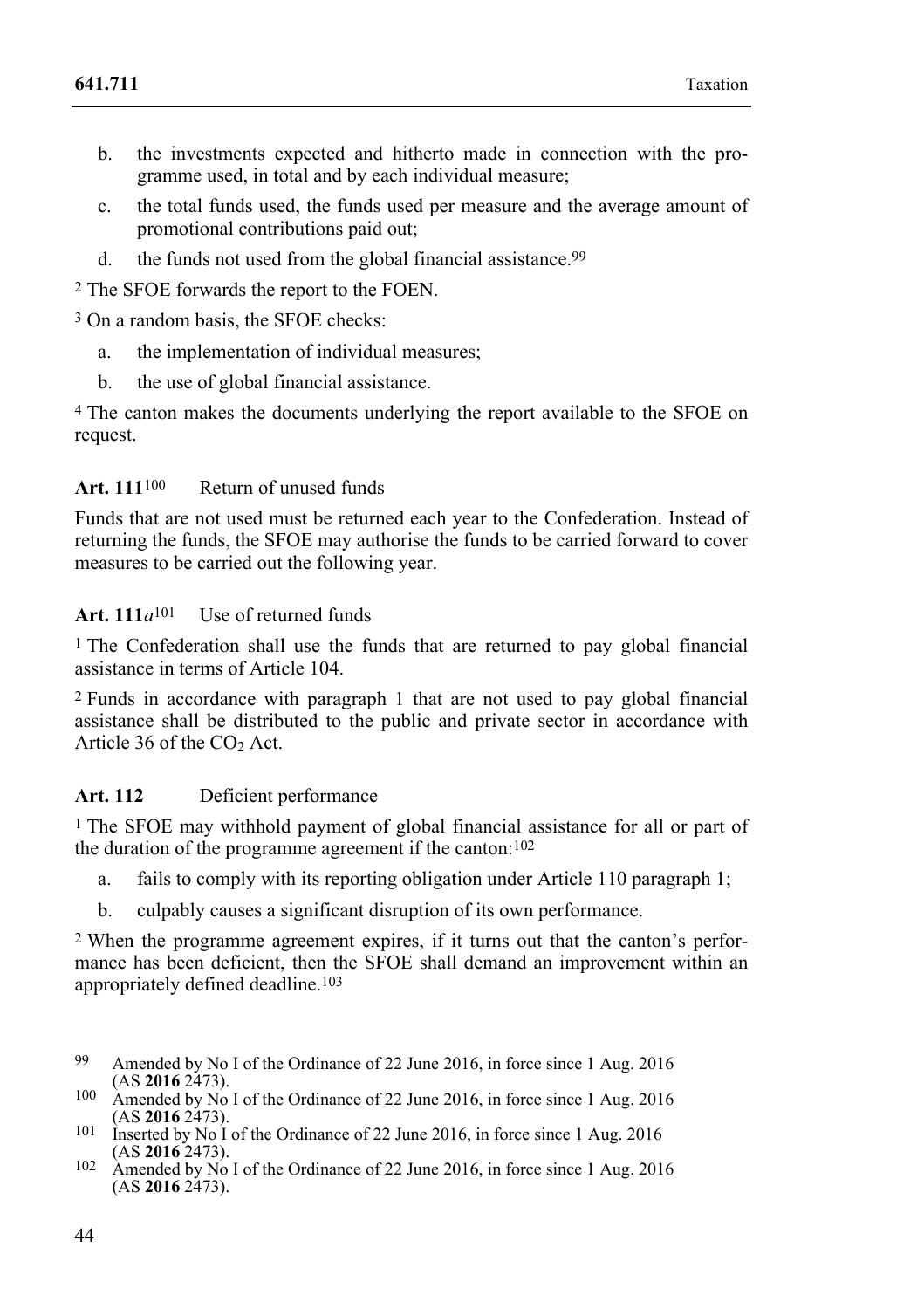3 If the deficiencies are not rectified, then the reclaim is determined in accordance with Article 28 of the Subsidies Act of 5 October 1990<sup>104</sup>

#### **Art. 113** Cooperation

The Confederation and cantons shall work closely together to implement the programme.

#### **Section 2 Promotion of Technologies for the Reduction of Greenhouse Gas Emissions**

#### **Art. 114** Guarantee

<sup>1</sup> The Confederation guarantees loans for equipment and processes in accordance with Article 35 paragraph 3 of the  $CO<sub>2</sub>$  Act if:

- a. there are market opportunities for the equipment and processes;
- b. the borrower can credibly demonstrate creditworthiness; and
- c. the lender takes the guarantee into account in determining the interest on the loan.

2 It only guarantees loans granted by a bank in accordance with the Federal Act of 8 November 1934 on Banks and Savings Banks<sup>105</sup> or another appropriate lender.

3 The guarantee may secure all or part of the loan but may not exceed three million francs.

#### Art. 115 Granting of the guarantee

1 On application, the FOEN shall grant the borrower a guarantee if the requirements of Article 114 are met.

2 The application for granting the guarantee must include:

- a. information about the borrower's organisational form and financial structure;
- b. technical documentation of the project, including a description of the equipment and processes and planned development and marketing;
- c. a description of the project's business model;
- d. information regarding the extent to which the equipment and processes meet the requirements of Article 114.

<sup>&</sup>lt;sup>103</sup> Amended by No I of the Ordinance of 8 Oct. 2014, in force since 1 Dec. 2014 (AS **2014** 3293).

<sup>(</sup>AS **2014** 3293). 104 SR **616.1** 105 SR **952.0**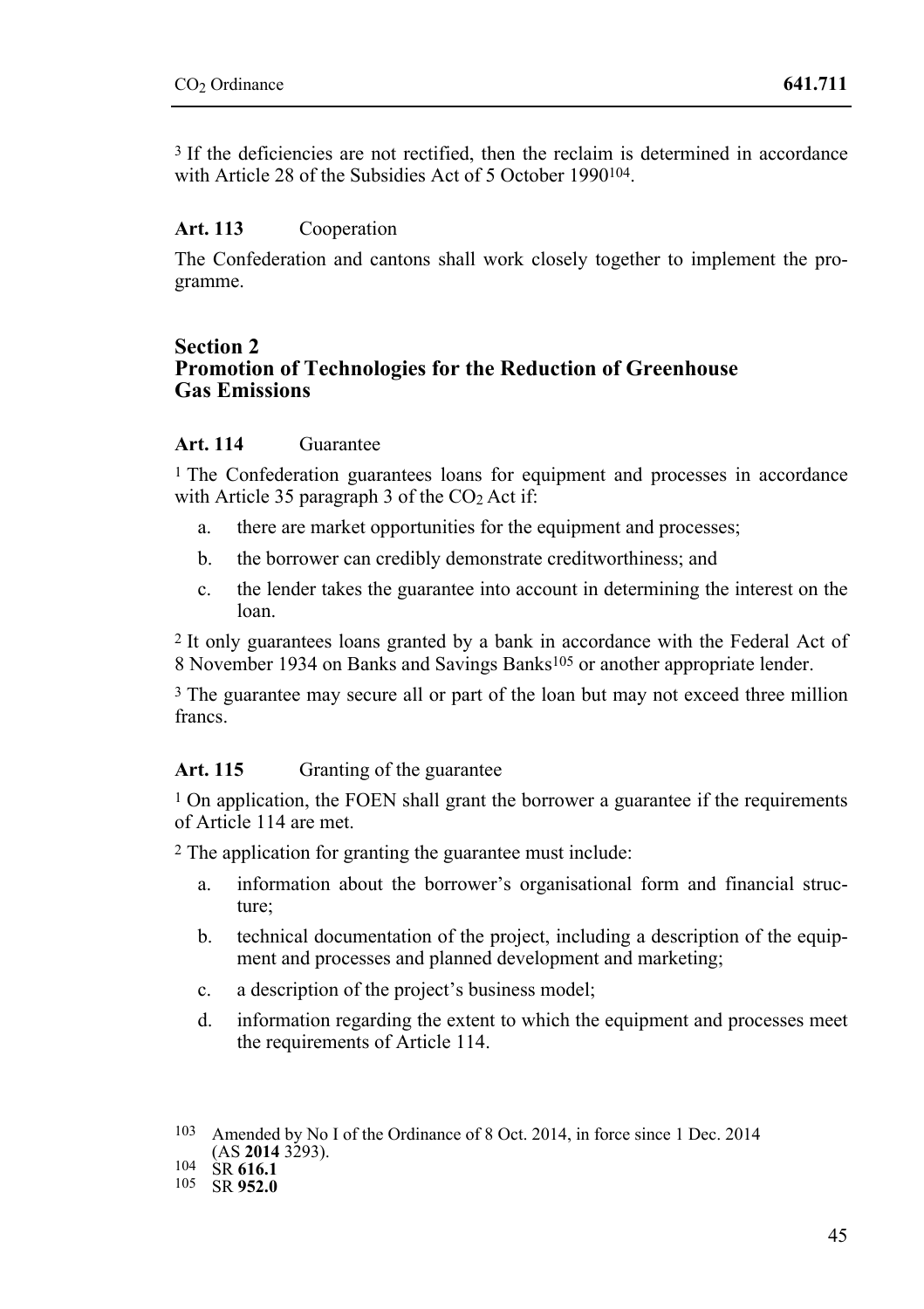3 The FOEN may request additional information if it is required for assessing the application.

<sup>4</sup> It may require collateral to secure the guarantee in well-founded cases.<sup>106</sup>

Art. 116 Notification obligation and reporting

<sup>1</sup> A borrower who has received a loan guarantee must inform the FOEN without delay during the duration of the guarantee about:

a. changes that could have an effect on the guarantee;

b. changes in contact information.

2 It must submit a report every quarter to the FOEN on:107

a. the status of the guaranteed loans;

b.108 the course of business and its expected development; and

c.109 the liquidity and financial structure.

3 It provides the business report, balance sheet and statement of financial performance to the FOEN annually. These must be submitted no later than three months following their completion.110

### Art. 117<sup>111</sup> Implementation

1 DETEC appoints a steering committee to administer the technology fund and by means of an administrative contract, a guarantee committee and an administrative office. It determines the principles for awarding guarantees and for the organisation.

2 The steering committee has strategic leadership over the technology fund.

3 The guarantees committee assesses the guarantee requests on behalf of the FOEN at the request of the administrative office.

4 The administrative office manages the technology fund's operations. It is responsible in particular for the assessment of guarantee requests, administration of the guarantees and the processing of guarantee cases as well as control of the reporting under Article 116. It submits a report on the technology fund's activities and financial situation to the steering committee.

- 106 Inserted by No I of the Ordinance of 8 Oct. 2014, in force since 1 Dec. 2014 (AS 2014 3293).
- 107 Amended by No I of the Ordinance of 8 Oct. 2014, in force since 1 Dec. 2014 (AS **2014** 3293).
- <sup>108</sup> Amended by No I of the Ordinance of 8 Oct. 2014, in force since 1 Dec. 2014 (AS **2014** 3293).
- 109 Amended by No I of the Ordinance of 8 Oct. 2014, in force since 1 Dec. 2014 (AS **2014** 3293).
- <sup>110</sup> Inserted by No I of the Ordinance of 8 Oct. 2014, in force since 1 Dec. 2014 (AS **2014** 3293).
- $\frac{111}{2}$  Amended by No I of the Ordinance of 8 Oct. 2014, in force since 1 Dec. 2014  $(AS 2014 3293).$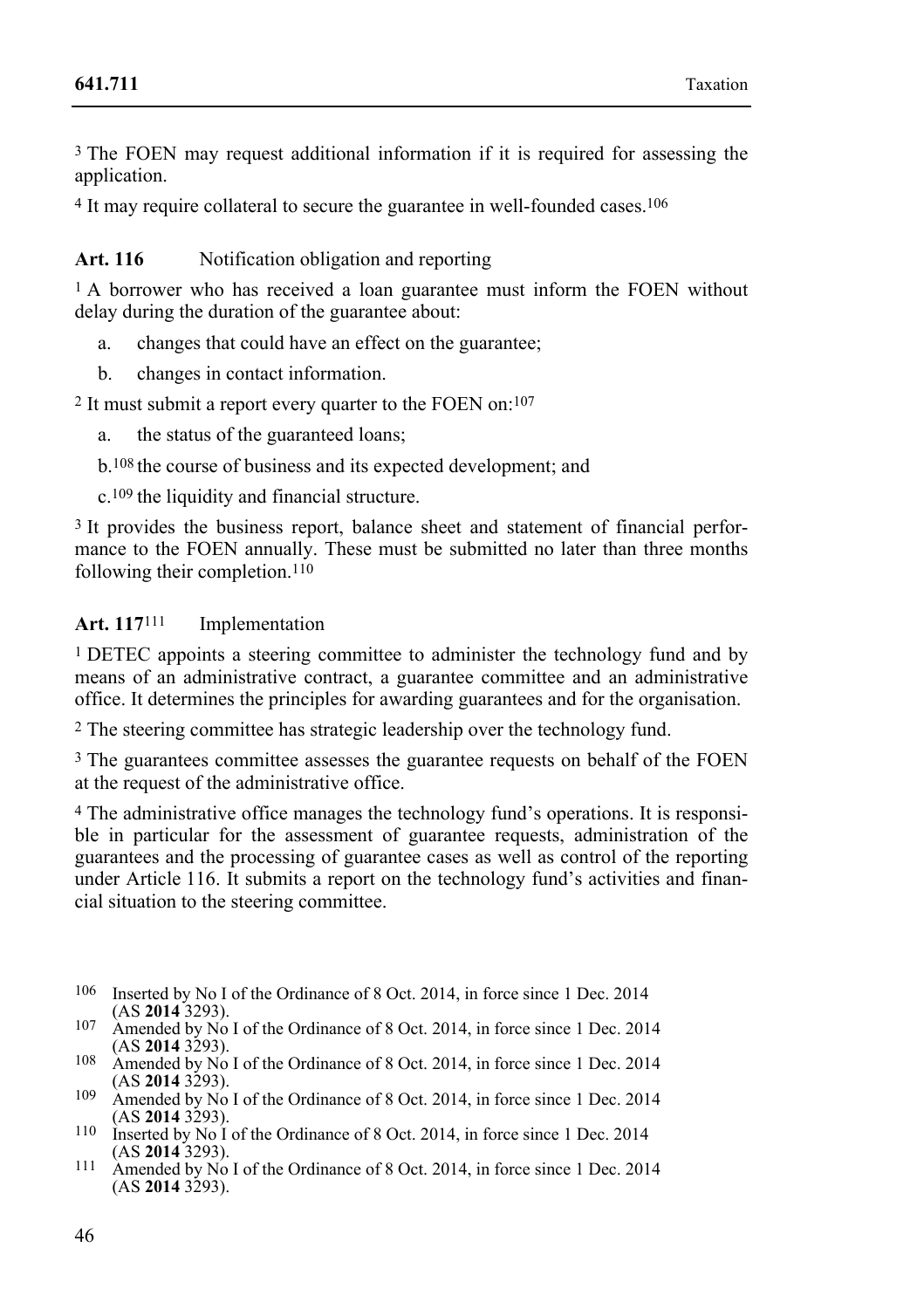5 The administrative office invoices guarantee holders for fees. The fee is calculated according to costs; it amounts to no more than 0.9 percent of the guaranteed amount per year.

#### **Art. 118** Financing

<sup>1</sup> The resources for the technology funds are provided in the budget.

2 The Federal Assembly decides on the funding commitments for granting the guarantees.

3 The sum of the guarantees may never exceed 500 million francs.

## **Section 3 Distribution to the Public**

#### Art. 119 Portion of the revenue for the public

 $<sup>1</sup>$  The portion of the levy revenue for the public includes the portion of the collection</sup> year's estimated annual revenue for the public and the difference between the actual amount and the amount estimated two years earlier.

2 The estimated annual revenue equals the anticipated receipts plus positive or minus negative interest as of 31 December.

#### **Art. 120** Distribution

<sup>1</sup> The portion of the revenue for the public is distributed by insurers in each collection year on behalf of, and under the supervision of, the FOEN. The difference between estimated and actual annual revenues is balanced in the distribution two years later.

2 The following are deemed insurers:

- a. providers of mandatory health insurance under the Federal Act of 18 March 1994112 on Health Insurance (HInsA);
- b. providers of military insurance under the Federal Act of 19 June 1992113 on Military Insurance (MilIA).

3 Insurers distribute the portion of the revenue to the public in even payments to all persons who in the collection year:

- a. are subject to an insurance obligation under the HInsA or under Article 2 paragraph 1 or 2 MilIA; and
- b. have their domicile or place of residence in Switzerland.

4 Distributions to persons who are only intermittently insured by an insurer during the collection year are in proportion to the duration of their stay.

112 SR 832.10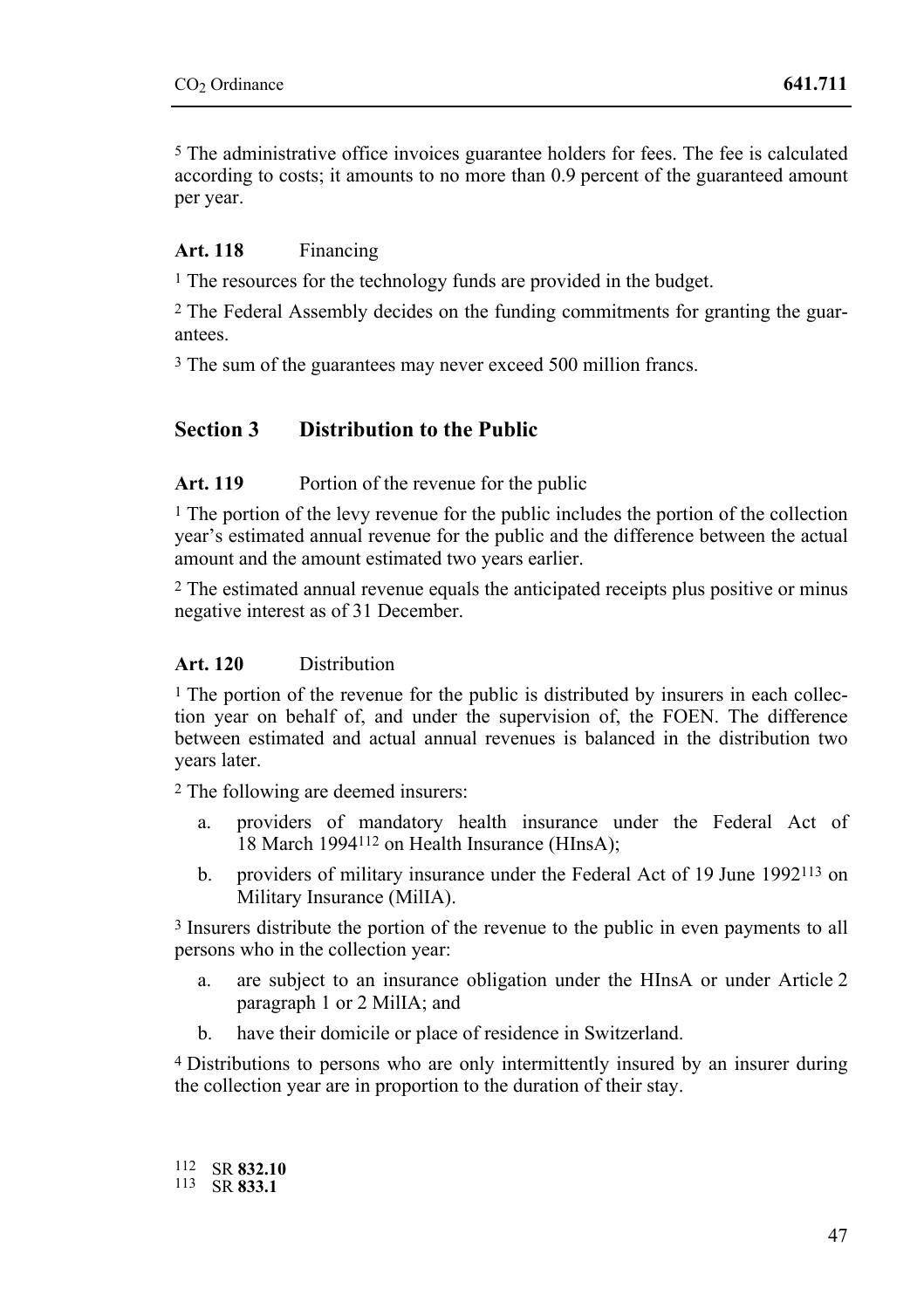5 The insurers settle the amounts by deducting the distributions from the premiums due in the collection year.

#### **Art. 121** Payouts to the insurers

<sup>1</sup> The portion of the revenue for the public is proportionately paid out to insurers by 30 June of the collection year.

2 Decisive for the calculation of the amount for each insurer is the number of persons it has insured who meet the requirements of Article 120 paragraph 3 as of 1 January of the collection year.

<sup>3</sup> The difference between the amounts paid out and the sum of the actual distributed amounts is balanced in each subsequent year.

#### **Art. 122** Organisation

1 Each insurer shall notify the Federal Office of Public Health (FOPH) by 20 March of the collection year regarding:

- a. the number of persons it has insured who, as of 1 January of the collection year, meet the requirements of Article 120 paragraph 3;
- b. the sum of its actual distributions in the previous year.

2 Insurers inform the insured persons regarding the amounts to be distributed when they inform them of new premiums for the collection year.

#### **Art. 123** Compensation of the insurers

For the expenses for implementation of this Ordinance as well as the Ordinance of 12 November 1997114 on the Incentive Tax on Volatile Organic Compounds, insurers shall be compensated a total of 30 cents per insured person who, as of 1 January of the collection year, meets the requirements of Article 120 paragraph 3.

## **Section 4 Distribution to the Private Sector**

#### Art. 124 Portion of the revenue for the business community

1 The portion of the levy revenue for the business community (portion of the revenue for the business community) includes the portion of the collection year's estimated annual revenue for the business community and the difference between the actual amount and the amount estimated two years earlier.

2 The estimated annual revenue equals the anticipated receipts plus positive or minus negative interest as of 31 December.

#### 114 SR **814.018**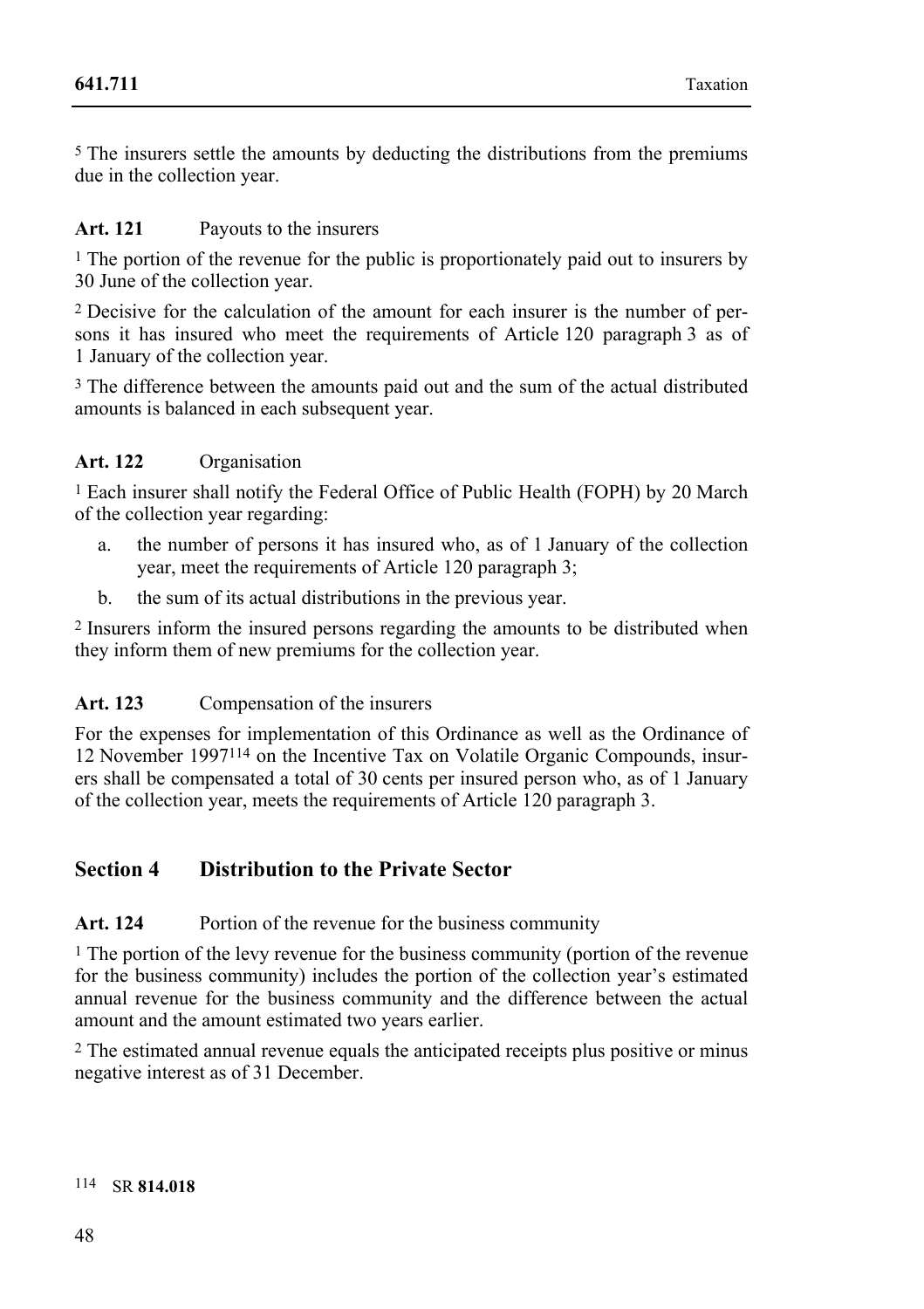### **Art. 125** Distribution

1 The portion of the revenue for the business community is distributed to employers in accordance with the directives of the Federal Social Insurance Office by the OASI compensation offices (compensation offices) in each collection year on behalf of, and under the supervision of, the FOEN. The difference between estimated and actual annual revenues is balanced in the distribution two years later.

2 The compensation offices shall distribute the portion of the revenue for the business community by 30 June of the collection year. If justified, these deadlines may be appropriately extended by the FOEN on application.

3 They distribute the portion of the revenue for the business community in proportion to the employees' qualifying salary for OASI two years before the collection year. Salaries subsequently corrected due to employer reviews will not be taken into account.

4 The compensation offices distribute the portion of the revenue for the business community by offsetting them against employers' contributions due in the collection year or by a pay-out to employers. Amounts of 50 francs or more that cannot be offset will be paid out. In the event of changes being made, amounts of 50 francs or more will be offset or paid out.<sup>115</sup>

#### **Art. 126** Organisation

1 The FOEN notifies the compensation offices annually of the distribution factor.

2 The compensation offices inform claim-eligible employers annually about the distribution factor and the paid-out sums.

#### Art. 127 Remuneration of the compensation offices

1 The FOEN determines the remuneration of the compensation offices in consultation with the Federal Social Insurance Office.

2 The remuneration is based on a cost code, taking into account the number of employers with which the compensation offices concerned are required to settle.

## **Chapter 10 Basic and Advanced Training and Information**

#### Art. 128 Promotion of basic and advanced training

<sup>1</sup> In cooperation with the cantons and professional organisations in accordance with Article 1 of the Federal Act of 13 December 2002116 on Vocational and Professional Education and Training, the FOEN shall promote the basic and advanced training of persons engaged in activities related to the reduction of greenhouse gas emissions or

<sup>&</sup>lt;sup>115</sup> Amended by No I of the Ordinance of 8 Oct. 2014, in force since 1 Dec. 2014 (AS **2014** 3293).

<sup>(</sup>AS **2014** 3293). 116 SR **412.10**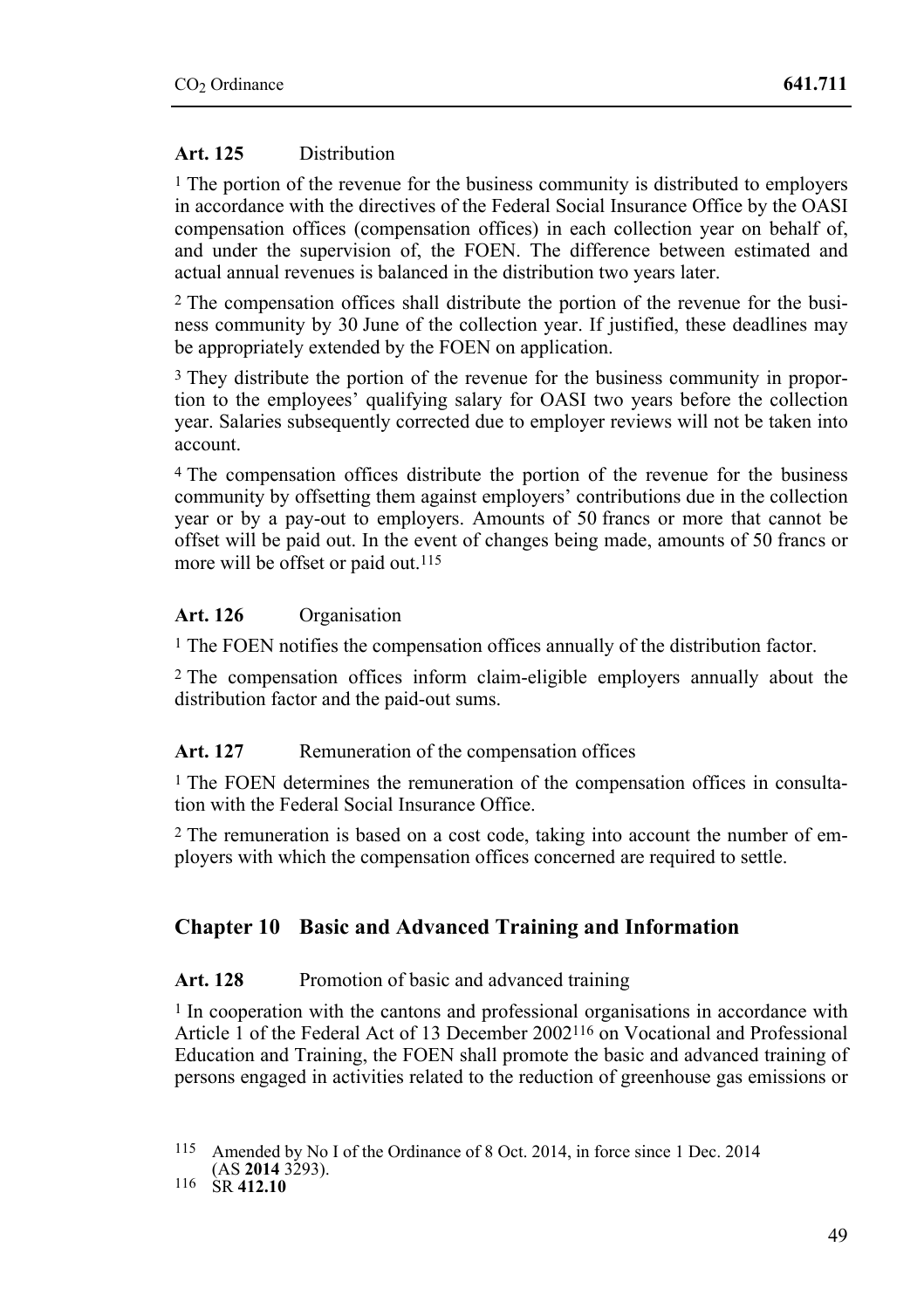coping with the consequences of increased greenhouse gas concentrations in the atmosphere.

2 Within the scope of authorised financial assistance, the FOEN shall provide grants to public and private organisations that offer basic and advanced training in the field of climate protection and coping with the consequences of increased greenhouse gas concentrations in the atmosphere.

### **Art. 129** Information

The FOEN informs the public particularly about:

- a. the consequences of climate change;
- b. measures for reducing greenhouse gas emissions in Switzerland and abroad;
- c. measures for coping with the consequences of increased greenhouse gas concentrations in the atmosphere.

## **Chapter 11 Implementation**

#### **Art. 130** Implementation authorities

1 The FOEN implements this Ordinance. Paragraphs 2–6 remain reserved.

 $2$  The SFOE implements the provisions relating to the reduction of  $CO<sub>2</sub>$  emissions from passenger cars. It is supported by the FEDRO.

 $3$  The FCA implements the provisions relating to the CO<sub>2</sub> levy.

4 The FOEN in consultation with the SFOE implements the provisions relating to attestations for domestic emission reductions and the promotion of technologies for reducing greenhouse gas emissions.117

4bis The SFOE in consultation with the FOEN implements the provisions relating to global financial assistance for the energy-efficient renovation of buildings.118

5 In consultation with the SFOE, the FOEN implements provisions relating to the promotion of basic and advanced training.

6 The SFOE and private organisations commissioned by the SFOE or the FOEN support the FOEN in implementing the provisions relating to commitments to reduce greenhouse gas emissions.

#### Art. 131 Greenhouse gas inventory

1 The FOEN maintains the greenhouse gas inventory.

- <sup>117</sup> Amended by No I of the Ordinance of 8 Oct. 2014, in force since 1 Dec. 2014 (AS **2014** 3293).
- <sup>118</sup> Inserted by No I of the Ordinance of 8 Oct. 2014, in force since 1 Dec. 2014 (AS **2014** 3293).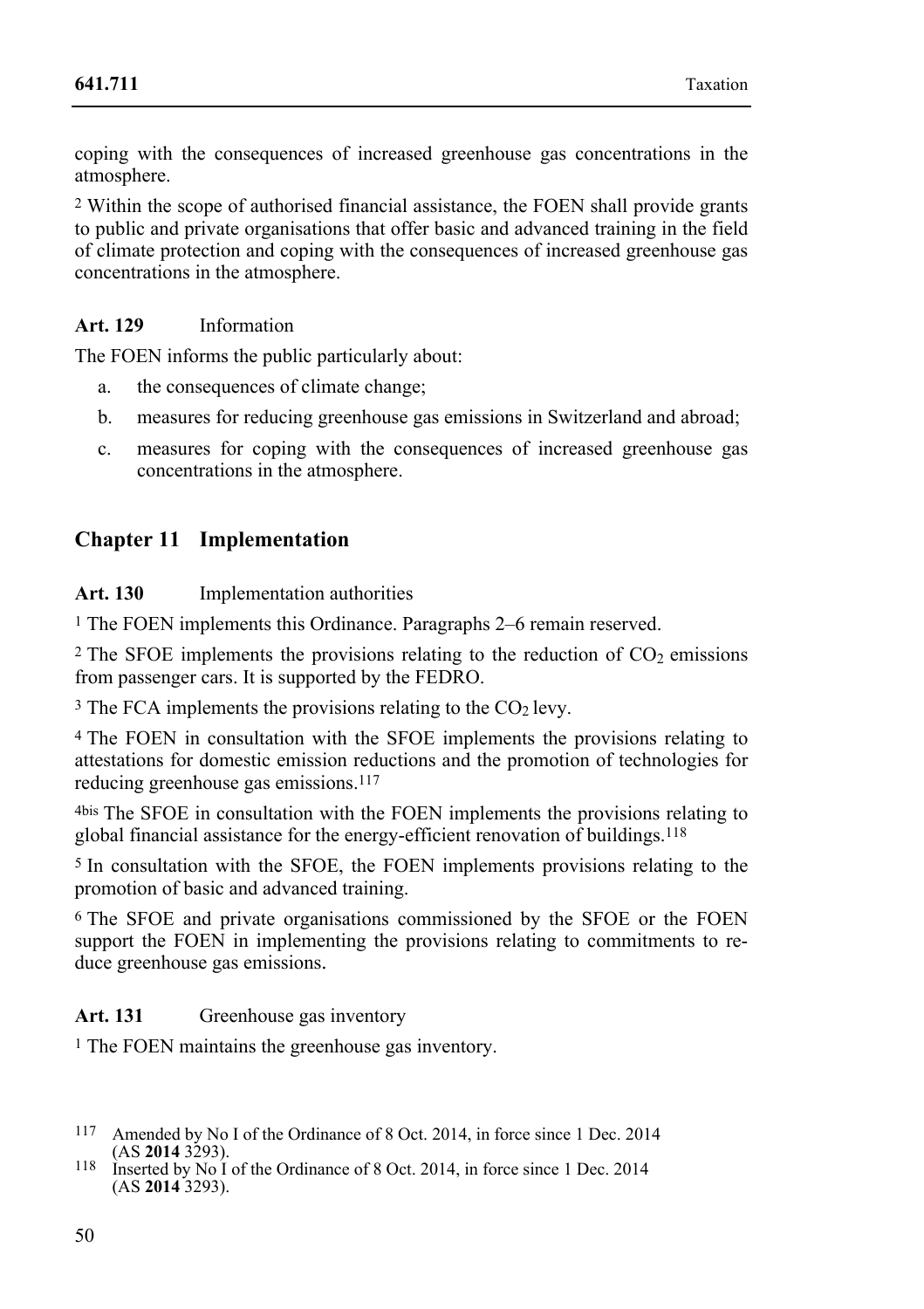2 Based on the greenhouse gas inventory, it calculates whether the reduction target under Article 3 of the  $CO<sub>2</sub>$  Act has been met. To this end,  $CO<sub>2</sub>$  emissions from fossilthermal power plants and emission reductions achieved within the scope of compensations agreements until 2020 will not be taken into account.

### **Art. 132**119 Compensation for expenses

Compensation for implementation expenses is 1.6 per cent of the receipts received from the CO2 levy (receipts).120 If receipts increase, the DETEC appropriately reduces the percentage in consultation with the Federal Department of Finance.

### Art. 133 Controls and disclosure obligations

1 Implementation authorities may at any time carry out controls without prior notification, particularly of ETS companies, companies with reduction commitments, companies and persons obliged to pay the  $CO<sub>2</sub>$  levy and companies and persons that have applied for refunds of the  $CO<sub>2</sub>$  levy.

2 The implementation authorities must on request:

- a. be given all information required for implementation of this Ordinance;
- b. be provided with all books, business papers, electronic data and documents required for implementation of this Ordinance.

#### **Art. 134** Data processing

1 The data collected for implementation of this Ordinance will be made available to the implementation authorities concerned if required for implementation. In particular:

a. FEDRO to transmits to the SFOE the data required for the calculation and the collection of the penalty for large-scale importers (Art. 31);

b.121 the FOEN transmits to the SFOE the data required for the assessment of:

- 1. applications for the issuance of attestations (Art. 7, 12 and 12*a*),
- 2. applications for the determination of a reduction commitment, and
- 3. monitoring reports (Art. 9, 52, 72 and 91);

c.122 the FCA transmits to the FOEN the data required for the assessment of:

- 1. the fulfilment of a compensation obligation for motor fuels,
- 2. monitoring reports (Art. 9, 52, 72 and 91), and
- 3. applications for the issuance of attestations (Art. 7, 12 and 12*a*);
- 119 Amended by No I of the Ordinance of 8 Oct. 2014, in force since 1 Jan. 2015 (AS 2014 3293).
- <sup>120</sup> Amended by No I of the DETEC Ordinance of 24 Sept. 2015, in force since 1 Jan. 2016<br>(AS **2015** 3939).
- <sup>121</sup> Amended by No I of the Ordinance of 8 Oct. 2014, in force since 1 Dec. 2014 (AS **2014** 3293).
- <sup>122</sup> Amended by No I of the Ordinance of 8 Oct. 2014, in force since 1 Dec. 2014  $(AS 2014 3293).$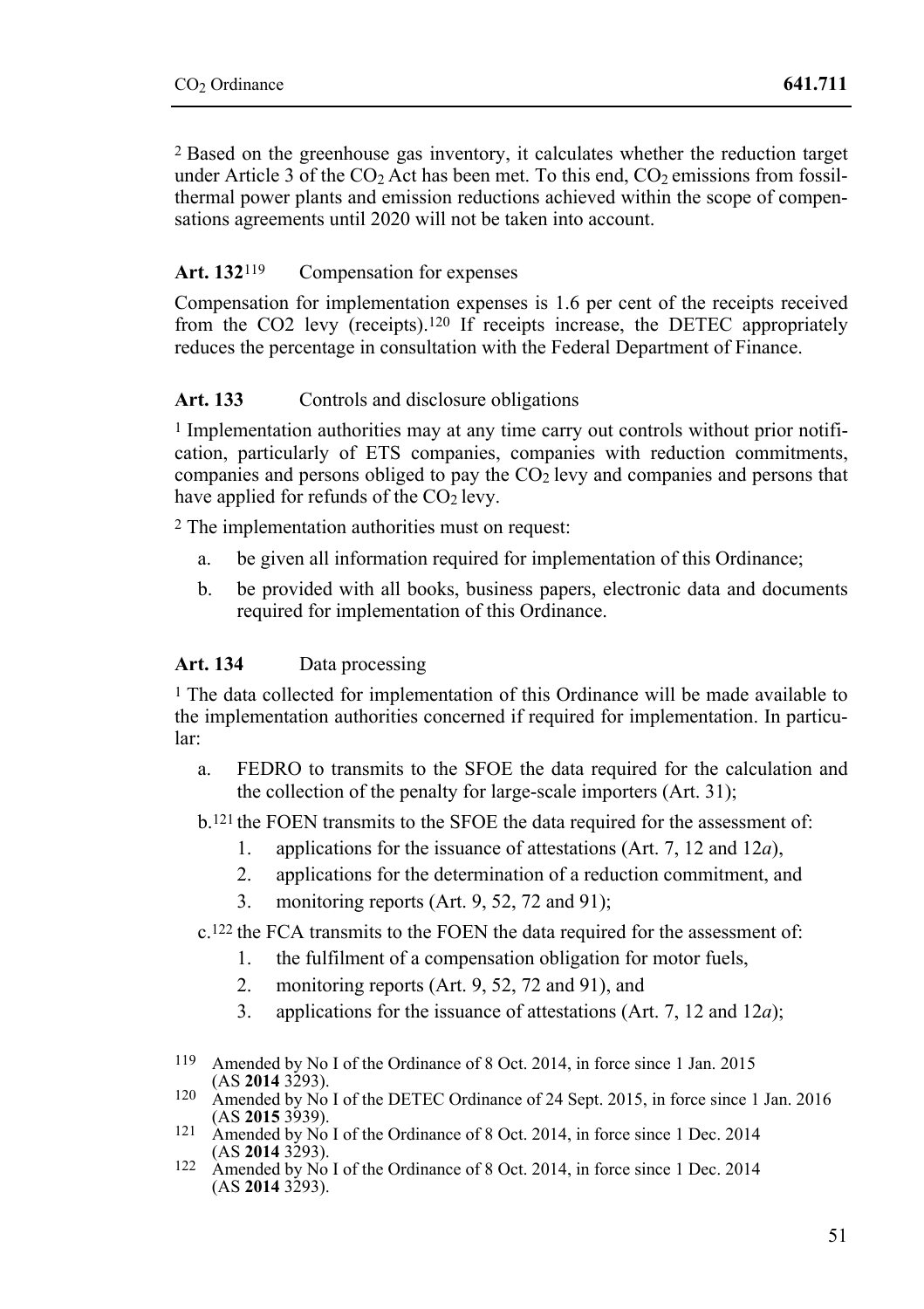d. the FOEN transmits to the FCA the data required for the refund of the  $CO<sub>2</sub>$ levy.

2 The FCA and the Swiss Organisation for Compulsory Stockpiling of Oil Products (Carbura) may exchange data in order to implement provisions relating to the compensation of  $CO<sub>2</sub>$  emissions from motor fuels.<sup>123</sup>

**Art. 135** Amendments to the Annexes

DETEC shall amend:

- a. Annex 2: in accordance with the criteria of Article 6 paragraph 2 of the CO<sub>2</sub> Act:
- b. Annex 3: in accordance with technical and economic development;
- c. Annex 5 number 3: for the determination of the average unladen weight of passenger cars registered for the first time in the previous year;
- d. Annex 7: if additional economic sectors are subject to similar framework conditions;

 $d<sup>bis124</sup>$  Annex 9 no 3: if Decision 2014/746/EU<sup>125</sup> is amended;

e. Annex 11: corresponding to increases in the rate of the levy (Art. 94, para. 1).

## **Chapter 12 Final provisions**

## **Section 1 Repeal and changes to current legislation**

Art. 136 Repeal of current legislation

The following ordinances are being repealed:

- 1.  $CO<sub>2</sub>$  Crediting Ordinance of 22 June 2005<sup>126</sup>;
- 2.  $CO<sub>2</sub>$  Ordinance of 8 June 2007<sup>127</sup>:
- 3. DETEC Ordinance of 27 September 2007128 on the National Emissions Trading Registry;
- 123 Amended by Annex No 1 of the Ordinance of 23 Oct. 2013, in force since 1 Jan. 2014
- <sup>124</sup> Inserted by No I of the Ordinance of 8 Oct. 2014 (AS **2014** 3293). Amended by No I of the Ordinance of 22 June 2016. in force since 1 Aug. 2016 (AS **2016** 2473).
- 125 COMMISSION DECISION 2014/746/EU of 27 October 2014 determining, pursuant to Directive 2003/87/EC of the European Parliament and of the Council, a list of sectors and subsectors which are deemed to be exposed to a significant risk of carbon leakage, for the period 2015 to 2019, OJ. L 1 of 5.1.2010, p. 10; last amended by Decision 2014/9/EU, OJ
- 
- L 308 of 29.10.2014, p. 114 126 [AS **2005** 3581, **2007** 2915 Art. 33, **2012** 1195] 127 [AS **2007** 2915, **2009** 5945, **2010** 953 2167, **2011** 17 Art. 6 1945 3331 Annex 3 no. 15, **<sup>2012</sup>**355 Art. 29] 128 [AS **2007** 4531, **2011** 6205]
-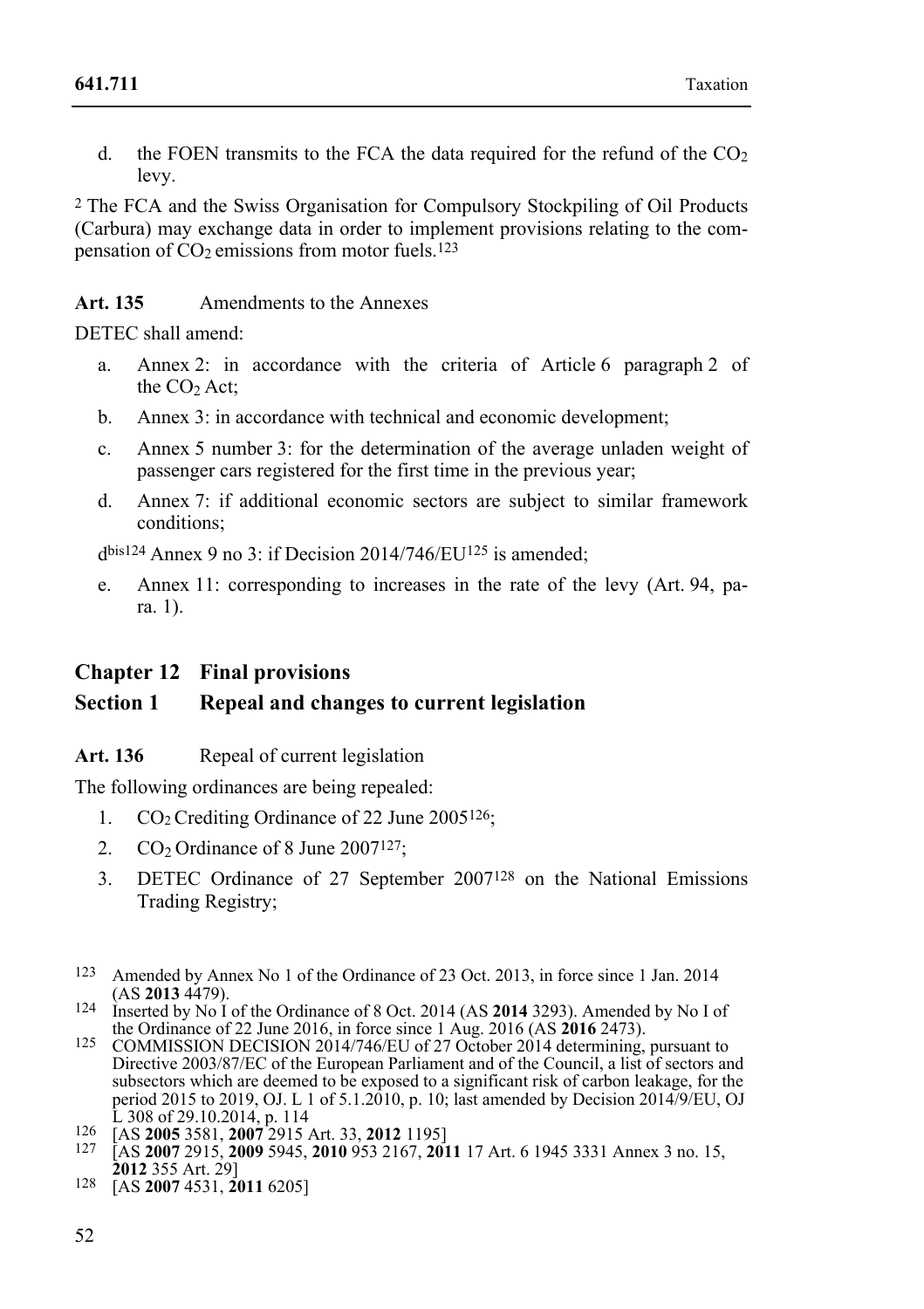- 4.  $CO<sub>2</sub>$  Compensation Ordinance of 24 November 2010<sup>129</sup>;
- 5. Ordinance of 16 December 2011<sup>130</sup> on the Reduction of  $CO<sub>2</sub>$  Emissions from Passenger Cars.

**Art. 137** Changes to current legislation

…131

## **Section 2 Transitional provisions**

**Art. 138** Conversion of unused emission allowances

1 Emission allowances that have not been used in the years 2008–2012 shall be converted on 30 June 2014:

- a. for ETS companies: into emission allowances in accordance with this Ordinance;
- b. for companies with reduction commitments: into credits to compensate a failure to meet their emissions target or measures target;
- c. for remaining companies and persons: into attestations for domestic emission reductions.

2 Companies with reduction commitments may apply at any time to have their credits converted into attestations in accordance with paragraph 1 letter b.

#### **Art. 139** Carry-over of unused emission-reduction certificates from the 2008-2012 period132

1 ETS companies, companies with reduction obligations and power plant operators may apply to the FOEN to carry-over a maximum of as many unused emissionreduction certificates from the 2008–2012 period into the 2013–2020 period as it is anticipated they will be permitted to surrender to meet their obligations under this Ordinance. 133

2 Only emission reduction certificates that comply with the requirements of Article 4 may be carried over.

3 The FOEN determines the total amount that may be carried over on the basis of Switzerland's international commitments.

4 ETS companies and companies with reduction commitments will be given priority for the carry over.

- 
- 129 [AS **2011** 17]<br>
130 [AS **2012** 355 1817]<br>
131 The revision may be reviewed under AS **2012** 7005.<br>
132 Amended by No I of the Ordinance of 8 Oct. 2014, in force since 1 Dec. 2014<br>
(AS **2014** 3293)
- <sup>133</sup> Amended by No I of the Ordinance of 8 Oct. 2014, in force since 1 Dec. 2014  $(AS 2014 3293).$

<sup>129</sup>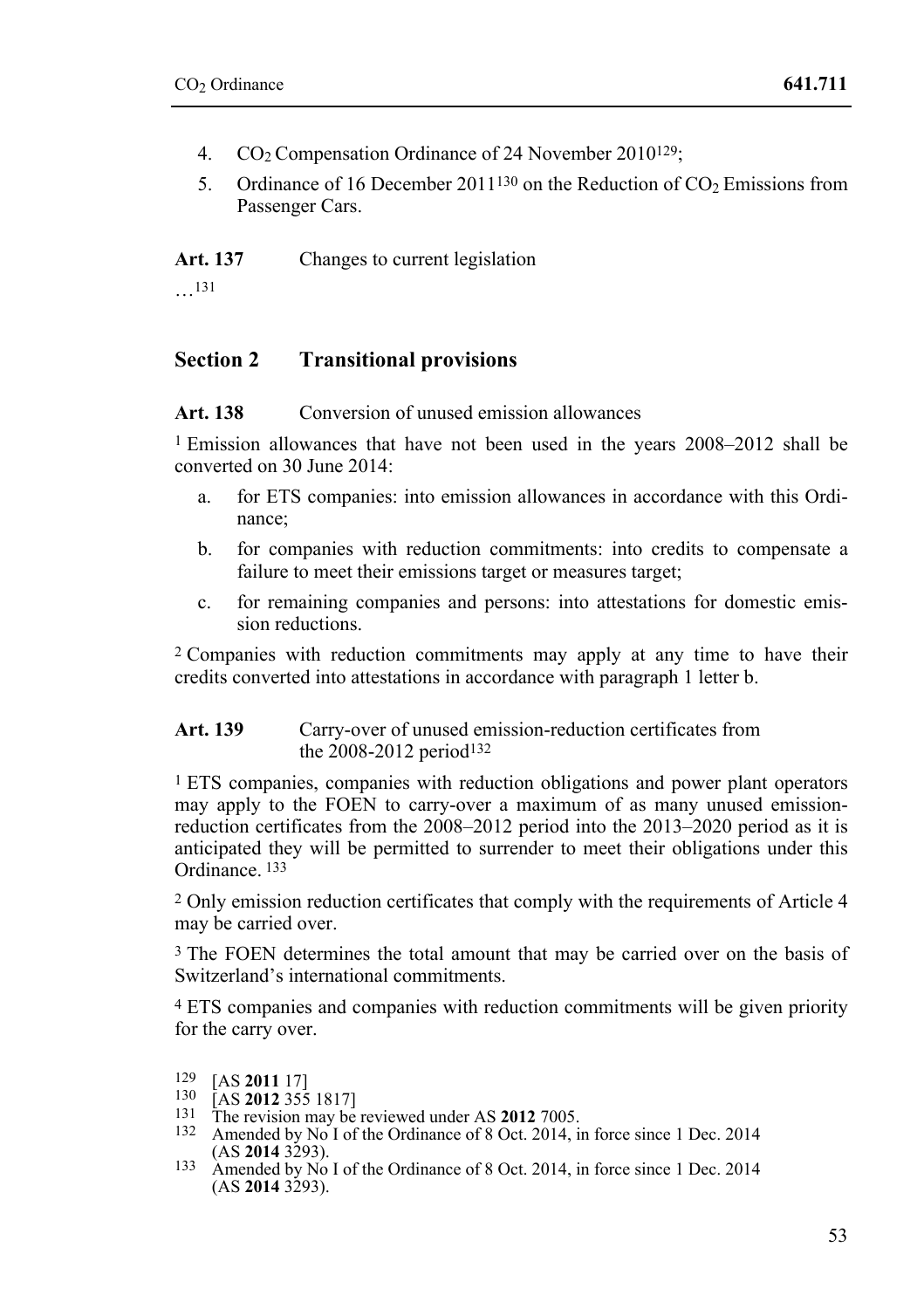5 Emission-reduction certificates that have not been carried over can be surrendered towards meeting commitments under this Ordinance by 30 April 2015 if they comply with the requirements of Article 4.134

6 Emission-reduction certificates that have not been carried over will be cancelled by the FOEN after 30 April 2015.135

Art. 140 Attestations for domestic emission-reduction projects

<sup>1</sup> The current CO<sub>2</sub> Act applies to projects that the FOEN has assessed as appropriate domestic compensation projects before 1 January 2013.

2 Emission reductions achieved from projects in accordance with paragraph 1 before 1 January 2013 and confirmed by the FOEN are eligible for application by 31 December 2014 for attestations for emission reductions under this Ordinance.

### Art. 141 Calculation of CO<sub>2</sub> emissions from passenger cars

To calculate decisive  $CO<sub>2</sub>$  emissions from large-scale importers, passenger cars with  $CO<sub>2</sub>$  emissions of less than 50 g  $CO<sub>2</sub>/km$  will be taken into account as follows:

- a. 2013: 3.5 times;
- b. 2014: 2.5 times;
- c. 2015: 1.5 times.

#### **Art. 142** Participation in the ETS

1 ETS companies that are engaged in the activities listed in Annex 6 when this Ordinance comes into force must register with the FOEN by 28 February 2013, and submit a monitoring plan to the FOEN for approval in accordance with Article 51 by 31 May 2013.

2 Companies that are engaged in the activities listed in Annex 7 when this Ordinance comes into force must submit an application to participate in the ETS by 1 June 2013, and submit a monitoring plan to the FOEN for approval in accordance with Article 51 by 1 September 2013.

<sup>3</sup> ETS companies that wish to be exempted from the obligation to participate in the ETS starting in 2013 must submit an application to do so by 1 June 2013.

- <sup>134</sup> Amended by No I of the Ordinance of 8 Oct. 2014, in force since 1 Dec. 2014 (AS **2014** 3293).
- <sup>135</sup> Inserted by No I of the Ordinance of 8 Oct. 2014, in force since 1 Dec. 2014 (AS **2014** 3293).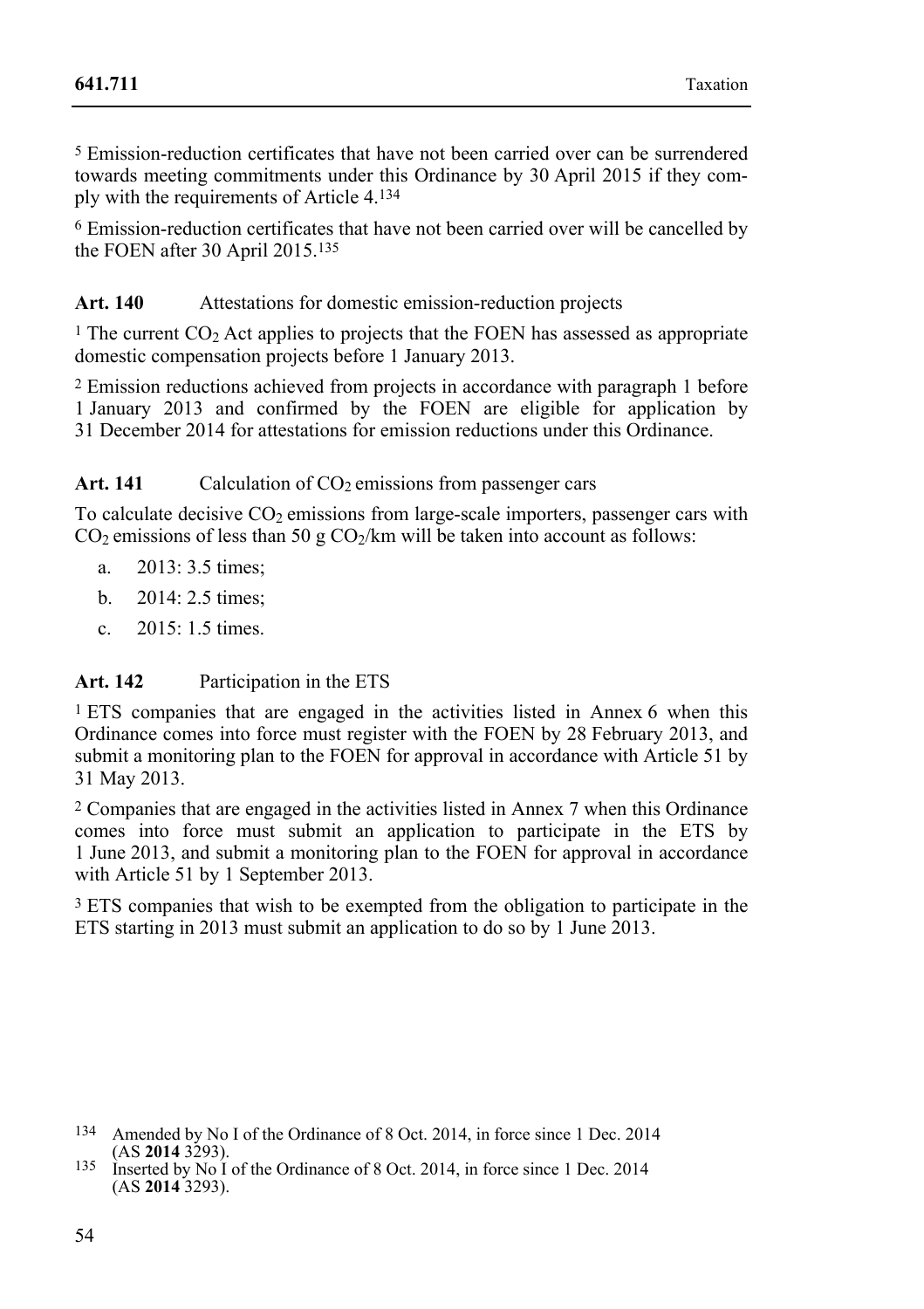#### **Art. 143**136

#### Art. 144 Commitment to reduce greenhouse gas emissions

1 Companies with commitments to reduce greenhouse gas emissions in accordance with Article 66 that would like to apply for a refund of the  $CO<sub>2</sub>$  levy for 2013 must submit an application for a determination of its reduction commitment by 1 June 2013. In the application, they must provide information regarding their greenhouse gas emissions in 2010 and 2011.

2 To assess whether the commitment has been met and to assess penalties for a possible failure to meet the commitment in the 2008–2012 period, the previous legislation applies.

#### Art. 145 Legally authorised power plants

1 For power plants that have been legally authorised before 1 January 2011, the following apply until 31 December 2020:

- a. Articles 80–85 do not apply;
- b. the  $CO<sub>2</sub>$  levy will not be refunded.

2 Paragraph 1 does not apply to power plants that fall within the scope of the Federal Decree of 23 March  $2007^{137}$  on the Compensation of  $CO<sub>2</sub>$  Emissions from Gas-fired Combined-cycle Power Plants.

#### Art.  $146$  Refund of the  $CO<sub>2</sub>$  levy

<sup>1</sup> The FCA may on request provisionally refund the  $CO<sub>2</sub>$  levy if the company:

- a. was subject to a reduction commitment in the years 2008–2012; and
- b. has reported to the FOEN its obligation to participate in the ETS from 2013, or submitted an application for determination of its reduction commitment or its participation in the ETS from 2013.

2 If a company fails to fulfil the requirements for participation in the ETS or if its application for a determination of its reduction commitment is rejected, then it must fully repay the refunded amounts with interest.

<sup>&</sup>lt;sup>136</sup> Repealed by No I of the Ordinance of 8 Oct. 2014, with effect from 1 Dec. 2014 (AS **2014** 3293).

<sup>(</sup>AS **2014** 3293). 137 AS **2008** 5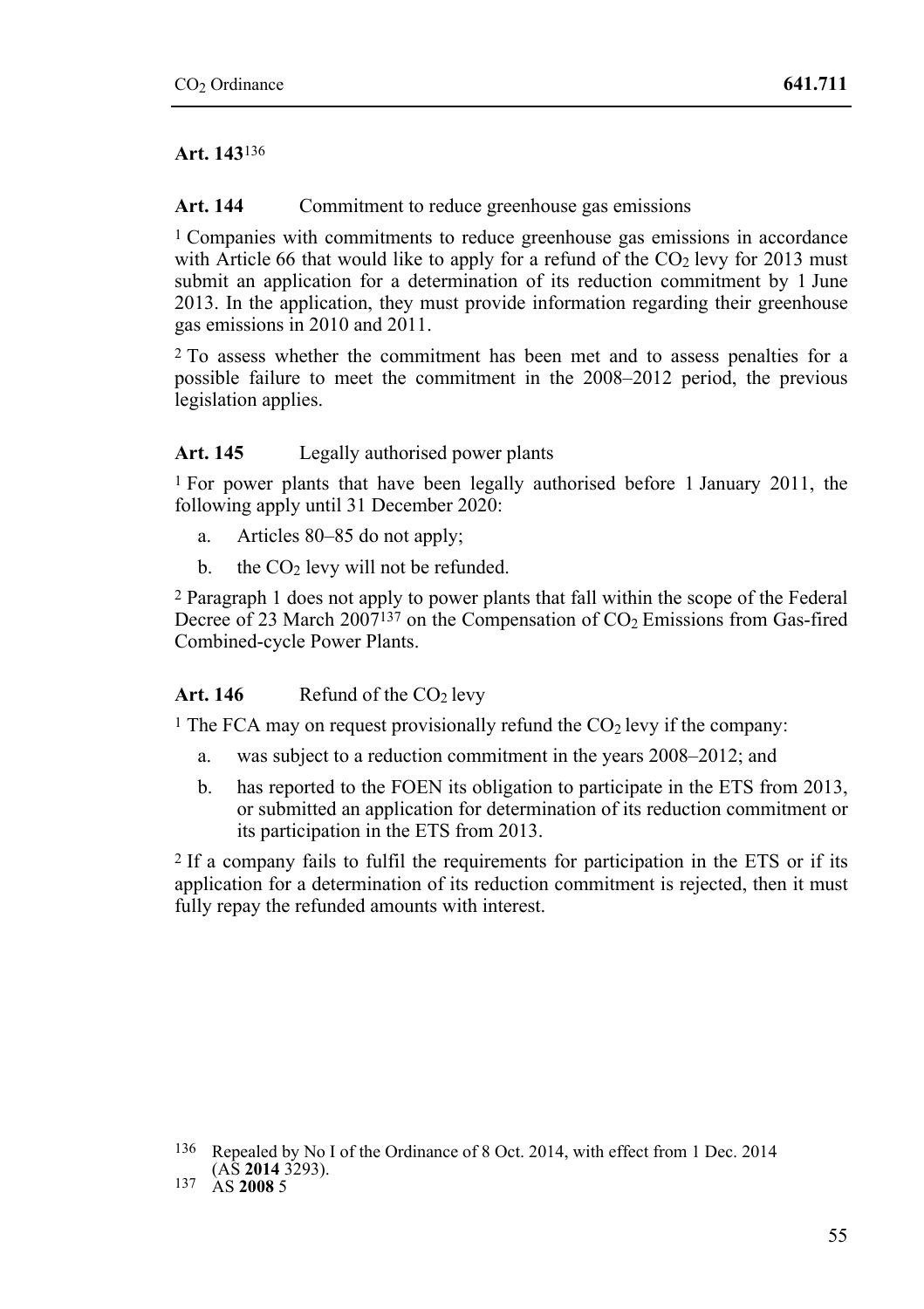## **Section 2***a*<sup>138</sup> **Transitional Provisions to the Amendment of 8 October 2014**

#### **Art. 146***a* Attestations for domestic emission reductions

The FOEN must transfer attestations for domestic emission reductions that have been issued within the FOEN-administered database to the Emissions Trading Registry no later than 30 June 2015.

**Art. 146***b* Emission-reduction certificates that can no longer be entered into the Emissions Trading Registry

1 Emission-reduction certificates under Article 60 paragraph 3 that are entered into the Emissions Trading Registry before the coming into force of the amendment of 8 October 2014 must no later than 30 April 2015:

- a. be transferred into the emissions trading registry of another contractual party under Annex B of the Kyoto Protocol of 11 December 1997139; or
- b. be voluntarily cancelled under the rules of the Kyoto Protocol.

2 Emission-reduction certificates under Article 60 paragraph 3 that expire before 30 April 2015 may be replaced with the corresponding number of emissionreduction certificates that may be counted in accordance with Article 4 under the rules of the Kyoto Protocol.

3 Expired emission-reduction certificates will be cancelled.

## **Section 2***b*<sup>140</sup> **Transitional Provisions to the Amendment of 22 June 2016**

#### **Art. 146***c*

1 In the case of programme agreements under Article 34 paragraph 1 letter a of the CO2 Act that are entered into before the Amendment of 22 June 2016 comes into force, Article 104–110, 112 and 113 apply in their previous wording, together with Article 111*a*; Article 111 does not apply.

2 Unused funds from programme agreements entered into before the Amendment of 22 June 2016 comes into force shall be returned by the canton to the Confederation within three years at the latest of the expiry of the programme agreement.

 138 Inserted by No I of the Ordinance of 8 Oct. 2014, in force since 1 Dec. 2014 (AS **2014** 3293).<br>
<sup>139</sup> SR **0.814.011**<br>
<sup>140</sup> Inserted by No I of the Ordinance of 22 June 2016, in force since 1 Aug. 2016

<sup>(</sup>AS **2016** 2473).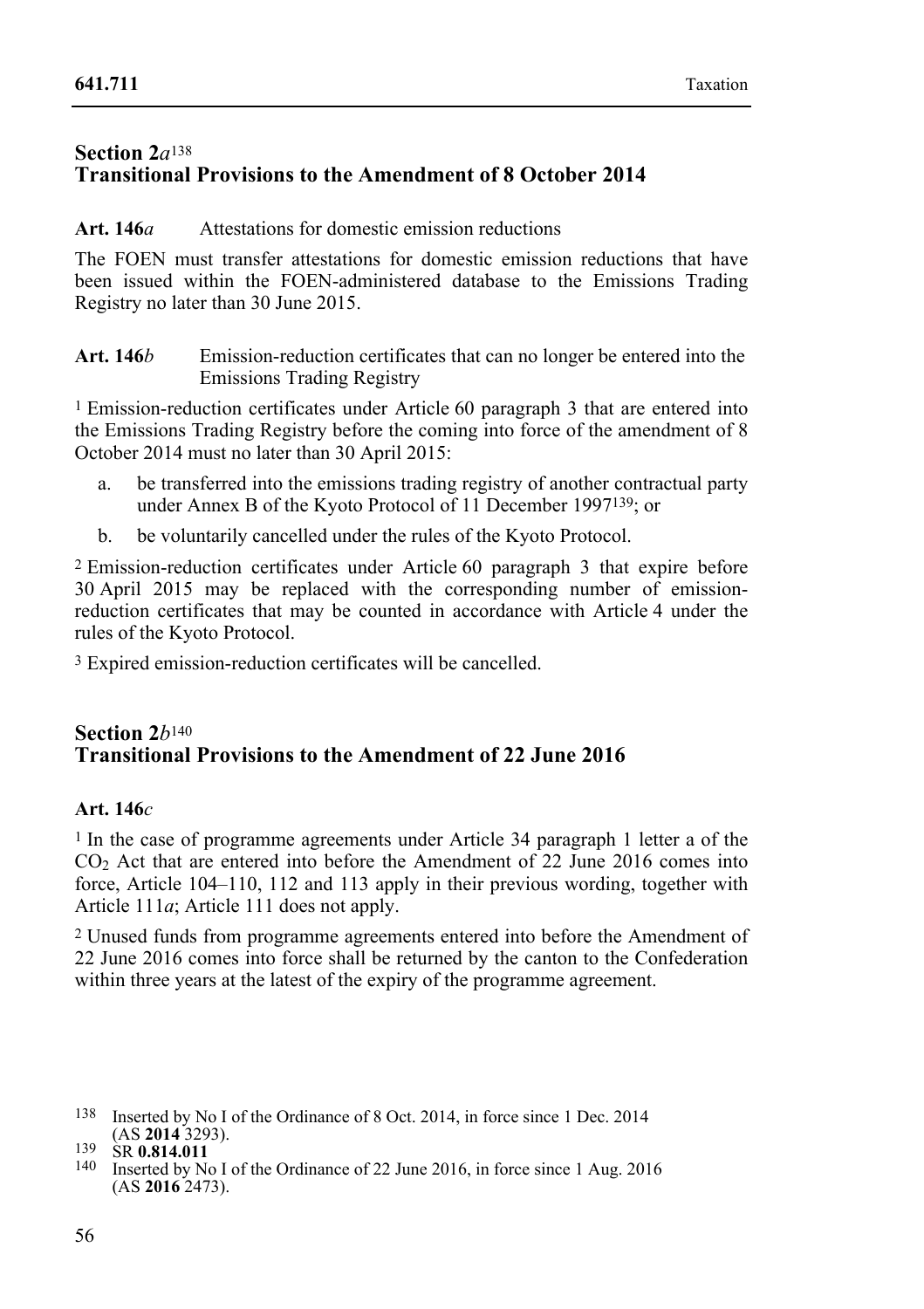# **Section 3 Commencement**

# **Art. 147**

This Ordinance comes into force on 1 January 2013.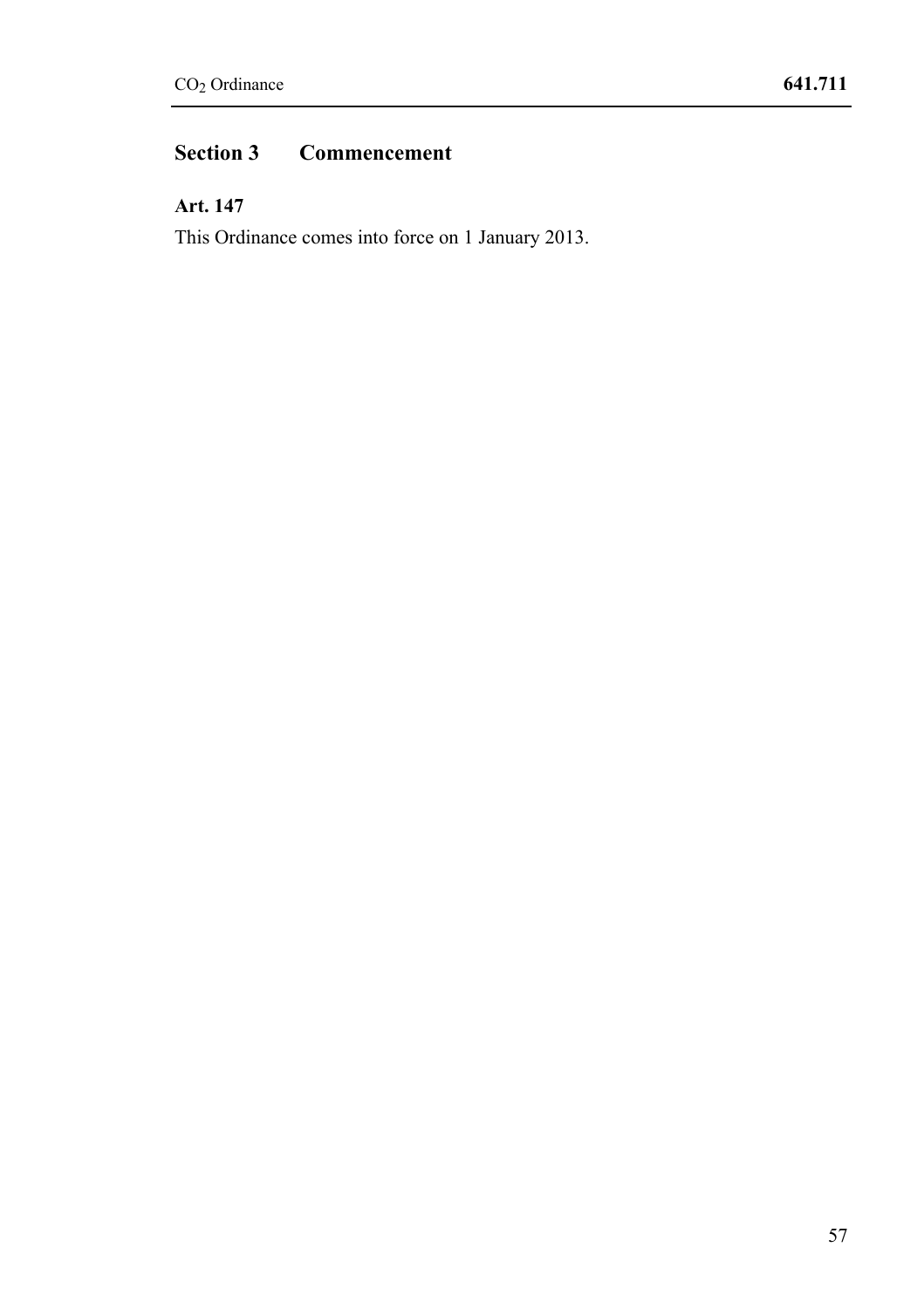*Annex 1*   $(Art. 1 para. 2)$ 

| Warming effect of greenhouse gases on the climate in $CO2eq$ |  |
|--------------------------------------------------------------|--|
|--------------------------------------------------------------|--|

| Greenhouse gas                             | Chemical formula                                                                 | Effect in CO <sub>2eq</sub> |
|--------------------------------------------|----------------------------------------------------------------------------------|-----------------------------|
| Carbon dioxide                             | CO <sub>2</sub>                                                                  | 1                           |
| Methane                                    | CH <sub>4</sub>                                                                  | 25                          |
| Nitrous oxide                              | $N_2O$                                                                           | 298                         |
| Hydrofluorocarbons (HFCs)                  |                                                                                  |                             |
| $HFC-23$                                   | CHF <sub>3</sub>                                                                 | 14 800                      |
| $HFC-32$                                   | CH <sub>2</sub> F <sub>2</sub>                                                   | 675                         |
| HFC-41                                     | CH <sub>3</sub> F                                                                | 92                          |
| HFC-43-10mee                               | $CF3CHFCHFCF2CF3$                                                                | 1640                        |
| <b>HFC-125</b>                             | $C_2HF_5$                                                                        | 3 500                       |
| <b>HFC-134</b><br>—                        | $C_2H_2F_4$ (CHF <sub>2</sub> CHF <sub>2</sub> )                                 | 1 100                       |
| HFC-134a<br>$\overline{\phantom{0}}$       | $C_2H_2F_4$ (CH <sub>2</sub> FCF <sub>3</sub> )                                  | 1 4 3 0                     |
| <b>HFC-143</b>                             | $C_2H_3F_3$ (CHF <sub>2</sub> CH <sub>2</sub> F)                                 | 353                         |
| HFC-143a<br>-                              | $C_2H_3F_3(CF_3CH_3)$                                                            | 4 4 7 0                     |
| <b>HFC-152</b><br>$\overline{\phantom{0}}$ | CH <sub>2</sub> FCH <sub>2</sub> F                                               | 53                          |
| $HFC-152a$                                 | C <sub>2</sub> H <sub>4</sub> F <sub>2</sub> (CH <sub>3</sub> CHF <sub>2</sub> ) | 38                          |
| <b>HFC-161</b><br>—                        | CH <sub>3</sub> CH <sub>2</sub> F                                                | 12                          |
| HFC-227ea<br>$\overline{\phantom{0}}$      | $C_3HF_7$                                                                        | 3 2 2 0                     |
| HFC-236cb                                  | $CH2FCF2CF3$                                                                     | 1 3 4 0                     |
| HFC-236ea<br>$\overline{\phantom{0}}$      | CHF <sub>2</sub> CHFCF <sub>3</sub>                                              | 1 3 7 0                     |
| HFC-236fa<br>$\overline{\phantom{0}}$      | $C_3H_2F_6$                                                                      | 9810                        |
| HFC-245ca                                  | $C_3H_3F_5$                                                                      | 693                         |
| HFC-245fa<br>-                             | CHF <sub>2</sub> CH <sub>2</sub> CF <sub>3</sub>                                 | 1 0 3 0                     |
| HFC-365mfc<br>$\overline{\phantom{0}}$     | $CH3CF2CH2CF3$                                                                   | 794                         |
| Perfluorocarbons (PFCs)                    |                                                                                  |                             |
| Perfluoromethane - PFC-14                  | CF <sub>4</sub>                                                                  | 7390                        |
| Perfluoroethane - PFC-116                  | $C_2F_6$                                                                         | 12 200                      |
| Perfluoropropane – PFC-218<br>-            | $C_3F_8$                                                                         | 8830                        |
| Perfluorobutane - PFC-3-1-10               | $C_4F_{10}$                                                                      | 8860                        |
| Perfluorocyclobutane - PFC-318<br>—        | $c-C_4F_8$                                                                       | 10 300                      |
| Perfluourpentane – PFC-4-1-12<br>—         | $C_5F_{12}$                                                                      | 9 1 6 0                     |
| Perfluorohexane - PFC-5-1-14<br>-          | $C_6F_{14}$                                                                      | 9 3 0 0                     |
| Perfluorodecalin - PFC-9-1-18<br>—         | $C_{10}F_{18}$                                                                   | >7500                       |
| Sulphur hexafluoride                       | SF <sub>6</sub>                                                                  | 22 800                      |
| Nitrogen trifluoride                       | NF <sub>3</sub>                                                                  | 17 200                      |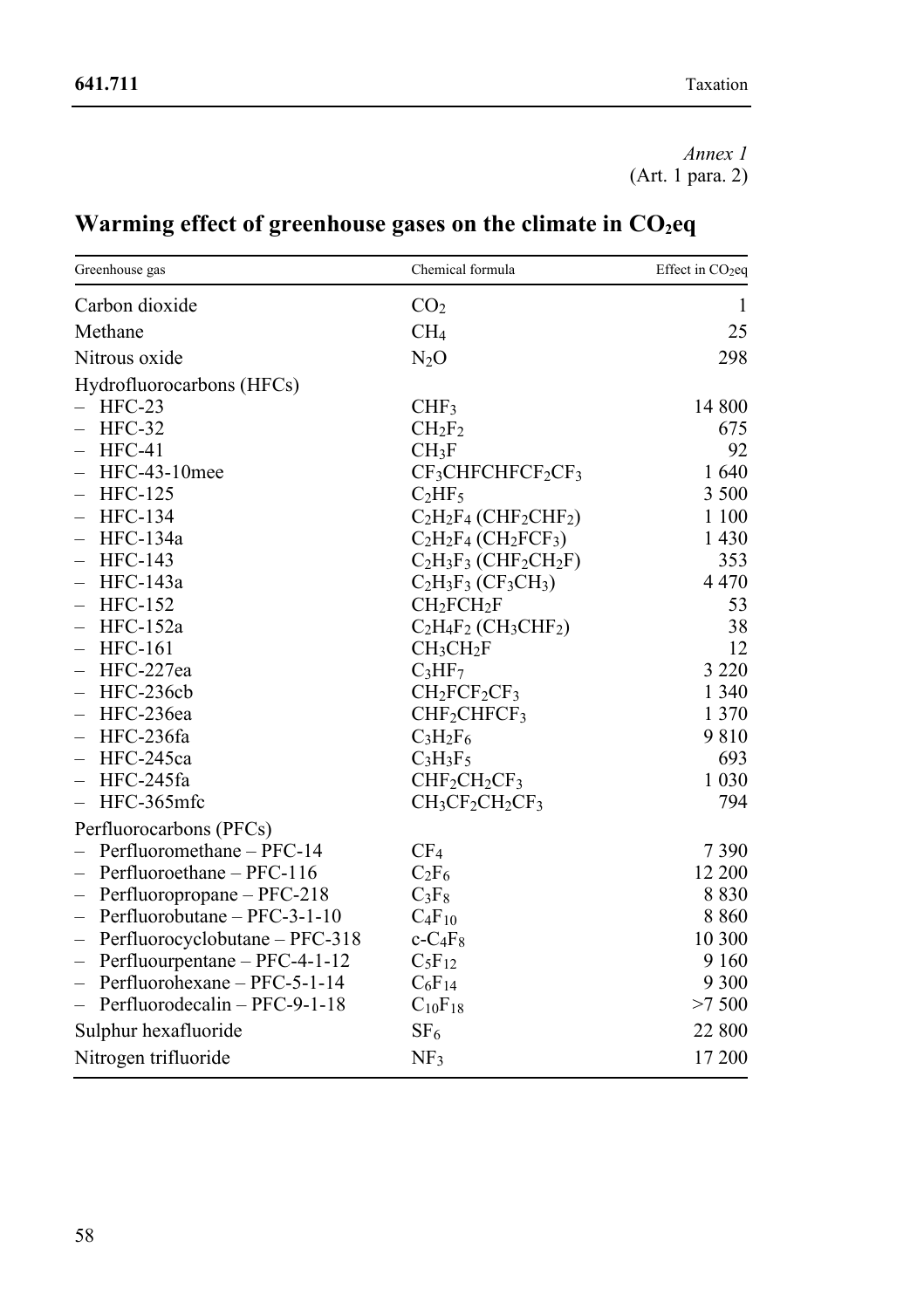*Annex 2*141 (Art. 4 para. 2 let. b)

# **Emission reductions achieved abroad that will not be counted**

- 1. The following emission reduction certificates are not taken into account:
	- a. certificates for emission reductions that were not achieved in one of the least developed countries (Least Developed Countries, LDC) on the list of the United Nations;
	- b. certificates for emission reductions that were achieved from projects for biological  $CO<sub>2</sub>$  sequestration or geological  $CO<sub>2</sub>$  capture and  $CO<sub>2</sub>$  sequestration;
	- c. certificates for emission reductions that were achieved through the use of hydro power plants with installed production capacity of over 20 MW;
	- d. other certificates for emission reductions that were not achieved through the use of renewable energy, the end user's improved energy efficiency, methane flaring and avoidance of methane emissions at landfills, municipal waste recycling or waste incineration plants, recycling of agricultural waste, waste water treatment or through composting;
	- e. already used emission reduction certificates.
- 2. In addition, emission reduction certificates are not taken into account if:
	- a. the emission reductions were achieved in violation of human rights;
	- b. the emission reductions were achieved under conditions that had significant negative social or ecological effects;
	- c. their counting would contravene Swiss foreign and development policy.
- 3. Number 1 letter a does not apply to:
	- a. emission reduction certificates from projects that have been registered before 1 January 2013 in accordance with Article 12 of the Kyoto Protocol of 11 December 1997142;
	- b. emission reduction certificates for emission reductions achieved before 1 January 2013 from projects in accordance with Article 6 of the Kyoto Protocol of 11 December 1997.

<sup>141</sup> Revised in accordance with No II of the Ordinance of 8 Oct. 2014, in force since 1 Dec. 2014<br>(AS 2014 3293).

<sup>(</sup>AS **2014** 3293). 142 SR **0.814.011**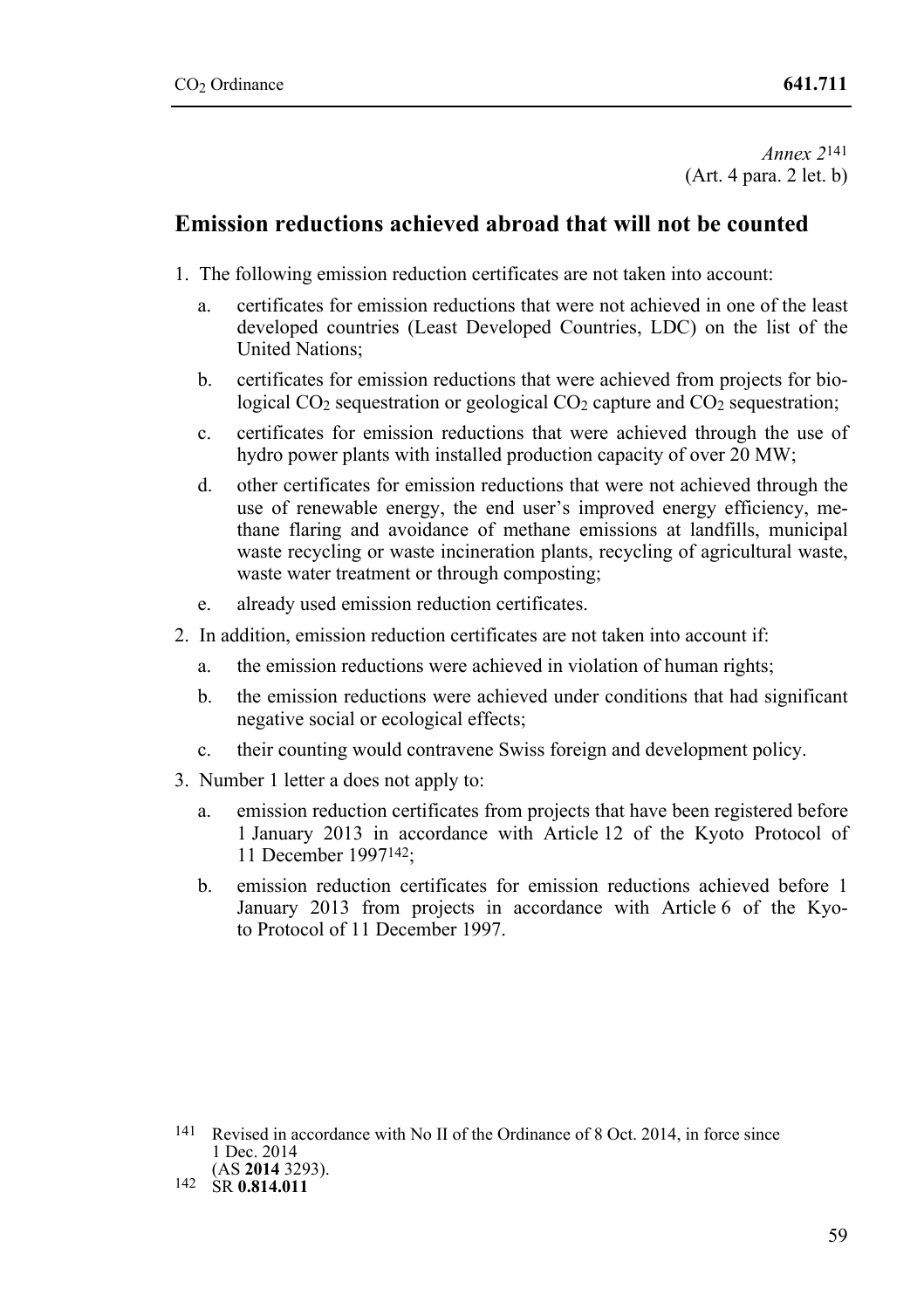*Annex 3*143 (Art. 5 let. a)

## **Domestic emission reductions for which no attestations will be issued**

No attestations are issued for a domestic emission-reduction project or programme if the emission reductions have been achieved through:

- a. the use of nuclear energy;
- b. the use of biological or geological  $CO<sub>2</sub>$  sequestration; exempted is the biological  $CO<sub>2</sub>$  sequestration in wood products;

bbis. the re-waterlogging of moors and wetlands;

- c. research and development or information and consultation;
- d. the use of fuels derived from renewable resources that do not meet the requirements of the Mineral Oil Tax Act of 21 June 1996144 and associated implementing regulations;
- e. a motor fuel changeover from petrol or diesel vehicles to natural gas vehicles; excluded is the change of entire vehicle fleets;
- f. the replacement of fossil heating boilers with fossil heating boilers.

<sup>143</sup> Revised in accordance with No II of the Ordinance of 8 Oct. 2014, in force since 1 Dec. 2014<br>(AS 2014 3293).

<sup>(</sup>AS **2014** 3293). 144 SR **641.61**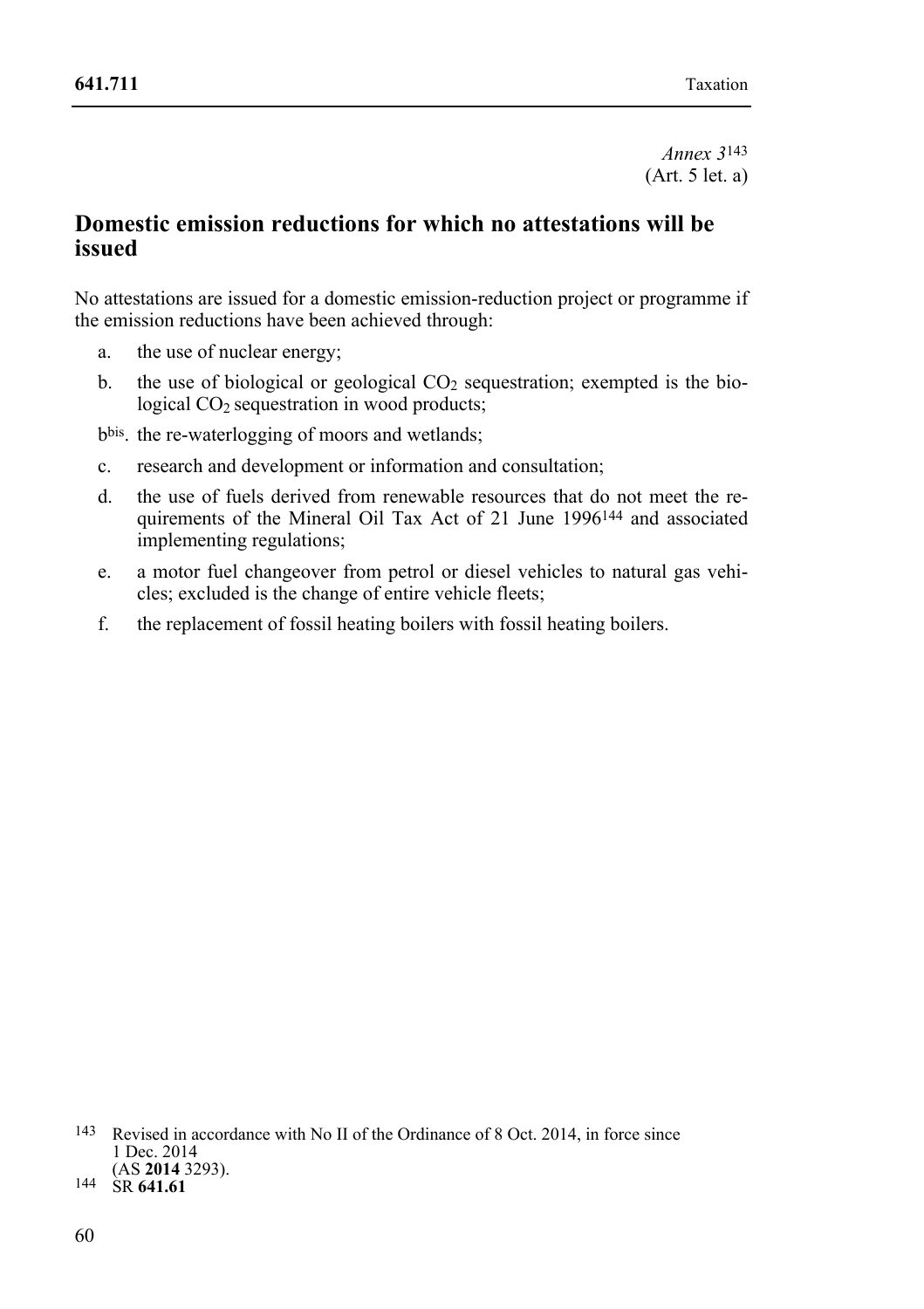*Annex 4*  (Art. 25 para. 2)

## Calculation of decisive CO<sub>2</sub> emissions from passenger cars **lacking the information listed in Article 24 or 25 paragraph 1**

## **1** Calculation of decisive CO<sub>2</sub> emissions

- 1.1 Petrol motor and manual gear change<sup>145</sup>:  $CO<sub>2</sub> = 0.047 m + 0.561 n + 56.621$
- 1.2 Petrol motor and automatic gear change:  $CO<sub>2</sub> = 0.102 m + 0.328 p + 9.481$
- 1.3 Petrol motor and hybrid electric drive:  $CO<sub>2</sub> = 0.116 m - 57,147$
- 1.4 Diesel motor and manual gear change:  $CO<sub>2</sub> = 0.108 m - 11,371$
- 1.5 Diesel motor and automatic gear change:

 $CO<sub>2</sub> = 0.116 m - 6,432$ 

 $CO<sub>2</sub>$ : combined mass of the  $CO<sub>2</sub>$  emissions in g/km

- m: unladen weight of the passenger cars in accordance with Article 7 of the VTS146 on Technical Requirements for Road Vehicles in running condition in kg
- p: maximum engine power in kW

## **2 Rounding of the CO2 mass**

The combined  $CO<sub>2</sub>$  mass is rounded to the nearest whole number as follows:

- a. If the digit following the decimal point is 4 or less, then the number is rounded down.
- b. If the digit following the decimal point is 5 or greater, then the number is rounded up.

<sup>145</sup> Only passenger cars with real mechanical gear shifts with the code «m?» in accordance with FEDRO's list of abbreviations are deemed to have manual gear change.<br><sup>146</sup> SR **741.41**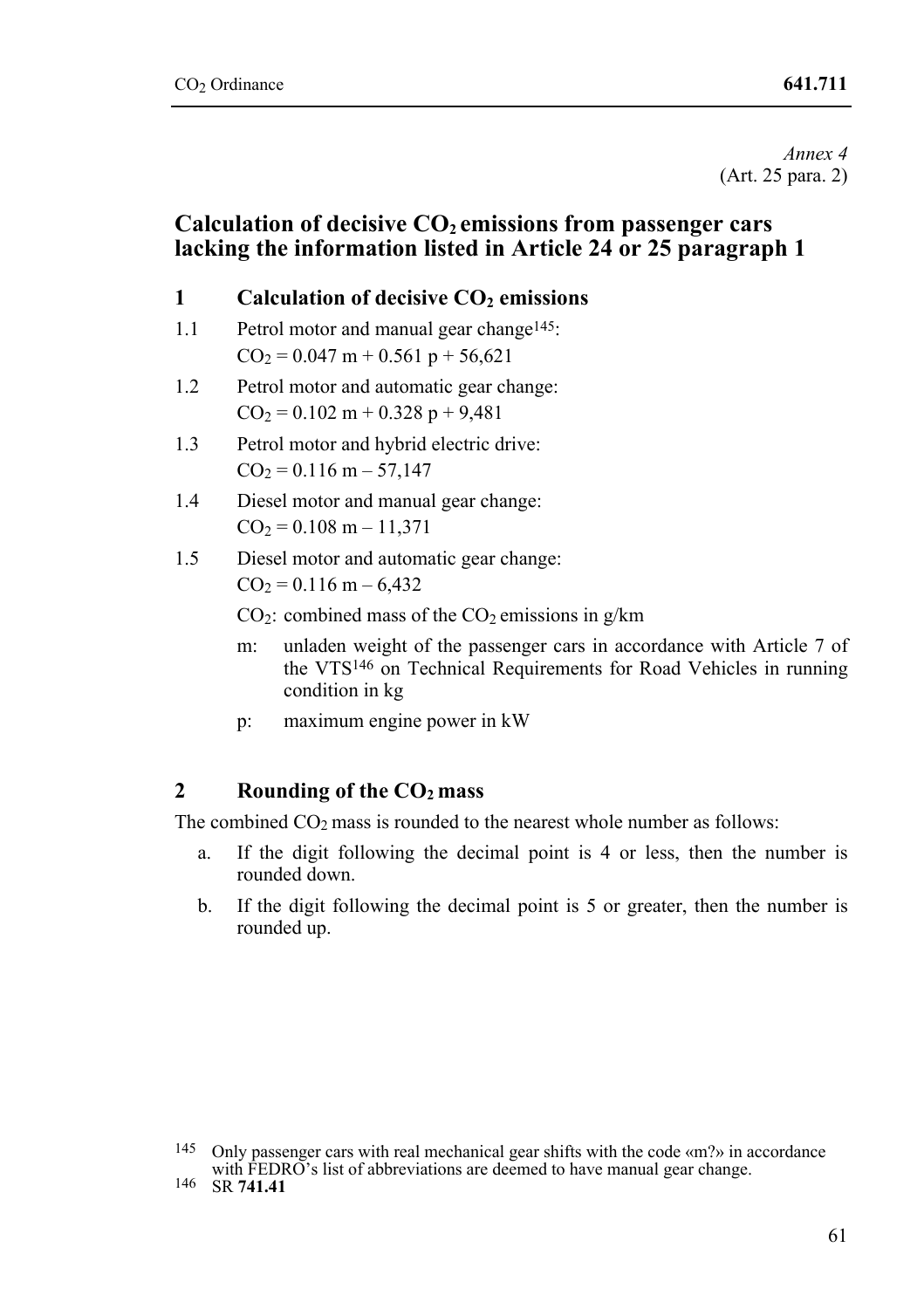*Annex 5*147 (Art. 28 para. 1)

# **Calculation of the target**

### **1 Calculation of the target for small-scale importers and manufacturers**

The target for small-scale importers and manufacturers is calculated using the following formula for each individual passenger car:

Permissible specific emission:  $130 + a \cdot (m - M_{t-2})$  g CO<sub>2</sub>/km.

## **2 Calculation of the target for large-scale importers**

The target for large-scale importers is calculated using the following formula for each large-scale importer:

Permissible specific emission:  $130 + a \cdot (M_{i,t} - M_{t-2})$  g  $CO_2/km$ 

- a: 0.0457 (gradient of the straight line of the target value)
- m: unladen weight of the passenger car in accordance with Article 7 VTS<sup>148</sup> on Technical Requirements for Road Vehicles in running condition in kg
- $M<sub>i</sub>$ t: average unladen weight of the importer's passenger cars registered for the first time in the reference year i in kg
- $M_{t-2}$ : average unladen weight of the passenger cars registered for the first time in Switzerland in the penultimate calendar year before the reference year in kg

## **3 Average unladen weight**

The average unladen weight is as follows:

In 2010 , 1453 kg In 2011 , 1465 kg In 2012 , 1493 kg In 2013, 1492 kg In 2014 , 1507 kg In 2015, 1532 kg In 2016, 1563 kg

<sup>147</sup> Revised in accordance with No I of the DETEC Ordinance of 9 May 2014 (AS **2014** 1103), 25 March 2015 (AS **2015** 1043), 7 April 2016 (AS **2016** 1161) and 16 May 2017, in force since 15 June 2017 (AS **2017** 3327). 148 SR **741.41**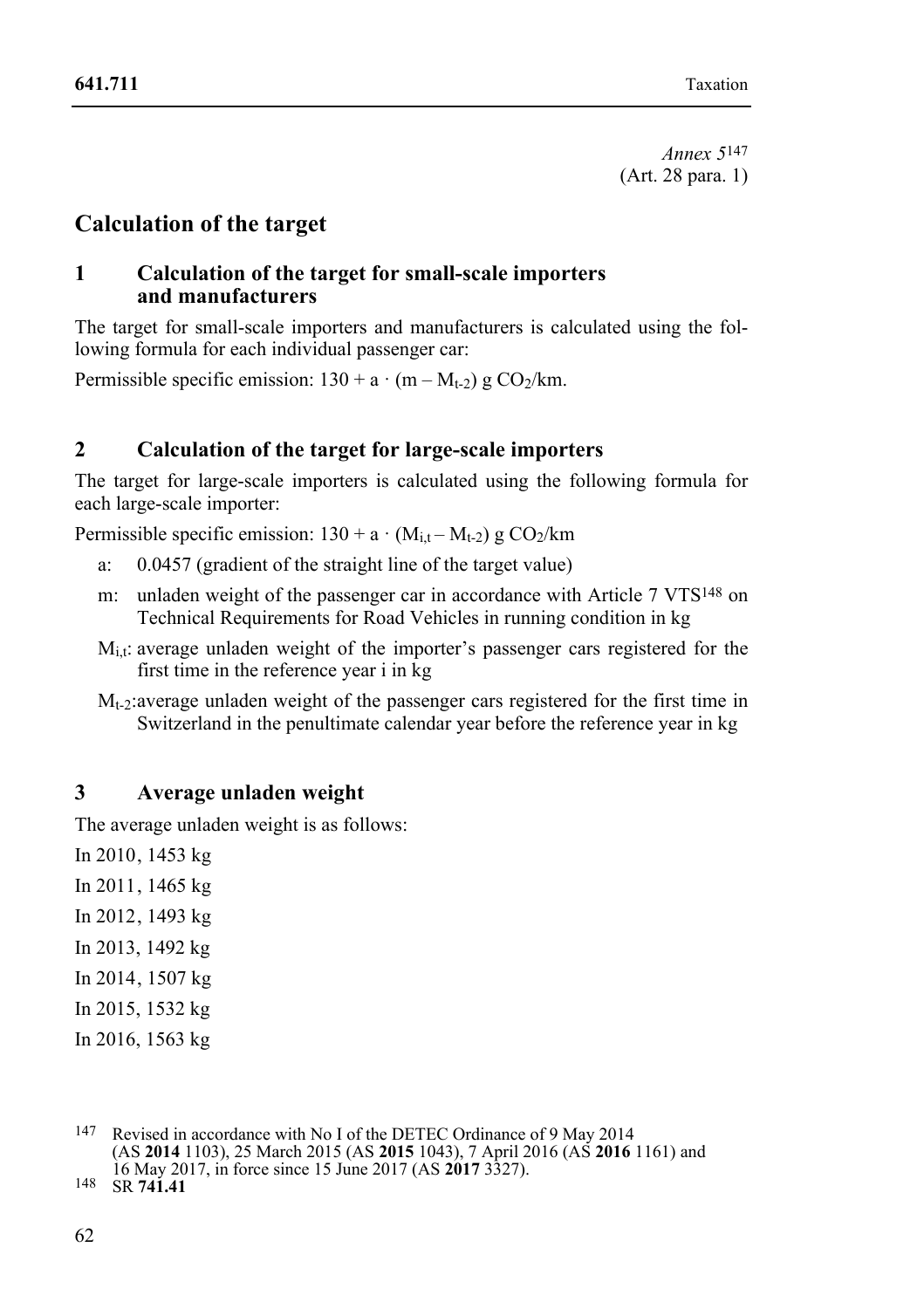*Annex 6*149 (Art. 40 para. 1)

# **Companies obliged to participate in the ETS**

A company that engages in at least one of the following activities must participate in the ETS:

- 1. Combustion of fossil or partial fossil fuels with a total rated thermal input of over 20 MW; excluded is the combustion of fossil or partial fossil fuels in fixed installations whose main function is the disposal of municipal waste in accordance with Article 3 letter a of the Wast $MA^{\hat{1}50}$
- 2. Refining of mineral oil;
- 3. Production of coke;
- 4. Roasting or sintering, including palletisation, of metal ore, including sulphide ore;
- 5. Production of pig iron or steel (primary or secondary fusion) including continuous casting, with a capacity of over 2.5 tonnes per hour;
- 6. Production or processing of ferrous metals including ferro-alloys in which combustion units with a total rated thermal input of over 20 MW are operated;
- 7. Production of primary aluminium;
- 8. Production of secondary aluminium in which combustion units with a total rated thermal input of over 20 MW are operated;
- 9. Production or processing of non-ferrous metals, including production of alloys, refining, foundry casting, etc., in which combustion units with a total rated thermal input (including fuels used as reducing agents) of over 20 MW are operated;
- 10. Production of cement clinker in rotary kilns with an installed production capacity of over 500 tonnes per day or in other furnaces with a production capacity of over 50 tonnes per day;
- 11. Production of lime or calcination of dolomite or magnesite in rotary kilns or in other furnaces with an installed production capacity of over 50 tonnes per day;
- 12. Manufacture of glass including glass fibre with a melting capacity of over 20 tonnes per day;

<sup>149</sup> Revised in accordance with No II of the Ordinance of 8 Oct. 2014 (AS **2014** 3293) and Annex 6 No 2 of the Waste Management Ordinance of 4 Dec. 2015, in force since 1 Jan. 2016 (AS **2015** 5699). 150 SR **814.600**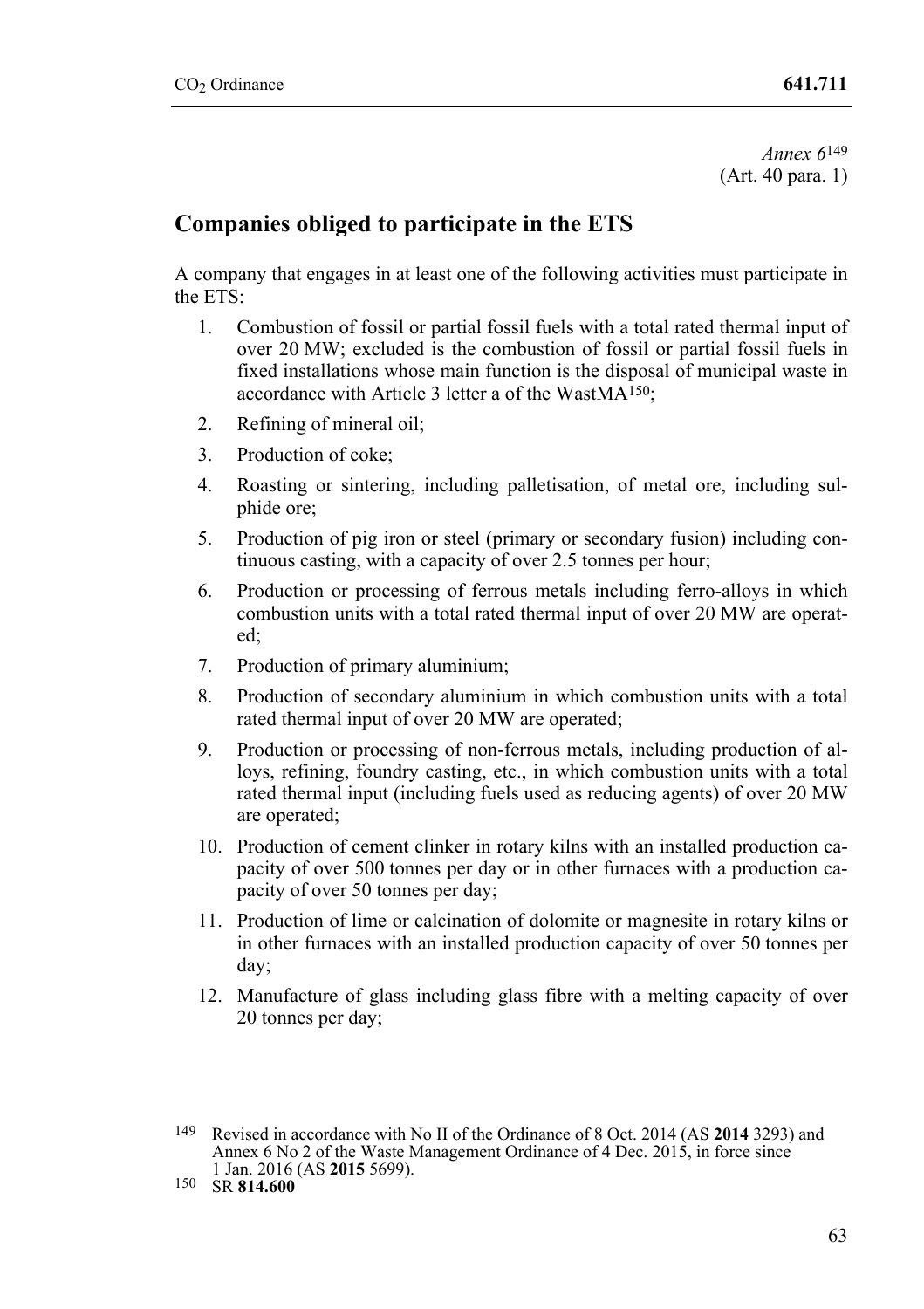- 13. Manufacture of ceramic products by firing, in particular roofing tiles, bricks, refractory bricks, tiles, stoneware or porcelain, with an installed production capacity of over 75 tonnes per day;
- 14. Manufacture of mineral wool insulation material using glass, rock or slag with a melting capacity of over 20 tonnes per day;
- 15. Drying or calcination of gypsum or production of plaster boards and other gypsum products in which combustion units with a total rated thermal input of over 20 MW are operated;
- 16. Production of pulp from timber or other fibrous materials;
- 17. Production of paper or cardboard with an installed production capacity of over 20 tonnes per day;
- 18. Production of carbon black involving the carbonisation of organic substances such as oils, tars, cracker and distillation residues, where combustion units with a total rated thermal input of over 20 MW are operated;
- 19. Production of nitric acid;
- 20. Production of adipic acid:
- 21. Production of glyoxal and glyoxylic acid;
- 22. Production of ammonia;
- 23. Production of bulk organic chemicals by cracking, reforming, partial or full oxidation or by similar processes, with an installed production capacity of over 100 tonnes per day;
- 24. Production of hydrogen (H2) and synthesis gas by reforming or partial oxidation with an installed production capacity of over 25 tonnes per day;
- 25. Production of soda ash  $(Na_2CO_3)$  and sodium bicarbonate  $(NaHCO_3)$ .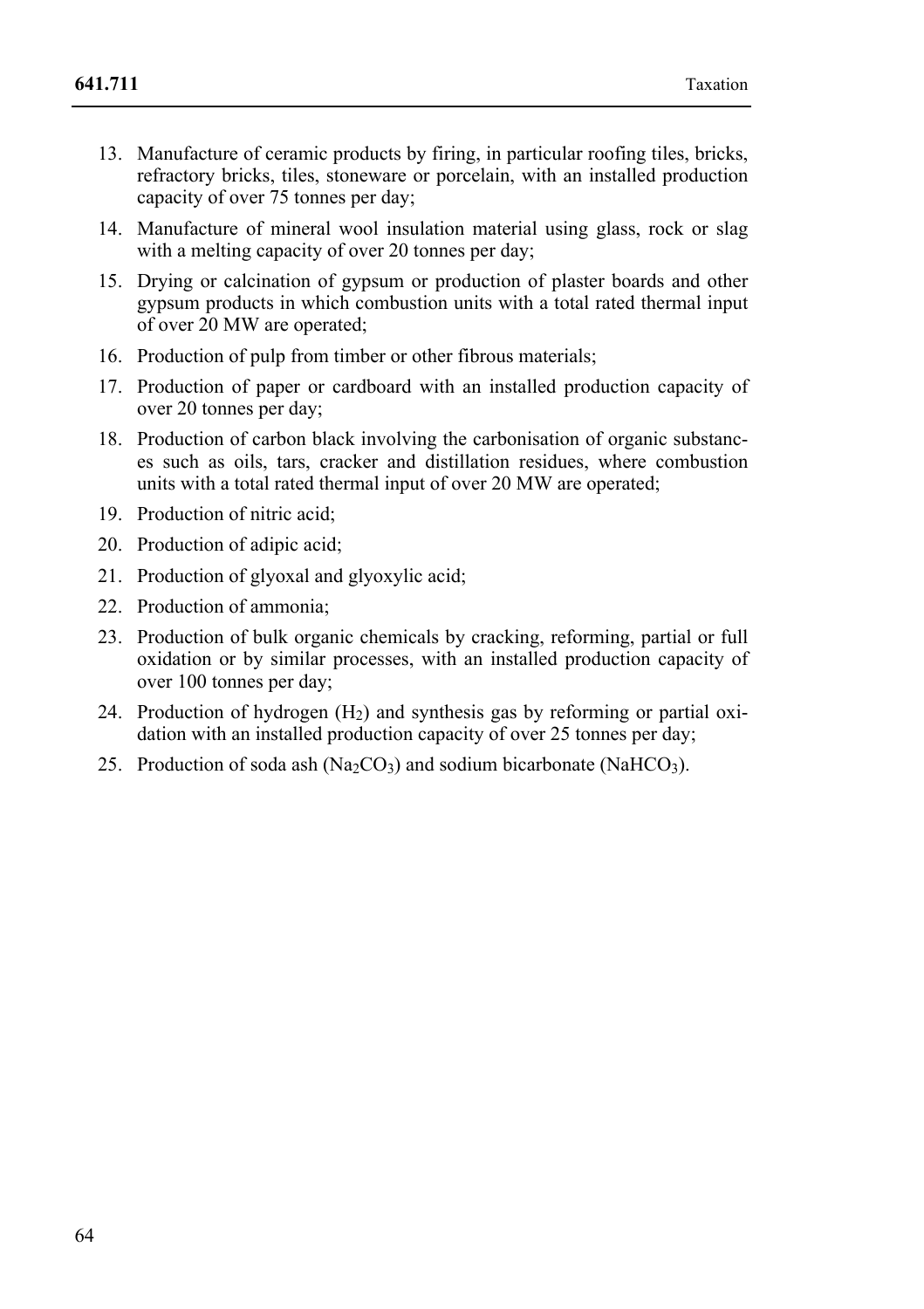*Annex 7*151 (Art. 42 para. 1 letter a and 66 para. 1 letter a)

## **Activities that qualify for participation in the ETS or for exemption from reduction commitments**

- 1. Cultivation of plants in greenhouses;
- 2. Quarrying of rock, soil or other mining activities;
- 3. Processing of agricultural and fishery products for the production of food products or animal feed products;
- 3bis. Fattening of pigs and poultry;
- 4. Manufacture of beverages;
- 5. Manufacture of tobacco products;
- 6. Manufacture and cleaning of textiles;
- 7. Manufacture of veneer sheets, plywood, wood fibre and wood-based panels as well as pellets;
- 8. Manufacture of wood-fibre pulp, pulp, paper, paperboard, cardboard, products made out of paper and paperboard such as corrugated paper, packing materials, hygiene products and wallpapers, manufacture of drying-intensive print products (without printing of newspapers, heliographs and reprography);
- 9. Manufacture of coke and refined petroleum products;
- 10. Manufacture of chemical and pharmaceutical products and the associated technology development;
- 11. Manufacture of plastic products;
- 12. Manufacture of glass, glass products and ceramics, processing of rock and soils (without processing and treatment of natural stone) and the manufacture of asphalt products;
- 13. Manufacture and processing of basic metals, heat treatment and coating of metals as well as painting of bodywork, except in mechanical workshops and locksmith shops;
- 14. Manufacture of central heating, metal forging and roll-forming, manufacture of wire products, chain and springs;
- 15. Manufacture of generators, transformers, domestic appliances and electrical wires and cables:
- 16. Manufacture of watches and clocks;
- 151 Revised in accordance with No II of the Ordinance of 8 Oct. 2014, in force since 1 Dec. 2014 (AS **2014** 3293).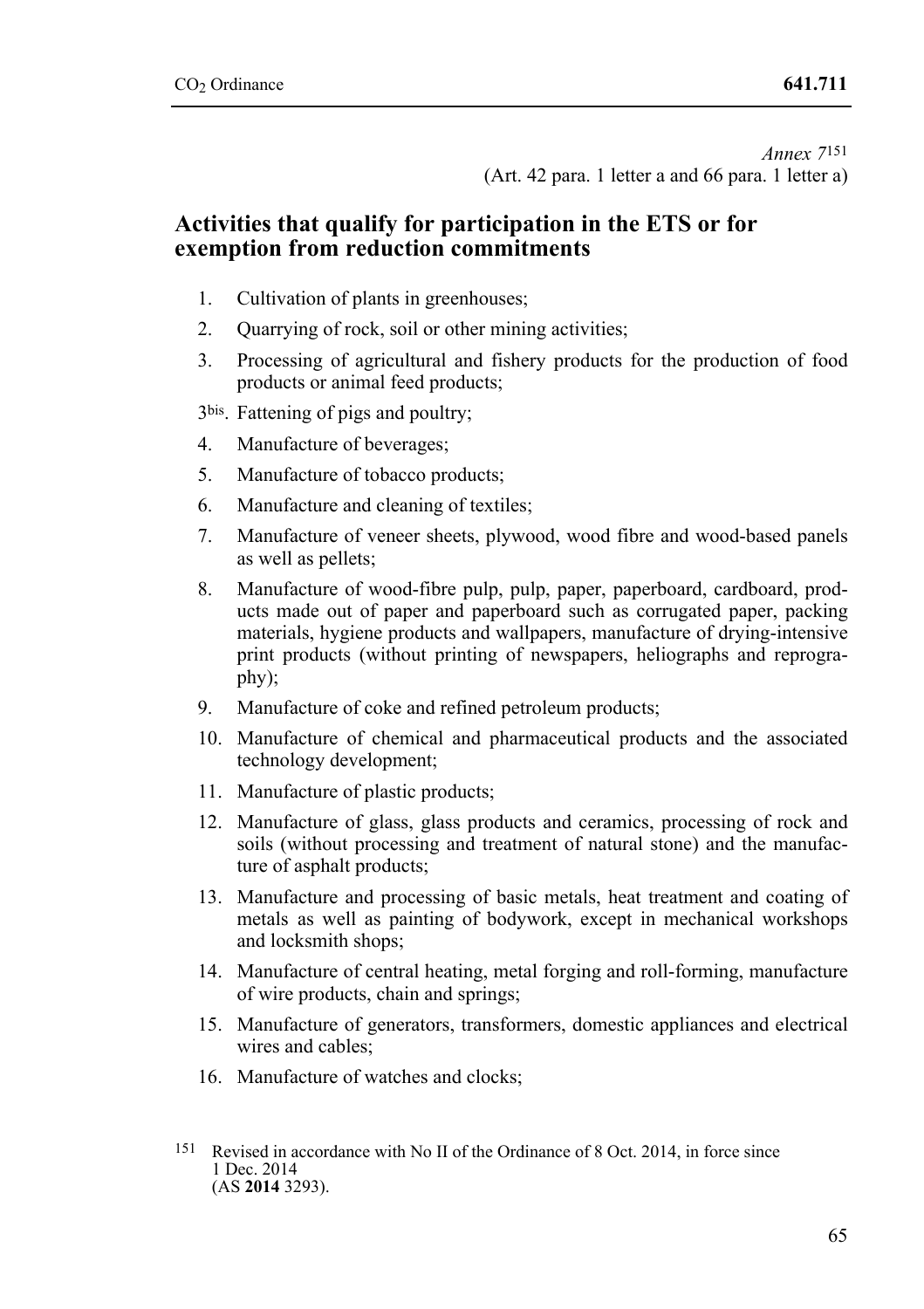- 17. Manufacture of machines for activities described in numbers 1–16, of pumps, compressors, automobiles, other vehicles and motors;
- 18. Operation of public baths, artificial ice-skating rinks, tourist hotels and steam-operated ships;
- 19. Warehousing operations in distribution centres;
- 20. Production of fossil-generated heating or cooling energy, possibly coupled with the production of electricity that feeds into regional district heating or cooling networks or is delivered to companies that are engaged in the activities listed in numbers 1–19 and 21.
- 21. Cleaning of barrels, containers and other packaging that are used in connection with the activities listed in this Annex.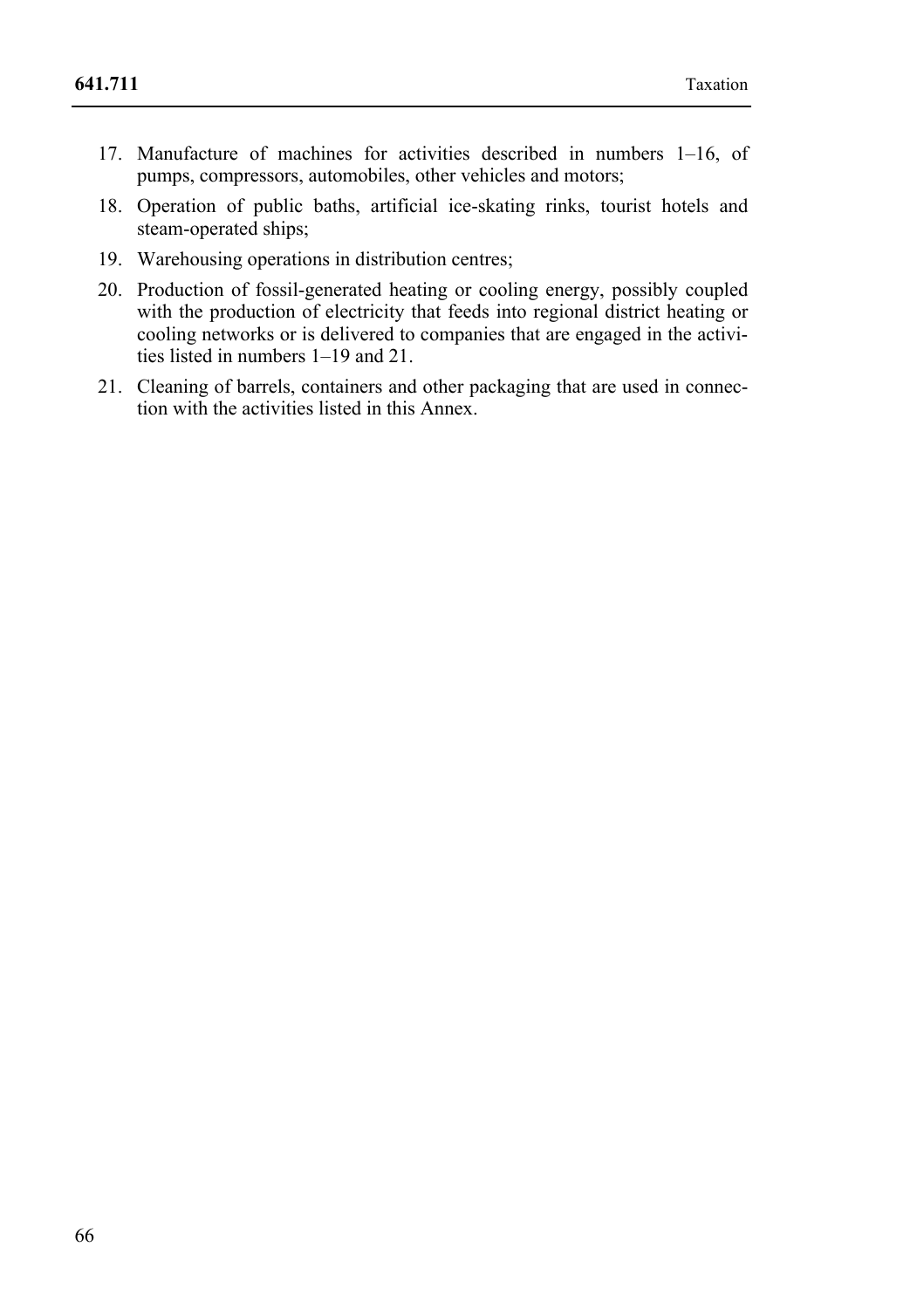*Annex 8*152 (Art. 45 para. 1)

## **Calculation of the maximum available quantityof emission allowances**

1. The maximum total quantity of emission allowances available each year to all ETS companies as a whole is calculated as follows:

|                      | Cap <sub>i</sub> = $[\sum \emptyset$ FZ + $\sum \emptyset$ emissions $]$ * $[1 - (i-2010)$ * 0.0174]                                                                                                                                                         |
|----------------------|--------------------------------------------------------------------------------------------------------------------------------------------------------------------------------------------------------------------------------------------------------------|
| Cap <sub>i</sub>     | Emissions cap for the year i                                                                                                                                                                                                                                 |
| $\Sigma$ ØFZ:        | Sum of the average emission allowances allocated annually in the<br>2008–2012 period to fixed installations that were already taken in-<br>to account in the ETS in the 2008–2012 period and will again be<br>taken into account in the ETS starting in 2013 |
| $\Sigma$ Øemissions: | Sum of the average greenhouse gases emitted annually in the<br>$2009-2011$ period by the fixed installations and the greenhouse<br>gas emissions that will be newly taken into account in the ETS<br>starting in 2013                                        |

2. The quantity referred to in number 1 is reduced if an ETS company that produced its needed heat from fossil fuels draws the heat for the first time from a fossilthermal power plant under Article 22 of the  $CO<sub>2</sub>$  Act.

 152 Revised in accordance with No II of the Ordinance of 8 Oct. 2014, in force since 1 Dec. 2014 (AS **2014** 3293).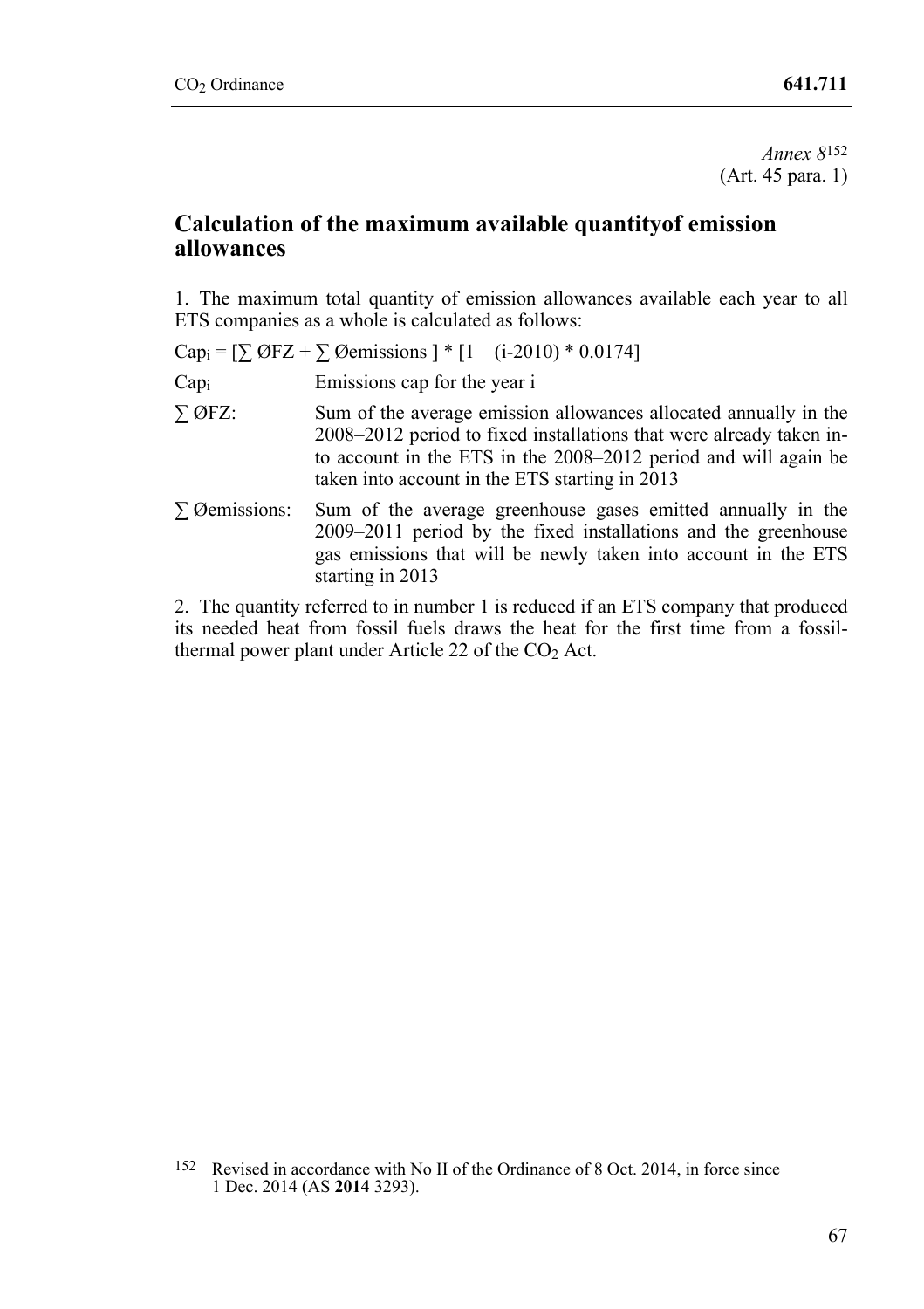*Annex 9*153 (Art. 46 para. 1 and 46*c* para. 3)

# **Calculation of emission allowances to be allocated free of charge**

## **1 Benchmarks**

1.1 The quantity of emission allowances to be allocated free of charge annually is based on the following product benchmarks:

| Product                                              | Product benchmark<br>(number of emission          |
|------------------------------------------------------|---------------------------------------------------|
|                                                      | allowances per tonne of<br>manufactured products) |
| Coke                                                 | 0.286                                             |
| Iron ore sinter                                      | 0.171                                             |
| Hot metal                                            | 1,328                                             |
| Pre-bake anodes                                      | 0.324                                             |
| Aluminium                                            | 1,514                                             |
| Grey cement clinker                                  | 0.766                                             |
| White cement clinker                                 | 0.987                                             |
| Lime                                                 | 0.954                                             |
| Dolomite lime                                        | 1,072                                             |
| Sintered dolomite                                    | 1,449                                             |
| Float glass                                          | 0.453                                             |
| Bottles and containers made of clear glass           | 0.382                                             |
| Bottles and containers made of coloured glass        | 0.306                                             |
| Products made of continuous glass fibre              | 0.406                                             |
| Facing bricks                                        | 0.139                                             |
| Paving bricks                                        | 0.192                                             |
| Roofing tiles                                        | 0.144                                             |
| Spray-dried powder                                   | 0.076                                             |
| Gypsum                                               | 0.048                                             |
| Dried secondary gypsum                               | 0.017                                             |
| Short-fibre sulphate pulp                            | 0.12                                              |
| Long-fibre sulphate pulp                             | 0.06                                              |
| Sulphite pulp, thermo-mechanical and mechanical pulp | 0.02                                              |
| Pulp made of recycled paper                          | 0.039                                             |
| Newsprint paper                                      | 0.298                                             |
| Uncoated fine paper                                  | 0.318                                             |
| Coated fine paper                                    | 0.318                                             |
| Tissue paper                                         | 0.334                                             |
| Test liner and fluting                               | 0.248                                             |
| Uncoated paperboard                                  | 0.237                                             |
| Coated paperboard                                    | 0.273                                             |

<sup>153</sup> 153 Revised in accordance with No II of the Ordinance of 8 Oct 2014 (AS **2014** 3293) and of 22 June 2016, in force since 1 Aug. 2016 (AS **2016** 2473).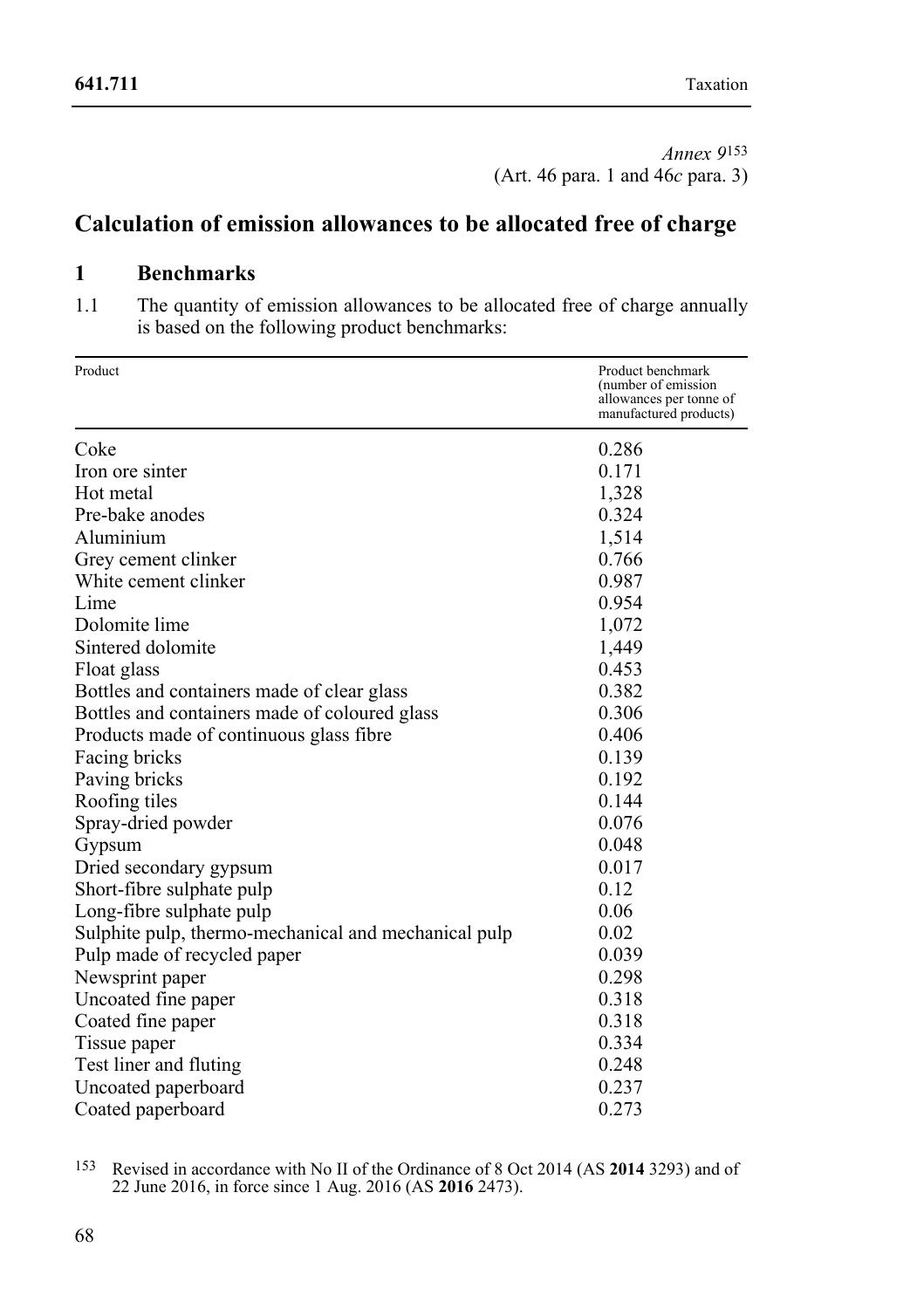| Product                                                  | Product benchmark<br>(number of emission<br>allowances per tonne of<br>manufactured products) |
|----------------------------------------------------------|-----------------------------------------------------------------------------------------------|
| Nitric acid                                              | 0.302                                                                                         |
| Adipic acid                                              | 2,79                                                                                          |
| Vinyl chloride monomer (VCM)                             | 0.204                                                                                         |
| Phenol/acetone                                           | 0.266                                                                                         |
| S-pvc                                                    | 0.085                                                                                         |
| E-pvc                                                    | 0.238                                                                                         |
| Soda ash                                                 | 0.843                                                                                         |
| Refinery products                                        | 0.0295                                                                                        |
| Carbon steel obtained using the electric arc process     | 0.283                                                                                         |
| High-alloy steel obtained using the electric arc process | 0.352                                                                                         |
| Cast iron                                                | 0.325                                                                                         |
| Mineral wool                                             | 0.682                                                                                         |
| Gypsum paperboard                                        | 0.131                                                                                         |
| Industrial soot («Carbon Black»)                         | 1,954                                                                                         |
| Ammonia                                                  | 1,619                                                                                         |
| Steam cracking                                           | 0.702                                                                                         |
| Aromatics                                                | 0.0295                                                                                        |
| Styrene                                                  | 0.527                                                                                         |
| Hydrogen                                                 | 8,85                                                                                          |
| Synthetic gas                                            | 0.242                                                                                         |
| Ethylene oxide and ethylene glycol                       | 0.512                                                                                         |

1.2 If no product benchmark applies, then the quantity of emission allowances to be allocated free of charge annually is calculated based on the heat benchmark as follows:

62.3 emission allowances per TJ of measurable heat.

1.3 If neither a product benchmark nor a heat benchmark applies, then the quantity of emission allowances to be allocated free of charge annually is calculated on the basis on the following thermal-fuel benchmark:

56.1 emission allowances per TJ heating value of the used thermal fuels.

- 1.4 If none of the benchmarks described in numbers 1.1–1.3 is applicable, then the quantity of emission allowances to be allocated free of charge annually is calculated on the basis of 0.97 times the median of the annual process emissions in the years 2005–2008 or 2009–2010.
- 1.5 No emission allowances are allocated free of charge for the production of electricity.
- 1.6 No emission allowances are allocated free of charge for heat resulting from the manufacture of nitric acid.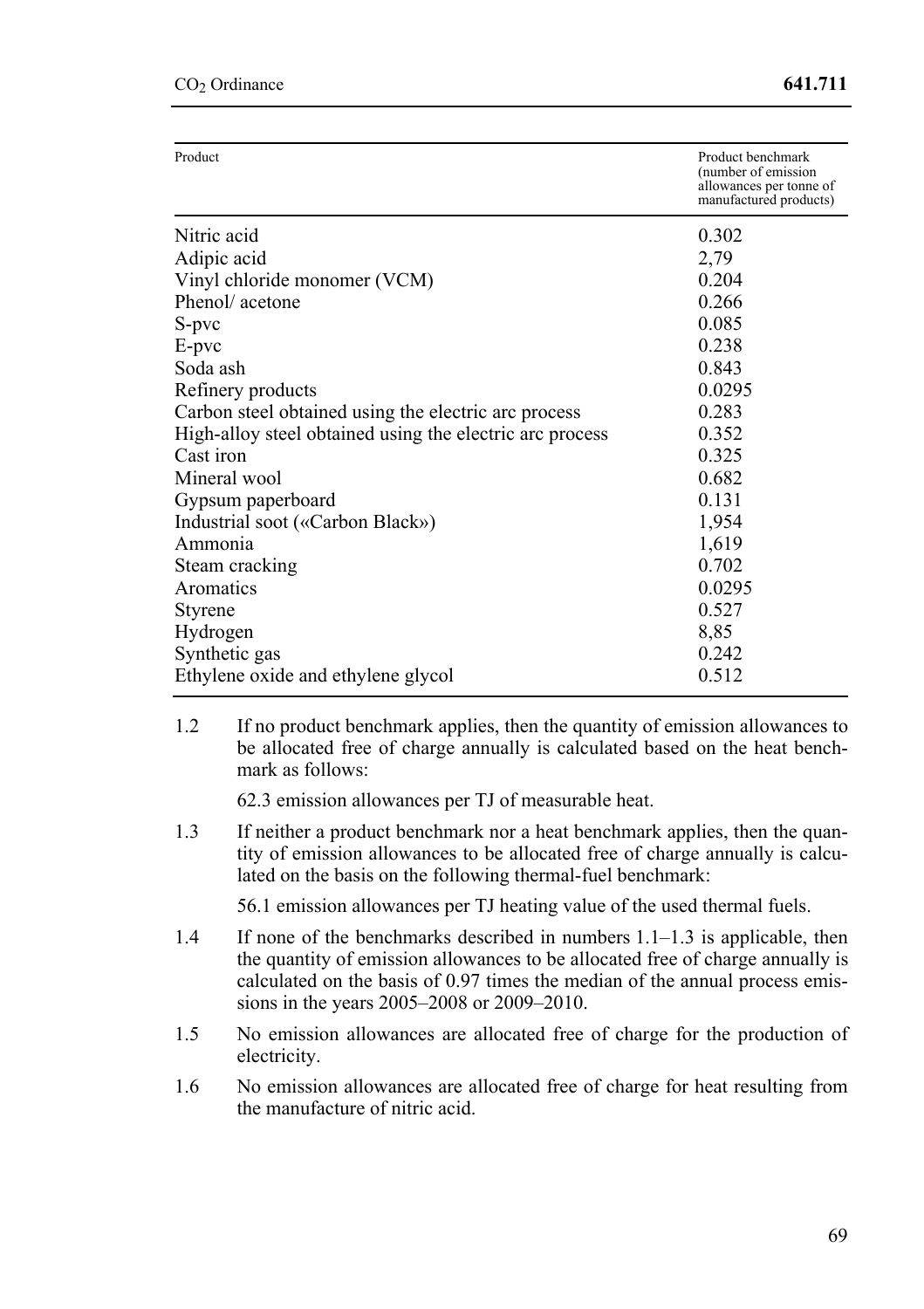#### **2 General calculation of the emission allowances to be allocated free of charge**

2.1 The free-of-charge allocation is calculated per sub-installation for each year of participation in the ETS, subject to number 4, according to the following formula:

 $A$ *llocation<sub>i</sub>* =  $BM$  \*  $AR$  \*  $AF_i$  \*  $SKF_i$ 

| Allocationi | Allocation in year i                                        |
|-------------|-------------------------------------------------------------|
| BМ          | Benchmark                                                   |
| AR          | Activity rate (referring to the relevant benchmark)         |
| AFi         | Adaptation factor in year i in accordance with Annex 9 no 3 |
| SKF:        | Cross-sectoral correction factor in year i                  |

- 2.2 The benchmark is determined per sub-installation on the basis of the benchmark hierarchy described in numbers 1.2–1.4.
- 2.3 The activity rate refers to the relevant benchmark. It is determined at the initial allocation for each sub-installation and is adapted for each significant capacity change. The activity rate for the initial allocation generally corresponds to the median annual values in the years 2005–2008 or 2009–2010. If no sufficiently long representative reference period exists for the derivation of the activity rate or a significant capacity change has occurred, then the installed capacity as well as a decisive load factor are used to derive the activity rate relevant for allocation.
- 2.4 The installed capacity of an installation refers to the installation's subinstallations. It is a measure that is used to assess the materiality of capacity changes and to calculate the free-of-charge allocation of new installations and significantly modified installations. The FOEN calculates the installed capacity of an installation on the basis of the two highest monthly activity rates in a predefined time period.

## **3 Adaptation factors**

- 3.1 For sectors and subsectors that are not listed in the Annex to Decision 2014/746/EU154, the quantities calculated in accordance with numbers 2 and 4 are multiplied by the following of adaptation factors:
	- 3.1.1 for the year 2013: 0.8
	- 3.1.2 for the year 2014: 0.7286
	- 3.1.3 for the year 2015: 0.6571
	- 3.1.4 for the year 2016: 0.5857
	- 3.1.5 for the year 2017: 0.5143
- 154 See footnote to Art. 135 let. dbis.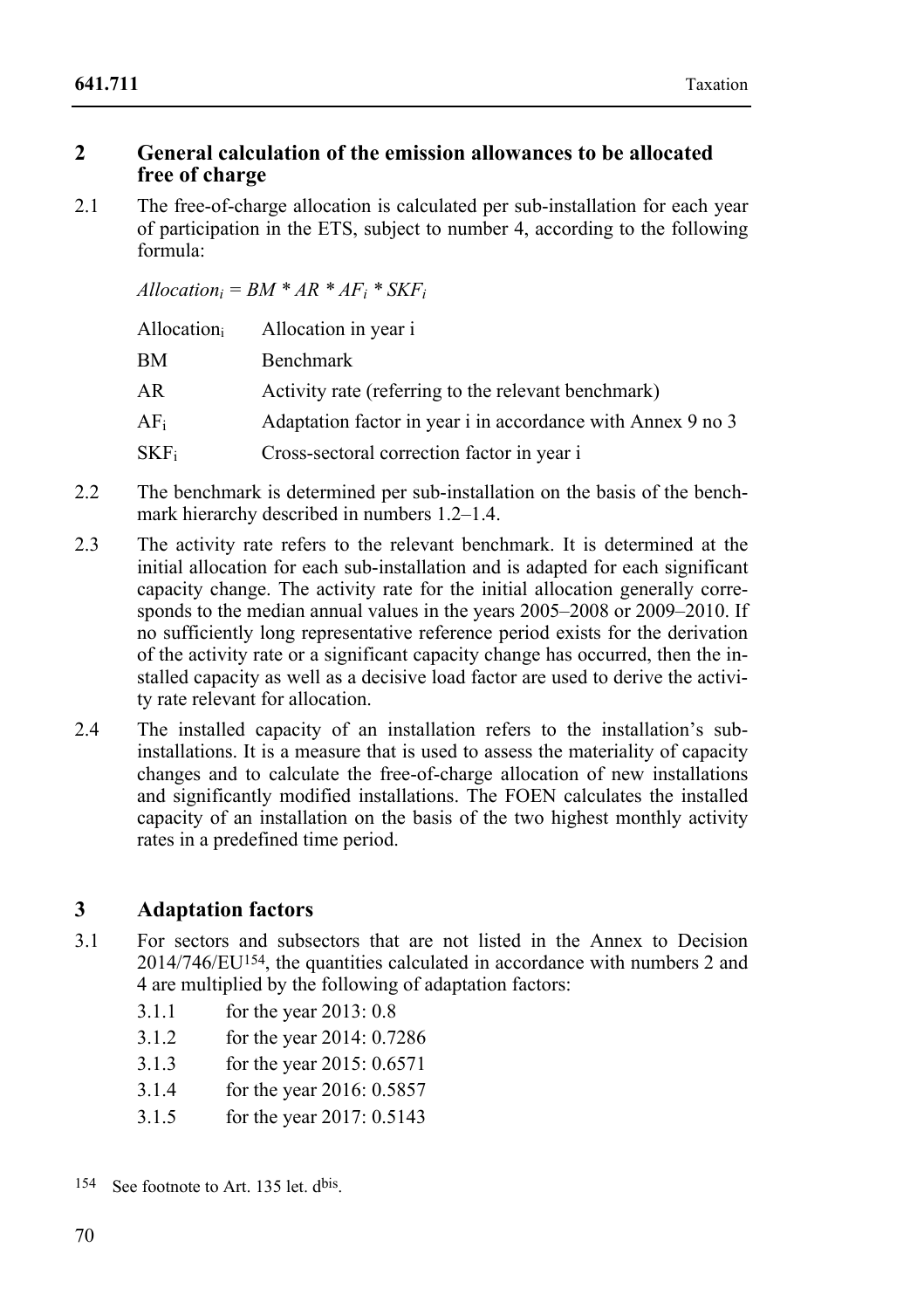- 3.1.6 for the year 2018: 0.4429
- 3.1.7 for the year 2019: 0.3714
- 3.1.8 for the year 2020: 0.3
- 3.2 If an ETS company delivers heat to a third party, then the customer's adaptation factor is decisive.

#### **4 Special adaptation factors for thermal fuels and electricity operated production processes**

4.1 No emission allowances are allocated free of charge for indirect emissions from the use of electricity. For benchmarks of production processes that can be operated with either thermal fuels or electricity,  $0.465$  t CO<sub>2</sub> per MWh will be deducted for the indirect emissions from electricity used.

The quantity of emission allowances to be allocated free of charge annually is calculated in these cases as follows:

 $A$ *llocation<sub>i</sub>* =  $(E_{direct}/(E_{direct}+E_{indirect}))$ <sup>\*</sup> $BM$ <sup>\*</sup> $AR$ <sup>\*</sup> $AF_i$ <sup>\*</sup> $SKF_i$ 

Allocationi Allocation in year i

- Edirect Direct emissions from within the corresponding subinstallation with product benchmark in the selected reference period. These include emissions from heat consumed within the sub-installation that was obtained directly from other ETS companies.
- Eindirect Indirect emissions from heat consumed within the corresponding sub-installation with product benchmark that was obtained from a third party outside the ETS, as well as the electricity consumed within the sub-installation in the selected reference period.
- BM Benchmark
- AR Activity rate (referring to the relevant benchmark)
- $AF<sub>i</sub>$  Adaptation factor in year i in accordance with Annex 9, no 3
- SKFi Cross-sectoral correction factor in year i
- 4.2 Production processes that are covered by the following product benchmarks can be operated either with thermal fuels or electricity:
	- 4.2.1 Refinery products
	- 4.2.2 Carbon steel obtained using the electric arc process
	- 4.2.3 High-alloy steel obtained using the electric arc process
	- 4.2.4 Cast iron
	- 4.2.5 Mineral wool
	- 4.2.6 Gypsum paperboard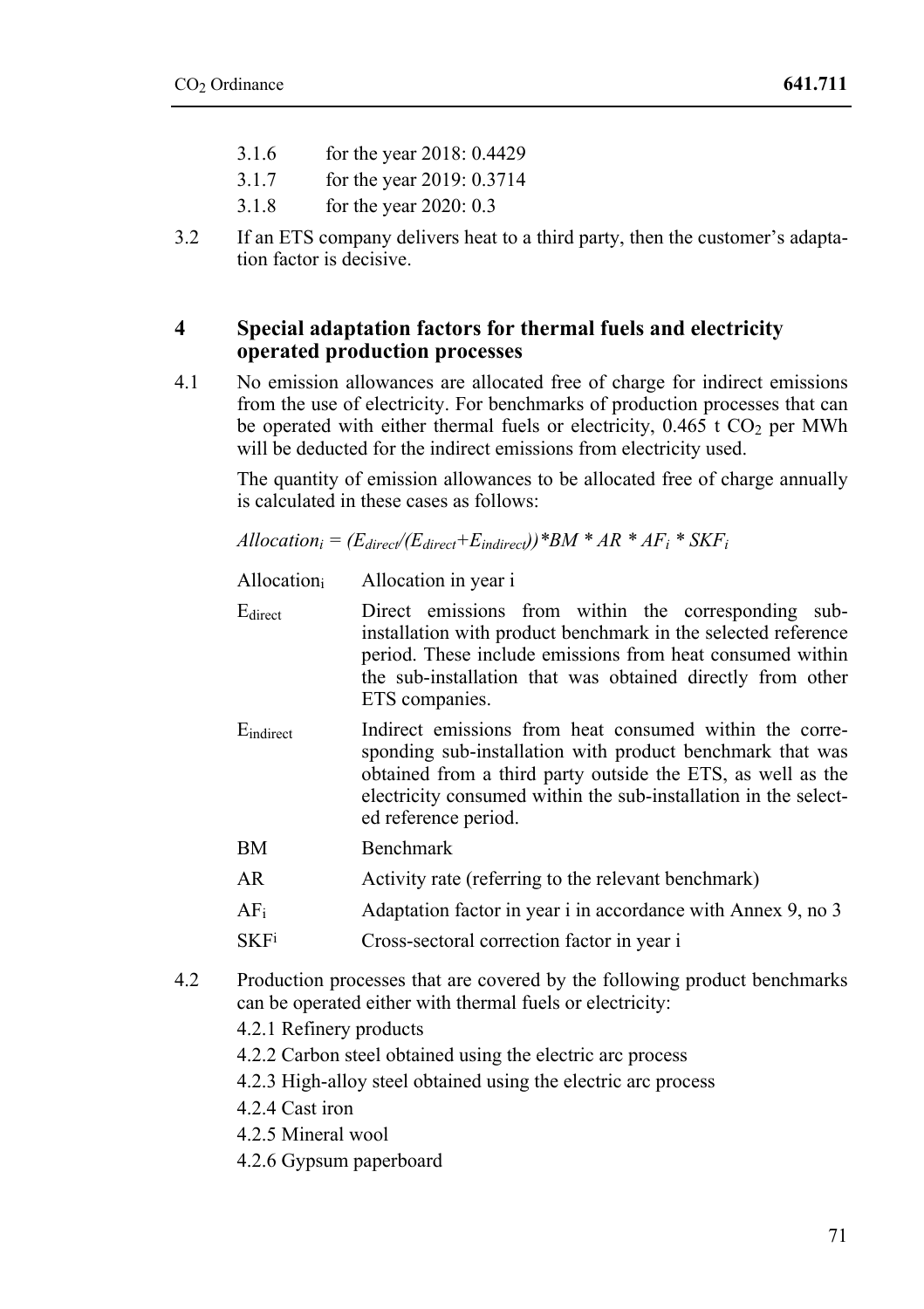- 4.2.7 Industrial soot («Carbon Black»)
- 4.2.8 Ammonia
- 4.2.9 Steam cracking
- 4.2.10 Aromatics
- 4.2.11 Styrene
- 4.2.12 Hydrogen
- 4.2.13 Synthetic gas
- 4.2.14 Ethylene oxide and ethylene glycol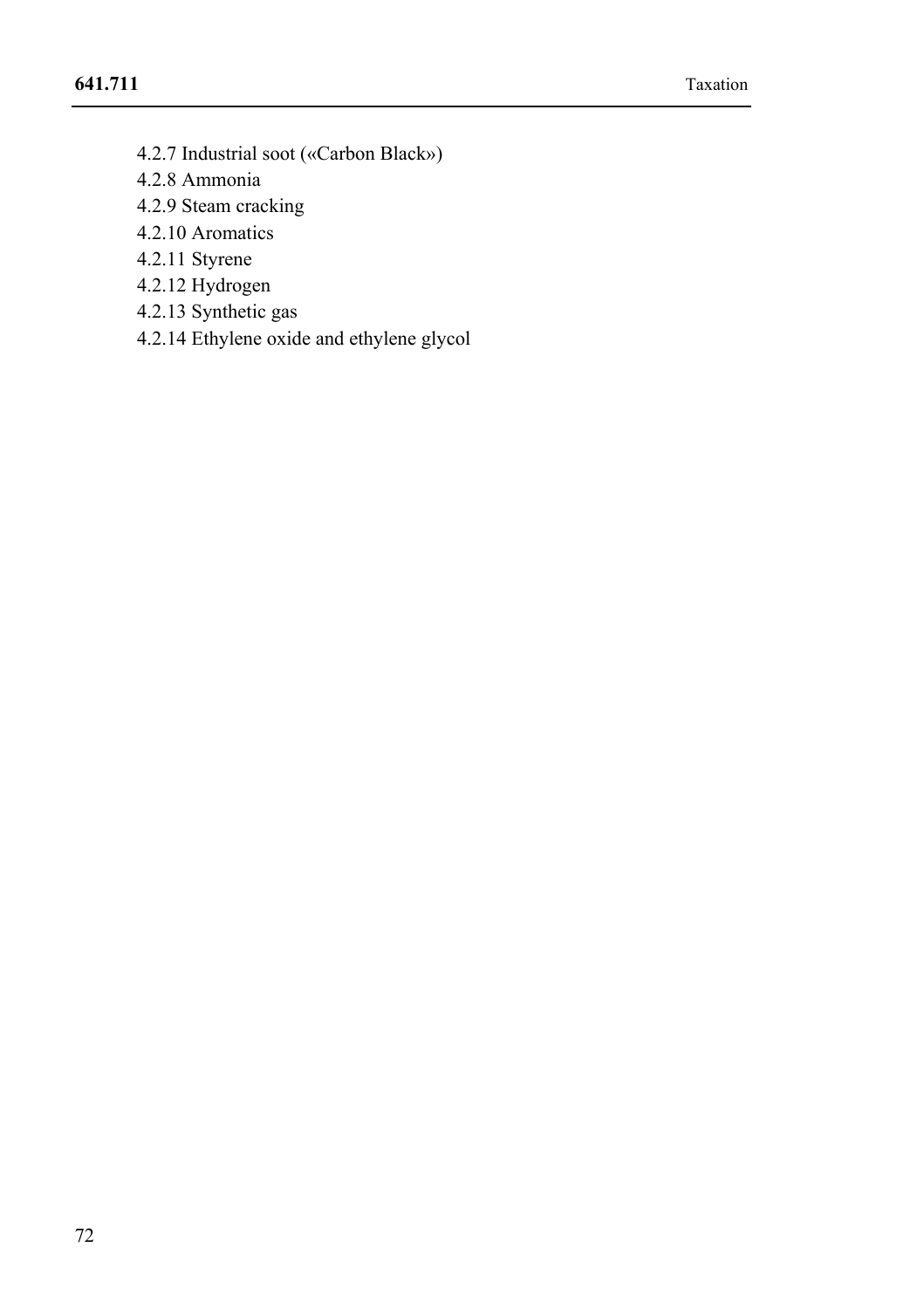*Annex 10*155 (Art. 86 para. 1 and 89 para. 2)

## Motor fuels for which  $CO<sub>2</sub>$  emissions must be compensated

| Customs tariff<br>number <sup>156</sup> | Description                                                                                                                             | Emissions factor<br>t CO <sub>2</sub> per $1000 \text{ kg}$ | Emissions factor<br>t $CO2$ per TJ                                       | Emissions factor<br>t $CO2$ per m <sup>3</sup>           |
|-----------------------------------------|-----------------------------------------------------------------------------------------------------------------------------------------|-------------------------------------------------------------|--------------------------------------------------------------------------|----------------------------------------------------------|
| 2710.1211                               | Petroleum spirit and<br>fractions thereof, and<br>mineral oil content in<br>mixtures of this num-<br>ber, not incuding<br>aviation fuel | 3.15                                                        | 73.80<br>at a calorific value<br>(Hu) of 42.6 MJ/kg                      | 2.32<br>with a density*<br>of 737 kg/m <sup>3</sup>      |
| ex 2710.1211                            | Aviation fuel                                                                                                                           | 3.17                                                        | 72.50<br>at a calorific value<br>(Hu) of 43.7 MJ/kg                      | 2.27<br>with a density*<br>of 715 kg/m <sup>3</sup>      |
| 2710.1911                               | Petroleum oil, incl.<br>aviation petrol                                                                                                 | 3.14                                                        | 72.80<br>at a calorific value<br>(Hu) of 43.2 MJ/kg                      | 2.51<br>with a density*<br>of 799 kg/m <sup>3</sup>      |
| 2710.1912                               | Diesel oil, and mineral 3.15<br>oil content in mixtures<br>of this number                                                               |                                                             | 73.30<br>at a calorific value<br>(Hu) from $43.0$ MJ/kg                  | 2.62<br>with a density*<br>of 830 kg/m <sup>3</sup>      |
| 2710.2010                               | Mineral oil content in<br>mixtures of this num-<br>ber                                                                                  | 3.15                                                        | 73.30<br>at a calorific value (Hu) with a density* of<br>of 43,0 MJ/kg   | 2.62<br>830 kg/m <sup>3</sup>                            |
| 2711.1110                               | Liquefied natural gas                                                                                                                   | 2.58                                                        | 56.4<br>at a calorific value<br>(Hu) of 45.7 MJ/kg                       | 1.16<br>with a density**<br>of $451$ kg/m <sup>3</sup>   |
| 2711.2110                               | Natural gas in gase-<br>ous state                                                                                                       | 2.58                                                        | 56.4<br>at a calorific value<br>(Hu) from 45.7 MJ/kg                     | 0.002<br>with a density***<br>of 0.795 kg/m <sup>3</sup> |
| ex 2711                                 | LPG (butane, propane) 3.01                                                                                                              |                                                             | 65.50<br>at a calorific value<br>(Hu) of 46.0 MJ/kg                      | 1.63<br>with a density*<br>of 540 $kg/m3$                |
| 3824.9920                               | Mineral oil content in<br>mixtures of this num-<br>ber                                                                                  | 3,15                                                        | 73,80<br>at a calorific value (Hu) with a density* of<br>of $42,6$ MJ/kg | 2,32<br>737 kg/m <sup>3</sup>                            |
| 3826.0010                               | Mineral oil content in<br>mixtures of this num-<br>ber                                                                                  | 3.15                                                        | 73,30<br>at a calorific value (Hu) with a density* of<br>of $43.0$ MJ/kg | 2,62<br>$830 \text{ kg/m}^3$                             |

 155 Inserted by Annex 2 No 3 of the Ordinance of 29 March 2017 on the Federal Inventory of Landscapes and Natural Monuments, in force since 1 June 2017 (AS **2017** 2815). 156 SR **632.10** Annex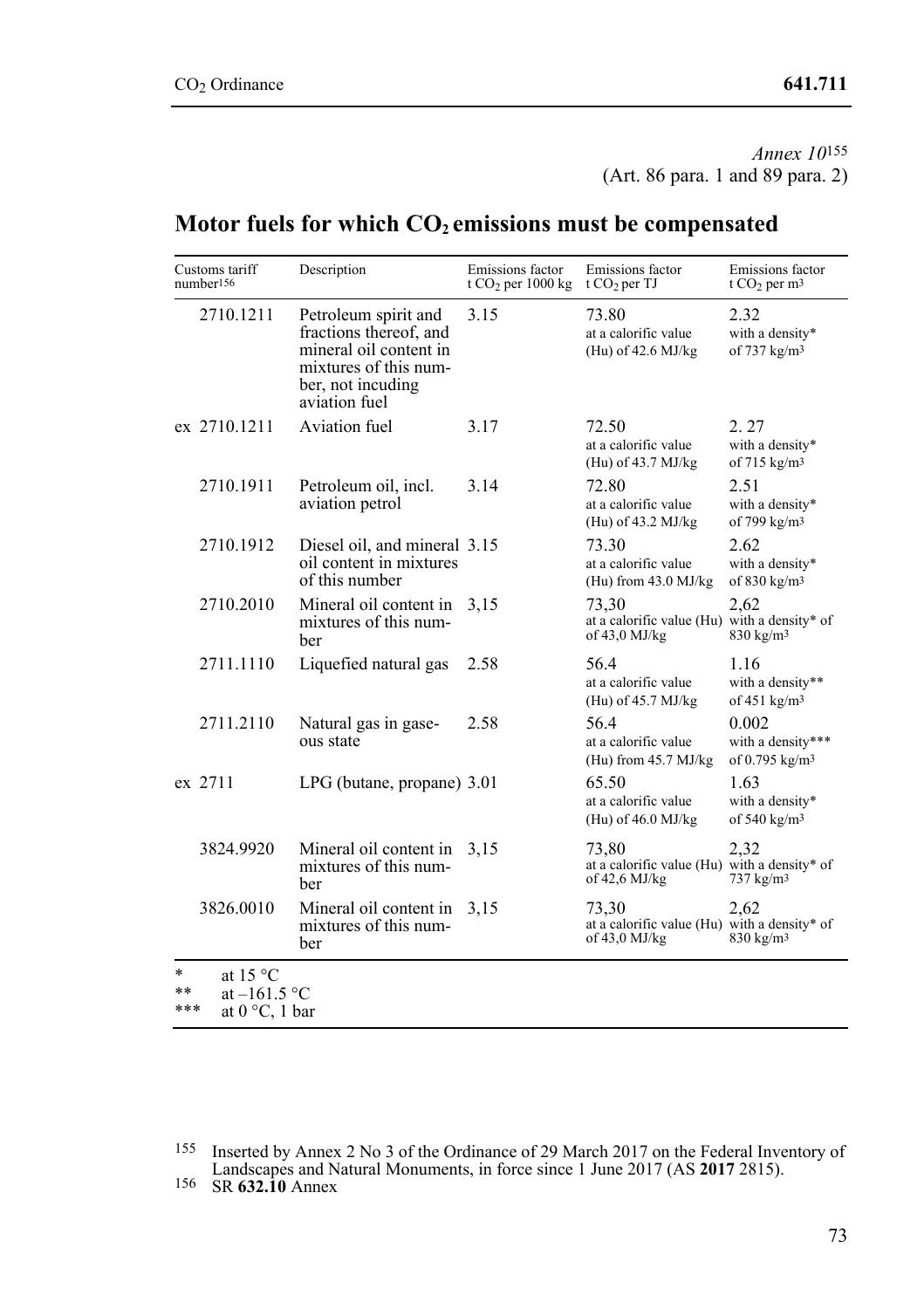*Annex 11*157 (Art. 94 para. 2)

## Tariff of the CO<sub>2</sub> levy for thermal fuels: 60 francs per tonne CO<sub>2</sub>

| number <sup>158</sup> |                                                                                                                                                                                                                                                                                                           | Customs tariff Description                                                                                                                                                                                                                                                                                                                                                         | levy<br>Fr.      |
|-----------------------|-----------------------------------------------------------------------------------------------------------------------------------------------------------------------------------------------------------------------------------------------------------------------------------------------------------|------------------------------------------------------------------------------------------------------------------------------------------------------------------------------------------------------------------------------------------------------------------------------------------------------------------------------------------------------------------------------------|------------------|
|                       |                                                                                                                                                                                                                                                                                                           |                                                                                                                                                                                                                                                                                                                                                                                    | per 1000 kg      |
| 2701.                 |                                                                                                                                                                                                                                                                                                           | Coal; briquettes, ovoids and similar solid fuels manufactured<br>from coal:                                                                                                                                                                                                                                                                                                        |                  |
|                       |                                                                                                                                                                                                                                                                                                           | - black coal, whether pulverized or not, but not agglomerated:<br>$1100 - \text{anthracite}$                                                                                                                                                                                                                                                                                       | 198.20           |
|                       |                                                                                                                                                                                                                                                                                                           | $1200 -$ bituminous coal                                                                                                                                                                                                                                                                                                                                                           | 198.20           |
|                       |                                                                                                                                                                                                                                                                                                           | $1900 - \text{other coal}$                                                                                                                                                                                                                                                                                                                                                         | 198.20           |
|                       |                                                                                                                                                                                                                                                                                                           | 2000 – briquettes, ovoids and similar solid fuels manufactured from<br>coal                                                                                                                                                                                                                                                                                                        | 198.20           |
| 2702.                 |                                                                                                                                                                                                                                                                                                           | Lignite, whether agglomerated or not, excluding jet:                                                                                                                                                                                                                                                                                                                               |                  |
|                       |                                                                                                                                                                                                                                                                                                           | 1000 – lignite, whether agglomerated or not, but not agglomerated<br>$2000 -$ agglomerated lignite                                                                                                                                                                                                                                                                                 | 190.70<br>190.70 |
|                       |                                                                                                                                                                                                                                                                                                           | 2704. 0000 Coke and semi-coke of coal, of lignite or of peat, whether or not<br>agglomerated; retort carbon                                                                                                                                                                                                                                                                        | 238.60           |
|                       |                                                                                                                                                                                                                                                                                                           | per 1000 l<br>at $15^{\circ}$ C                                                                                                                                                                                                                                                                                                                                                    |                  |
| 2710.                 | Petroleum oils or oils obtained from bituminous minerals, other<br>than crude; preparations not elsewhere specified or included,<br>containing by weight 70% or more of oils or of oils obtained from<br>bituminous minerals, these oils being the basic constituents of the<br>preparations; waste oils: |                                                                                                                                                                                                                                                                                                                                                                                    |                  |
|                       |                                                                                                                                                                                                                                                                                                           | - petroleum oils or oils obtained from bituminous miner-<br>als (other than crude) and preparations not elsewhere speci-<br>fied or included, containing by weight 70% or more of petrole-<br>um oils or of oils obtained from bituminous minerals, these oils<br>being the basic constituents of the preparations, other than those<br>containing biodiesel and other waste oils: |                  |
|                       |                                                                                                                                                                                                                                                                                                           | $-$ - light oils and preparations:                                                                                                                                                                                                                                                                                                                                                 |                  |
|                       |                                                                                                                                                                                                                                                                                                           | $- - -$ for use as fuel:<br>$1291 - - -$ petroleum spirit and fractions thereof                                                                                                                                                                                                                                                                                                    | 194.90           |
|                       |                                                                                                                                                                                                                                                                                                           | $1292 - - -$ white spirit                                                                                                                                                                                                                                                                                                                                                          | 194.90           |
|                       | $1299 - - - -$ other                                                                                                                                                                                                                                                                                      | 194.90                                                                                                                                                                                                                                                                                                                                                                             |                  |
|                       |                                                                                                                                                                                                                                                                                                           | $- -$ other:                                                                                                                                                                                                                                                                                                                                                                       |                  |
|                       |                                                                                                                                                                                                                                                                                                           | $- -$ for use as fuel:<br>1991 $-$ - $-$ petroleum oil                                                                                                                                                                                                                                                                                                                             | 211.70           |
|                       |                                                                                                                                                                                                                                                                                                           | $1992 - - -$ heating oils:                                                                                                                                                                                                                                                                                                                                                         |                  |
|                       |                                                                                                                                                                                                                                                                                                           | $- - - -$ extra light                                                                                                                                                                                                                                                                                                                                                              | 222.60           |
|                       |                                                                                                                                                                                                                                                                                                           |                                                                                                                                                                                                                                                                                                                                                                                    | per 1000 kg      |
|                       |                                                                                                                                                                                                                                                                                                           | $- - - -$ medium, having a sulphur content<br>$1999 - - -$ other distillates and products:                                                                                                                                                                                                                                                                                         | 266.30           |

 157 Amended by No II of the DETEC Ordinance of 24 Sept. 2015, in force since 1 Jan. 2016 (AS **2015** 3939). 158 SR **632.10** Annex